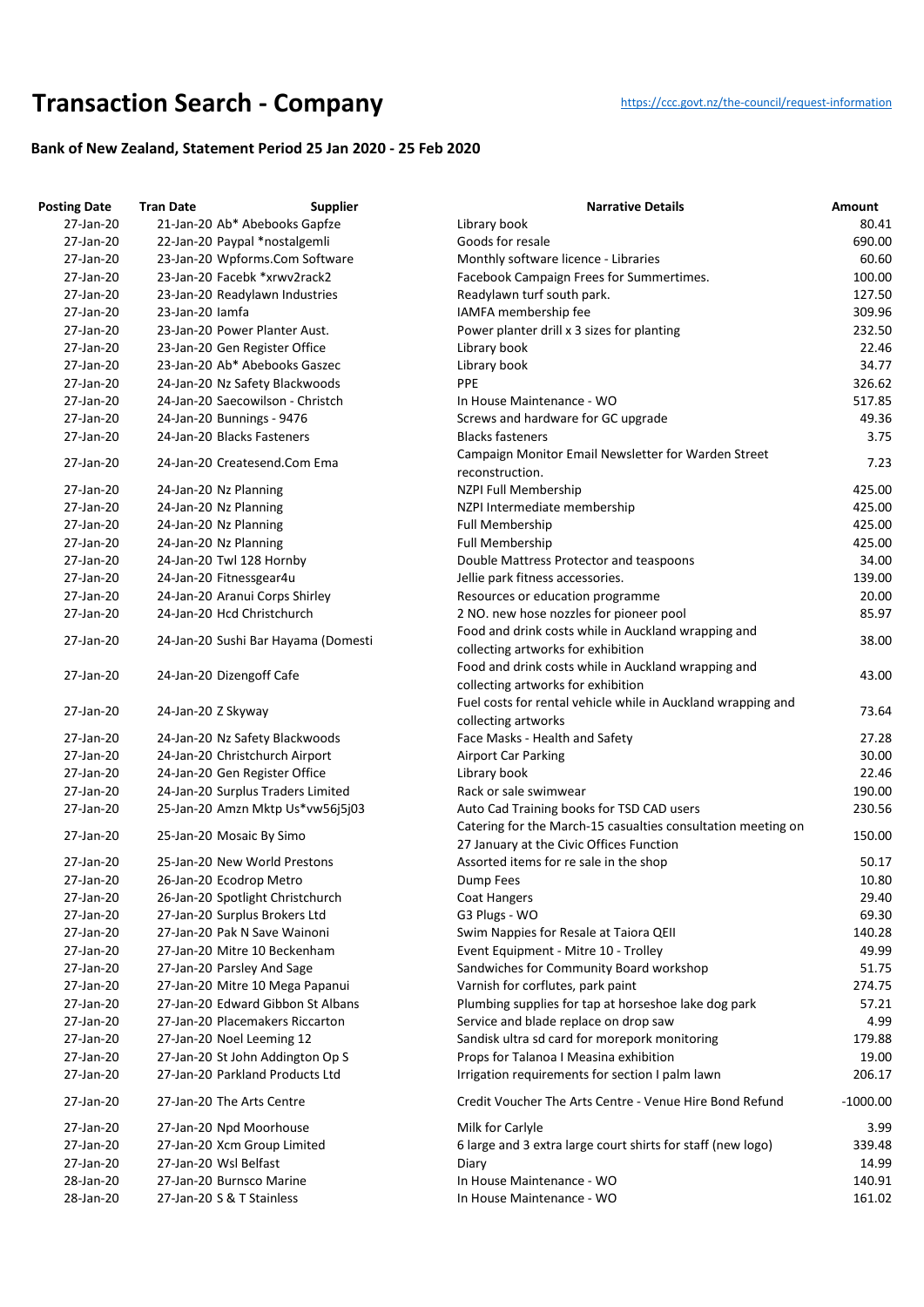| <b>Posting Date</b> | <b>Tran Date</b>                  | <b>Supplier</b>                     | <b>Narrative Details</b>                                                                        |
|---------------------|-----------------------------------|-------------------------------------|-------------------------------------------------------------------------------------------------|
| 28-Jan-20           | 27-Jan-20 Ccc Art Gallery Car Prk |                                     | Parking for offsite Meeting                                                                     |
| 28-Jan-20           | 27-Jan-20 Bunnings - 9476         |                                     | Bunnings hardware supplies                                                                      |
| 28-Jan-20           | 27-Jan-20 Southern Hospitality    |                                     | Fixed handle on the urn.                                                                        |
| 28-Jan-20           | 27-Jan-20 Ccc Art Gallery Car Prk |                                     | Parking at Art Gallery Car Park for Procurement RFP me<br>(with large box of documents)         |
| 28-Jan-20           | 27-Jan-20 Ccc Art Gallery Car Prk |                                     | Parking for five interviews at Civic for the Learning Spec<br>recruitment.                      |
| 28-Jan-20           | 27-Jan-20 Wilson Parking          |                                     | Parking - Meeting Turanga                                                                       |
| 28-Jan-20           | 27-Jan-20 Bunnings - 9482         |                                     | adjustable wrench and wd40                                                                      |
| 28-Jan-20           | 27-Jan-20 Nz Safety Blackwoods    |                                     | Safety Glasses, Hard Hat, Fluro Vest and Safety Boots                                           |
| 28-Jan-20           | 27-Jan-20 Q Store                 |                                     | Replacement dog water bowl for Reading to Dogs progr                                            |
| 28-Jan-20           | 27-Jan-20 On The Spot Cashmere    |                                     | Eastenders work gang morning tea                                                                |
| 28-Jan-20           |                                   | 27-Jan-20 Ballingers Hunting & Fish | Winch repairs on canycom ride on mower                                                          |
| 28-Jan-20           | 27-Jan-20 Scorpio Books           |                                     | Arts & Craft gardening books                                                                    |
| 28-Jan-20           | 27-Jan-20 Bunnings - 9476         |                                     | Torx driver set to allow to open & repair solenoid valve                                        |
|                     |                                   |                                     | Jellie                                                                                          |
| 28-Jan-20           | 27-Jan-20 The Salvation Army F    |                                     | Props for Talanoa I Measina exhibition                                                          |
| 28-Jan-20           | 27-Jan-20 The Salvation Army      |                                     | Props for Talanoa I Measina exhibition                                                          |
| 28-Jan-20           | 27-Jan-20 The Salvation Army      |                                     | Props for Talanoa I Measina exhibition                                                          |
| 28-Jan-20           | 27-Jan-20 Couplands Bakeries      |                                     | Catering - farewell                                                                             |
| 28-Jan-20           | 27-Jan-20 Bunnings - 9482         |                                     | Permafill for wall holes                                                                        |
| 28-Jan-20           | 27-Jan-20 Jb Hi-Fi Riccarton      |                                     | Replacement CD player for Den/Dance                                                             |
| 28-Jan-20           | 27-Jan-20 Ecodrop Metro           |                                     | Dump fee                                                                                        |
| 28-Jan-20           | 28-Jan-20 Industrial Instruments  |                                     | Polymer Pump - WO                                                                               |
| 28-Jan-20           | 28-Jan-20 Parsley And Sage        |                                     | Lunches for Board bus trip                                                                      |
| 28-Jan-20           | 28-Jan-20 Mitre 10 Mega Papanui   |                                     | Cable ties for corflutes                                                                        |
| 28-Jan-20           | 28-Jan-20 Countdown               |                                     | Two replacement copies of The Press newspaper - librar<br>copies for customers not delivered    |
| 28-Jan-20           | 28-Jan-20 Cial Online Parking     |                                     | Prebooked carparking at CHCH Airport - travelling to                                            |
|                     |                                   |                                     | Wellington                                                                                      |
| 28-Jan-20           | 28-Jan-20 Award Plastics          |                                     | Brillianize acrylic polish                                                                      |
| 28-Jan-20           | 28-Jan-20 Mitre 10 Beckenham      |                                     | Hand sanitizer                                                                                  |
| 28-Jan-20           | 28-Jan-20 Parsley And Sage        |                                     | Catering Banks Peninsula Community Board meeting                                                |
| 28-Jan-20           | 28-Jan-20 Twl 123 Eastgate        |                                     | Forks, spoons and glasses                                                                       |
| 28-Jan-20           | 28-Jan-20 Pgg Wrightson Chch      |                                     | Brass valve fittings for water troughs.                                                         |
| 28-Jan-20           | 28-Jan-20 Mitre 10 Mega Papanui   |                                     | Heat gun for irrigation fittings                                                                |
| 28-Jan-20           | 28-Jan-20 Placemakers Riccarton   |                                     | 20 litre paint pail for paint out                                                               |
| 28-Jan-20           | 28-Jan-20 Pest Control Research   |                                     | Spencer park pest programme items                                                               |
| 28-Jan-20           | 28-Jan-20 New World Prestons      |                                     | Milk for staff                                                                                  |
| 28-Jan-20           | 28-Jan-20 Arnold Products Ltd     |                                     | Health & Safety/ First Aide Hand Sanitiser                                                      |
| 29-Jan-20           | 26-Jan-20 Ab* Abebooks Gbxcol     |                                     | Library book                                                                                    |
| 29-Jan-20           | 27-Jan-20 Fulcrumapp.Com          |                                     | <b>Fulcrm February Subscription</b>                                                             |
| 29-Jan-20           | 27-Jan-20 Createsend.Com Ema      |                                     | Campaign Monitor Email Newsletter for Woolston Villag<br>Upgrade.                               |
| 29-Jan-20           | 27-Jan-20 Practically Perfect Pa  |                                     | Perfectly PA licences for PA training - videos                                                  |
| 29-Jan-20           | 27-Jan-20 Paypal *goformz Inc     |                                     | <b>CCCI GoFormz mthly sub</b>                                                                   |
| 29-Jan-20           | 27-Jan-20 Onesignal Pushno        |                                     | <b>ITDC OneSignal mthly sub</b>                                                                 |
| 29-Jan-20           | 27-Jan-20 Adobe Stock             |                                     | Licence fees for subscription to Adobe stock                                                    |
| 29-Jan-20           | 28-Jan-20 Seal Imports Chch       |                                     | Polymer Pump - WO                                                                               |
| 29-Jan-20           | 28-Jan-20 George Henry & Co Ltd   |                                     | H & S - Glasses PPE - WO                                                                        |
| 29-Jan-20           | 28-Jan-20 Saecowilson - Christch  |                                     | Gas Blower - WO                                                                                 |
| 29-Jan-20           | 28-Jan-20 South Island Bearing    |                                     | Reactive Maint Dig 5 Blower - WO                                                                |
| 29-Jan-20           | 28-Jan-20 Shirley Optometrists    |                                     | Eye Testing and Frames - Taiora QEII Customer Experien<br>Team                                  |
| 29-Jan-20           | 28-Jan-20 Ross Galt Lock & Key    |                                     | Cylinder Key - plastic/ultralite                                                                |
| 29-Jan-20           | 28-Jan-20 Createsend.Com Ema      |                                     | Campaign Monitor Email Newsletter for Woolston Villag                                           |
|                     |                                   |                                     | Upgrade.                                                                                        |
| 29-Jan-20           | 28-Jan-20 Createsend.Com Ema      |                                     | Campaign Monitor Email Newsletter for St Albans, Edge<br>and Mairehau Transport projects update |
| 29-Jan-20           | 28-Jan-20 Wsl Riccarton           |                                     | Clear file folders for Community Hall Manuals                                                   |
| 29-Jan-20           | 28-Jan-20 Wilson Parking          |                                     | Parking costs for meeting attendance                                                            |

| ing Date  | Tran Date         | <b>Supplier</b>                     | <b>Narrative Details</b>                                                                            | Amount  |
|-----------|-------------------|-------------------------------------|-----------------------------------------------------------------------------------------------------|---------|
| 28-Jan-20 |                   | 27-Jan-20 Ccc Art Gallery Car Prk   | Parking for offsite Meeting                                                                         | 18.00   |
| 28-Jan-20 |                   | 27-Jan-20 Bunnings - 9476           | Bunnings hardware supplies                                                                          | 38.37   |
| 28-Jan-20 |                   | 27-Jan-20 Southern Hospitality      | Fixed handle on the urn.                                                                            | 17.25   |
| 28-Jan-20 |                   | 27-Jan-20 Ccc Art Gallery Car Prk   | Parking at Art Gallery Car Park for Procurement RFP meeting                                         | 13.00   |
|           |                   |                                     | (with large box of documents)                                                                       |         |
| 28-Jan-20 |                   | 27-Jan-20 Ccc Art Gallery Car Prk   | Parking for five interviews at Civic for the Learning Specialist                                    | 17.00   |
|           |                   |                                     | recruitment.                                                                                        |         |
| 28-Jan-20 |                   | 27-Jan-20 Wilson Parking            | Parking - Meeting Turanga                                                                           | 11.60   |
| 28-Jan-20 |                   | 27-Jan-20 Bunnings - 9482           | adjustable wrench and wd40                                                                          | 31.61   |
| 28-Jan-20 |                   | 27-Jan-20 Nz Safety Blackwoods      | Safety Glasses, Hard Hat, Fluro Vest and Safety Boots                                               | 278.83  |
| 28-Jan-20 | 27-Jan-20 Q Store |                                     | Replacement dog water bowl for Reading to Dogs programme                                            | 8.28    |
| 28-Jan-20 |                   | 27-Jan-20 On The Spot Cashmere      | Eastenders work gang morning tea                                                                    | 29.10   |
| 28-Jan-20 |                   | 27-Jan-20 Ballingers Hunting & Fish | Winch repairs on canycom ride on mower                                                              | 229.99  |
| 28-Jan-20 |                   | 27-Jan-20 Scorpio Books             | Arts & Craft gardening books                                                                        | 264.99  |
|           |                   |                                     | Torx driver set to allow to open & repair solenoid valve repairs                                    |         |
| 28-Jan-20 |                   | 27-Jan-20 Bunnings - 9476           | Jellie                                                                                              | 41.00   |
| 28-Jan-20 |                   | 27-Jan-20 The Salvation Army F      | Props for Talanoa I Measina exhibition                                                              | 12.50   |
| 28-Jan-20 |                   | 27-Jan-20 The Salvation Army        | Props for Talanoa I Measina exhibition                                                              | 41.00   |
| 28-Jan-20 |                   | 27-Jan-20 The Salvation Army        | Props for Talanoa I Measina exhibition                                                              | 140.00  |
| 28-Jan-20 |                   | 27-Jan-20 Couplands Bakeries        | Catering - farewell                                                                                 | 150.50  |
| 28-Jan-20 |                   | 27-Jan-20 Bunnings - 9482           | Permafill for wall holes                                                                            | 15.60   |
| 28-Jan-20 |                   | 27-Jan-20 Jb Hi-Fi Riccarton        | Replacement CD player for Den/Dance                                                                 | 77.00   |
| 28-Jan-20 |                   | 27-Jan-20 Ecodrop Metro             | Dump fee                                                                                            | 97.16   |
| 28-Jan-20 |                   | 28-Jan-20 Industrial Instruments    | Polymer Pump - WO                                                                                   | 345.00  |
| 28-Jan-20 |                   | 28-Jan-20 Parsley And Sage          | Lunches for Board bus trip                                                                          | 155.25  |
| 28-Jan-20 |                   | 28-Jan-20 Mitre 10 Mega Papanui     | Cable ties for corflutes                                                                            | 27.76   |
|           |                   |                                     | Two replacement copies of The Press newspaper - library                                             |         |
| 28-Jan-20 |                   | 28-Jan-20 Countdown                 | copies for customers not delivered                                                                  | 5.40    |
|           |                   |                                     | Prebooked carparking at CHCH Airport - travelling to                                                |         |
| 28-Jan-20 |                   | 28-Jan-20 Cial Online Parking       | Wellington                                                                                          | 38.50   |
| 28-Jan-20 |                   | 28-Jan-20 Award Plastics            | Brillianize acrylic polish                                                                          | 190.95  |
| 28-Jan-20 |                   | 28-Jan-20 Mitre 10 Beckenham        | Hand sanitizer                                                                                      | 15.63   |
| 28-Jan-20 |                   | 28-Jan-20 Parsley And Sage          | Catering Banks Peninsula Community Board meeting                                                    | 207.00  |
| 28-Jan-20 |                   | 28-Jan-20 Twl 123 Eastgate          | Forks, spoons and glasses                                                                           | 40.00   |
| 28-Jan-20 |                   | 28-Jan-20 Pgg Wrightson Chch        | Brass valve fittings for water troughs.                                                             | 283.90  |
| 28-Jan-20 |                   | 28-Jan-20 Mitre 10 Mega Papanui     | Heat gun for irrigation fittings                                                                    | 74.98   |
| 28-Jan-20 |                   | 28-Jan-20 Placemakers Riccarton     | 20 litre paint pail for paint out                                                                   | 17.49   |
| 28-Jan-20 |                   | 28-Jan-20 Pest Control Research     | Spencer park pest programme items                                                                   | 561.02  |
| 28-Jan-20 |                   | 28-Jan-20 New World Prestons        | Milk for staff                                                                                      | 4.09    |
| 28-Jan-20 |                   | 28-Jan-20 Arnold Products Ltd       | Health & Safety/ First Aide Hand Sanitiser                                                          | 850.75  |
| 29-Jan-20 |                   | 26-Jan-20 Ab* Abebooks Gbxcol       | Library book                                                                                        | 46.76   |
| 29-Jan-20 |                   | 27-Jan-20 Fulcrumapp.Com            | <b>Fulcrm February Subscription</b>                                                                 | 237.62  |
|           |                   |                                     | Campaign Monitor Email Newsletter for Woolston Village                                              |         |
| 29-Jan-20 |                   | 27-Jan-20 Createsend.Com Ema        | Upgrade.                                                                                            | 8.73    |
| 29-Jan-20 |                   | 27-Jan-20 Practically Perfect Pa    | Perfectly PA licences for PA training - videos                                                      | 1024.41 |
| 29-Jan-20 |                   | 27-Jan-20 Paypal *goformz Inc       | <b>CCCI GoFormz mthly sub</b>                                                                       | 56.84   |
| 29-Jan-20 |                   | 27-Jan-20 Onesignal Pushno          | <b>ITDC OneSignal mthly sub</b>                                                                     | 154.77  |
| 29-Jan-20 |                   | 27-Jan-20 Adobe Stock               | Licence fees for subscription to Adobe stock                                                        | 43.83   |
| 29-Jan-20 |                   | 28-Jan-20 Seal Imports Chch         | Polymer Pump - WO                                                                                   | 22.56   |
| 29-Jan-20 |                   | 28-Jan-20 George Henry & Co Ltd     | H & S - Glasses PPE - WO                                                                            | 92.98   |
| 29-Jan-20 |                   | 28-Jan-20 Saecowilson - Christch    | Gas Blower - WO                                                                                     | 199.02  |
| 29-Jan-20 |                   | 28-Jan-20 South Island Bearing      | Reactive Maint Dig 5 Blower - WO                                                                    | 230.00  |
|           |                   |                                     | Eye Testing and Frames - Taiora QEII Customer Experience                                            |         |
| 29-Jan-20 |                   | 28-Jan-20 Shirley Optometrists      | Team                                                                                                | 224.25  |
| 29-Jan-20 |                   | 28-Jan-20 Ross Galt Lock & Key      | Cylinder Key - plastic/ultralite<br>Campaign Monitor Email Newsletter for Woolston Village          | 100.00  |
| 29-Jan-20 |                   | 28-Jan-20 Createsend.Com Ema        | Upgrade.                                                                                            | 7.30    |
| 29-Jan-20 |                   | 28-Jan-20 Createsend.Com Ema        | Campaign Monitor Email Newsletter for St Albans, Edgeware<br>and Mairehau Transport projects update | 16.77   |
| 29-Jan-20 |                   | 28-Jan-20 Wsl Riccarton             | Clear file folders for Community Hall Manuals                                                       | 69.90   |
| 29-Jan-20 |                   | 28-Jan-20 Wilson Parking            | Parking costs for meeting attendance                                                                | 14.60   |
|           |                   |                                     |                                                                                                     |         |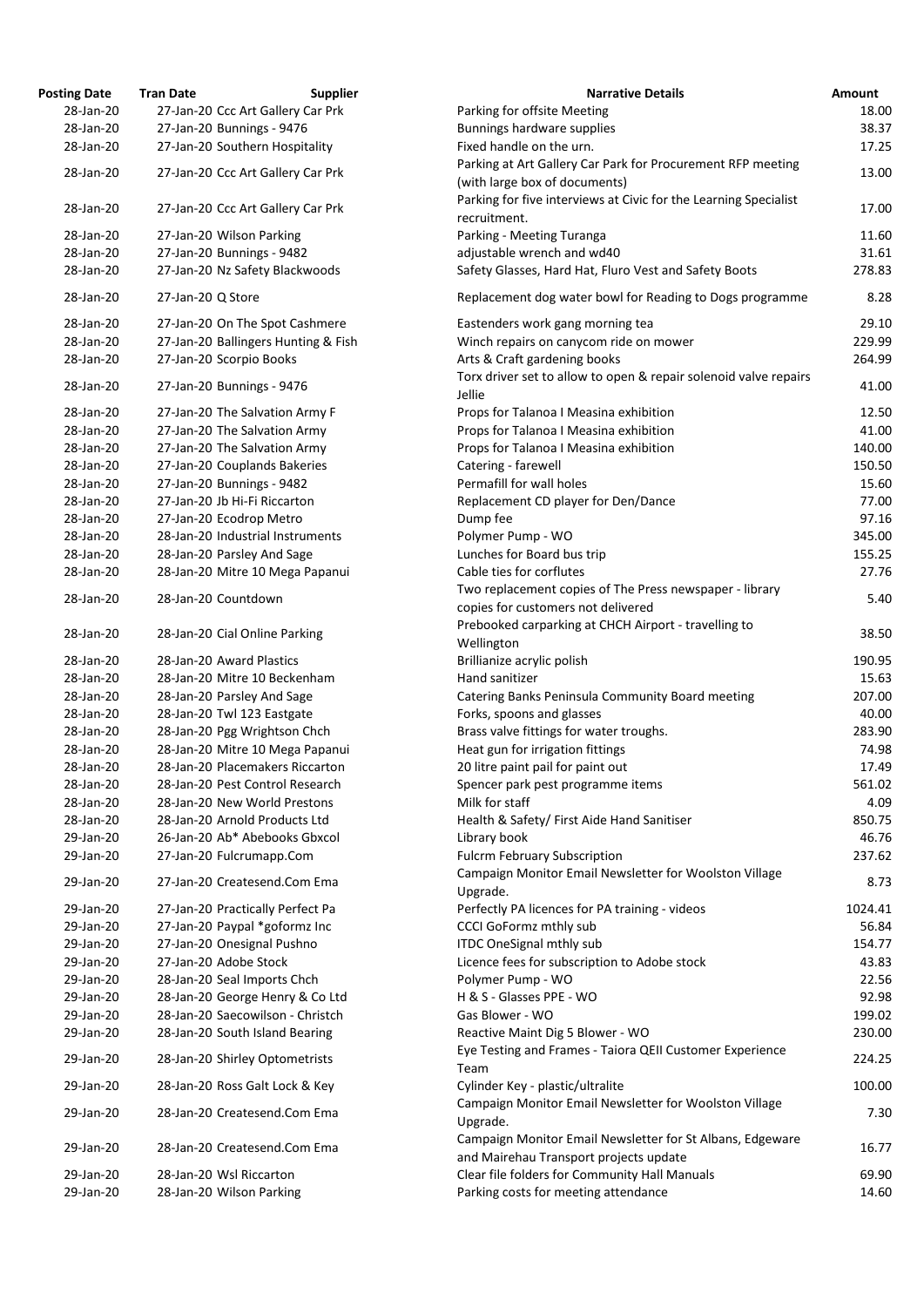| <b>osting Date</b>     | <b>Tran Date</b>             | <b>Supplier</b>                     | <b>Narrative Details</b>                                                             |
|------------------------|------------------------------|-------------------------------------|--------------------------------------------------------------------------------------|
| 29-Jan-20              | 28-Jan-20 Secure Parking Nz  |                                     | Parking to deliver a tour at Turanga for Core Educat                                 |
|                        |                              |                                     | national Pasifika advisors                                                           |
| 29-Jan-20<br>29-Jan-20 | 28-Jan-20 Bunnings - 9482    | 28-Jan-20 Sifco Fastening Solutions | plumbing stuff for Horseshoe Lake dog park tap<br>air staple gun, staples and brades |
| 29-Jan-20              |                              | 28-Jan-20 Ccc Art Gallery Car Prk   | Parking for meetings at Civic                                                        |
| 29-Jan-20              | 28-Jan-20 Bunnings - 9482    |                                     | Misc cleaning items                                                                  |
| 29-Jan-20              |                              | 28-Jan-20 Rex Wheels & Castors      | Caster wheels for wet bed                                                            |
| 29-Jan-20              |                              | 28-Jan-20 Nz Safety Blackwoods      | Work shoes                                                                           |
| 29-Jan-20              | 28-Jan-20 Blacks Fasteners   |                                     | Wood screws for bollards                                                             |
| 29-Jan-20              | 28-Jan-20 Energysmart        |                                     | mulch matting for river bank                                                         |
| 29-Jan-20              |                              | 28-Jan-20 The Service Company Ltd C | <b>Cleaning Supplies</b>                                                             |
| 29-Jan-20              |                              | 28-Jan-20 Couplands Bakeries        | Leaving Morning Tea                                                                  |
| 29-Jan-20              | 28-Jan-20 Bunnings - 9482    |                                     | Stain and brushes dropsheet for staining BBQ tables                                  |
| 29-Jan-20              |                              | 29-Jan-20 Irrigation Warehouse      | LONG LINE SKIDS CAMLOCKS HOSE CLAMPS                                                 |
| 29-Jan-20              |                              | 29-Jan-20 Bselect - Moorhouse Ave   | puncture repair on wheel barrow                                                      |
| 29-Jan-20              |                              | 29-Jan-20 Hampton & Co Ltd          | Birch Ply for GC counter re vamp                                                     |
| 29-Jan-20              | 29-Jan-20 Pricewise Albany   |                                     | sunscreen                                                                            |
| 29-Jan-20              |                              | 29-Jan-20 Nz Institute Of Landsc    | <b>NZILA Registration</b>                                                            |
| 29-Jan-20              | 29-Jan-20 N Z W W A          |                                     | Membership fee 2019/2020 WSMG                                                        |
| 29-Jan-20              |                              | 29-Jan-20 Mitre 10 Mega Papanui     | Cable ties for corflutes                                                             |
| 29-Jan-20              |                              | 29-Jan-20 Fresh Choice Parklands    | Laundry bags x 2 for boxing glove inners                                             |
| 29-Jan-20              |                              | 29-Jan-20 Pak N Save Wainoni        | Condiments, onions, napkins for AR end of summer                                     |
|                        |                              |                                     | community sausage sizzle                                                             |
| 29-Jan-20              | 29-Jan-20 Homershams Ltd     |                                     | Calibration of 3 Digital Pressure Gauges                                             |
| 29-Jan-20              |                              | 29-Jan-20 Muswums Aotearoa          | Museums Aotearoa conference registration                                             |
| 29-Jan-20              |                              | 29-Jan-20 New World Fendalton       | Afternoon tea for workshop event                                                     |
| 29-Jan-20              |                              | 29-Jan-20 Photo & Video Interntnl   | Replacement eye cup for field scope                                                  |
| 29-Jan-20              |                              | 29-Jan-20 Irrigation Warehouse      | tap box lids                                                                         |
| 29-Jan-20              |                              | 29-Jan-20 Ls Group 2017 Limited     | Repair of programmable light from Daniel Von Sturr<br>artwork                        |
| 29-Jan-20              | 29-Jan-20 Rebel Papanui      |                                     | Replacement hoop                                                                     |
| 29-Jan-20              |                              | 29-Jan-20 Torpedo 7 Christchurch    | <b>Waterproof Dry Sack</b>                                                           |
| 29-Jan-20              |                              | 29-Jan-20 Mitre 10 Mega Ferrymead   | Chairs for staffroom outdoor                                                         |
| 29-Jan-20              |                              | 29-Jan-20 Mitre 10 Mega Papanui     | Staffroom table for outdoor area                                                     |
| 30-Jan-20              |                              | 28-Jan-20 Hoo*hootsuite Inc         | Monthly software licence - Libraries                                                 |
| 30-Jan-20              |                              | 28-Jan-20 Facebk *f3qh8s2dr2        | <b>Facebook Campaigns for Summertimes</b>                                            |
| 30-Jan-20              | 28-Jan-20 Officevibe         |                                     | ITDC Officevibe mthly sub                                                            |
| 30-Jan-20              |                              | 28-Jan-20 Paypal *radimpeskol       | Typeface for exhibition graphics                                                     |
| 30-Jan-20              | 29-Jan-20 Caltex Hornby      |                                     | Milk for staff room                                                                  |
| 30-Jan-20              |                              | 29-Jan-20 Omc Power Equipment       | Pruning shears for weeding/plant release work                                        |
| 30-Jan-20              |                              | 29-Jan-20 Harvey Norman Moorhouse   | Adaptor for Apple Mac computer used for Crash Bas                                    |
| 30-Jan-20              | 29-Jan-20 Devan Plastics Ltd |                                     | 4000L water tank - 608 Marshland Road                                                |
| 30-Jan-20              |                              | 29-Jan-20 Saecowilson - Christch    | Polymer Pump - WO                                                                    |
| 30-Jan-20              |                              | 29-Jan-20 Saecowilson - Christch    | <b>H &amp; S - WO</b>                                                                |
| 30-Jan-20              | 29-Jan-20 Are (NZ) Limited   |                                     | H & S Consumables - WO                                                               |
| 30-Jan-20              |                              | 29-Jan-20 Saecowilson - Christch    | Primary Tanks - WO                                                                   |
| 30-Jan-20              |                              | 29-Jan-20 Mbie Standards Nz         | Purchase of an ISO standard                                                          |
| 30-Jan-20              |                              | 29-Jan-20 Mainland Fasteners Ltd    | screws for GC wingwall                                                               |
| 30-Jan-20              | 29-Jan-20 Bunnings - 9476    |                                     | Ext lead for scrubber                                                                |
| 30-Jan-20              | 29-Jan-20 Sanco Tooling Ltd  |                                     | Router bit for GC counter                                                            |
| 30-Jan-20              | 29-Jan-20 Bunnings - 9476    |                                     | Bunnings hardware supplies                                                           |
| 30-Jan-20              |                              | 29-Jan-20 Nz Institute Of Landsc    | <b>NZILA Registration</b>                                                            |
| 30-Jan-20              |                              | 29-Jan-20 Createsend.Com Ema        | Campaign Monitor Email Newsletter for Central City<br>January.                       |
| 30-Jan-20              |                              | 29-Jan-20 Westfield Gift Voucher    | Event Satisfaction Surveys - Survey Questionnaire V                                  |
| 30-Jan-20              | 29-Jan-20 Mbie-Lbp           |                                     | Licenced building practitioner - annual subs.                                        |
| 30-Jan-20              | 29-Jan-20 Bunnings - 9482    |                                     | Irrigation pipe & fittings                                                           |
| 30-Jan-20              | 29-Jan-20 Wilson Parking     |                                     | parking costs for meeting attendance                                                 |
| 30-Jan-20              |                              | 29-Jan-20 Nz Institute Of Surveyors | <b>Easements and Land Covenants Webinar</b>                                          |
|                        |                              |                                     | Safety Boots and gloves - Contract Supervisor Reticu                                 |
| 30-Jan-20              |                              | 29-Jan-20 Nz Safety Blackwoods      | Maintenance Team 3Ws                                                                 |

| <b>Posting Date</b> | <b>Tran Date</b>     | <b>Supplier</b>                     | <b>Narrative Details</b>                                                               | <b>Amount</b> |
|---------------------|----------------------|-------------------------------------|----------------------------------------------------------------------------------------|---------------|
| 29-Jan-20           |                      | 28-Jan-20 Secure Parking Nz         | Parking to deliver a tour at Turanga for Core Education                                | 6.50          |
|                     |                      |                                     | national Pasifika advisors                                                             |               |
| 29-Jan-20           |                      | 28-Jan-20 Bunnings - 9482           | plumbing stuff for Horseshoe Lake dog park tap                                         | 47.19         |
| 29-Jan-20           |                      | 28-Jan-20 Sifco Fastening Solutions | air staple gun, staples and brades                                                     | 406.20        |
| 29-Jan-20           |                      | 28-Jan-20 Ccc Art Gallery Car Prk   | Parking for meetings at Civic                                                          | 14.00         |
| 29-Jan-20           |                      | 28-Jan-20 Bunnings - 9482           | Misc cleaning items                                                                    | 36.82         |
| 29-Jan-20           |                      | 28-Jan-20 Rex Wheels & Castors      | Caster wheels for wet bed                                                              | 92.90         |
| 29-Jan-20           |                      | 28-Jan-20 Nz Safety Blackwoods      | Work shoes                                                                             | 119.03        |
| 29-Jan-20           |                      | 28-Jan-20 Blacks Fasteners          | Wood screws for bollards                                                               | 93.61         |
| 29-Jan-20           |                      | 28-Jan-20 Energysmart               | mulch matting for river bank                                                           | 752.33        |
| 29-Jan-20           |                      | 28-Jan-20 The Service Company Ltd C | <b>Cleaning Supplies</b>                                                               | 361.96        |
| 29-Jan-20           |                      | 28-Jan-20 Couplands Bakeries        | Leaving Morning Tea                                                                    | 80.00         |
| 29-Jan-20           |                      | 28-Jan-20 Bunnings - 9482           | Stain and brushes dropsheet for staining BBQ tables                                    | 82.73         |
| 29-Jan-20           |                      | 29-Jan-20 Irrigation Warehouse      | LONG LINE SKIDS CAMLOCKS HOSE CLAMPS                                                   | 971.93        |
| 29-Jan-20           |                      | 29-Jan-20 Bselect - Moorhouse Ave   | puncture repair on wheel barrow                                                        | 34.99         |
| 29-Jan-20           |                      | 29-Jan-20 Hampton & Co Ltd          | Birch Ply for GC counter re vamp                                                       | 1083.23       |
| 29-Jan-20           |                      | 29-Jan-20 Pricewise Albany          | sunscreen                                                                              | 404.48        |
| 29-Jan-20           |                      | 29-Jan-20 Nz Institute Of Landsc    | <b>NZILA Registration</b>                                                              | 605.00        |
| 29-Jan-20           | 29-Jan-20 N Z W W A  |                                     | Membership fee 2019/2020 WSMG                                                          | 4329.75       |
| 29-Jan-20           |                      | 29-Jan-20 Mitre 10 Mega Papanui     | Cable ties for corflutes                                                               | 12.98         |
| 29-Jan-20           |                      | 29-Jan-20 Fresh Choice Parklands    | Laundry bags x 2 for boxing glove inners                                               | 21.98         |
|                     |                      |                                     | Condiments, onions, napkins for AR end of summer                                       |               |
| 29-Jan-20           |                      | 29-Jan-20 Pak N Save Wainoni        |                                                                                        | 21.33         |
|                     |                      |                                     | community sausage sizzle                                                               |               |
| 29-Jan-20           |                      | 29-Jan-20 Homershams Ltd            | Calibration of 3 Digital Pressure Gauges                                               | 614.10        |
| 29-Jan-20           |                      | 29-Jan-20 Muswums Aotearoa          | Museums Aotearoa conference registration                                               | 550.00        |
| 29-Jan-20           |                      | 29-Jan-20 New World Fendalton       | Afternoon tea for workshop event                                                       | 55.87         |
| 29-Jan-20           |                      | 29-Jan-20 Photo & Video Interntnl   | Replacement eye cup for field scope                                                    | 20.00         |
| 29-Jan-20           |                      | 29-Jan-20 Irrigation Warehouse      | tap box lids                                                                           | 360.45        |
| 29-Jan-20           |                      | 29-Jan-20 Ls Group 2017 Limited     | Repair of programmable light from Daniel Von Sturmer                                   | 515.52        |
|                     |                      |                                     | artwork                                                                                |               |
| 29-Jan-20           |                      | 29-Jan-20 Rebel Papanui             | Replacement hoop                                                                       | 54.99         |
| 29-Jan-20           |                      | 29-Jan-20 Torpedo 7 Christchurch    | <b>Waterproof Dry Sack</b>                                                             | 83.96         |
| 29-Jan-20           |                      | 29-Jan-20 Mitre 10 Mega Ferrymead   | Chairs for staffroom outdoor                                                           | 316.00        |
| 29-Jan-20           |                      | 29-Jan-20 Mitre 10 Mega Papanui     | Staffroom table for outdoor area                                                       | 319.00        |
| 30-Jan-20           |                      | 28-Jan-20 Hoo*hootsuite Inc         | Monthly software licence - Libraries                                                   | 119.02        |
| 30-Jan-20           |                      | 28-Jan-20 Facebk *f3qh8s2dr2        | <b>Facebook Campaigns for Summertimes</b>                                              | 300.56        |
| 30-Jan-20           | 28-Jan-20 Officevibe |                                     | ITDC Officevibe mthly sub                                                              | 1141.74       |
| 30-Jan-20           |                      | 28-Jan-20 Paypal *radimpeskol       | Typeface for exhibition graphics                                                       | 158.19        |
| 30-Jan-20           |                      | 29-Jan-20 Caltex Hornby             | Milk for staff room                                                                    | 6.20          |
| 30-Jan-20           |                      | 29-Jan-20 Omc Power Equipment       | Pruning shears for weeding/plant release work                                          | 179.98        |
| 30-Jan-20           |                      | 29-Jan-20 Harvey Norman Moorhouse   | Adaptor for Apple Mac computer used for Crash Bash tour                                | 54.99         |
| 30-Jan-20           |                      | 29-Jan-20 Devan Plastics Ltd        | 4000L water tank - 608 Marshland Road                                                  | 959.10        |
| 30-Jan-20           |                      | 29-Jan-20 Saecowilson - Christch    | Polymer Pump - WO                                                                      | 89.06         |
| 30-Jan-20           |                      | 29-Jan-20 Saecowilson - Christch    | <b>H &amp; S - WO</b>                                                                  | 257.51        |
| 30-Jan-20           |                      | 29-Jan-20 Are (NZ) Limited          | H & S Consumables - WO                                                                 | 297.91        |
| 30-Jan-20           |                      | 29-Jan-20 Saecowilson - Christch    | Primary Tanks - WO                                                                     | 701.75        |
| 30-Jan-20           |                      | 29-Jan-20 Mbie Standards Nz         | Purchase of an ISO standard                                                            | 350.31        |
| 30-Jan-20           |                      | 29-Jan-20 Mainland Fasteners Ltd    | screws for GC wingwall                                                                 | 25.30         |
| 30-Jan-20           |                      | 29-Jan-20 Bunnings - 9476           | Ext lead for scrubber                                                                  | 31.68         |
| 30-Jan-20           |                      | 29-Jan-20 Sanco Tooling Ltd         | Router bit for GC counter                                                              | 54.00         |
| 30-Jan-20           |                      | 29-Jan-20 Bunnings - 9476           | Bunnings hardware supplies                                                             | 99.96         |
| 30-Jan-20           |                      | 29-Jan-20 Nz Institute Of Landsc    | <b>NZILA Registration</b>                                                              | 605.00        |
|                     |                      |                                     |                                                                                        |               |
| 30-Jan-20           |                      | 29-Jan-20 Createsend.Com Ema        | Campaign Monitor Email Newsletter for Central City Transport<br>January.               | 8.26          |
| 30-Jan-20           |                      | 29-Jan-20 Westfield Gift Voucher    | Event Satisfaction Surveys - Survey Questionnaire Vouchers                             | 200.00        |
| 30-Jan-20           | 29-Jan-20 Mbie-Lbp   |                                     | Licenced building practitioner - annual subs.                                          | 239.00        |
| 30-Jan-20           |                      | 29-Jan-20 Bunnings - 9482           | Irrigation pipe & fittings                                                             | 29.84         |
| 30-Jan-20           |                      | 29-Jan-20 Wilson Parking            | parking costs for meeting attendance                                                   | 10.60         |
| 30-Jan-20           |                      | 29-Jan-20 Nz Institute Of Surveyors | <b>Easements and Land Covenants Webinar</b>                                            | 57.50         |
| 30-Jan-20           |                      | 29-Jan-20 Nz Safety Blackwoods      | Safety Boots and gloves - Contract Supervisor Reticulation and<br>Maintenance Team 3Ws | 277.02        |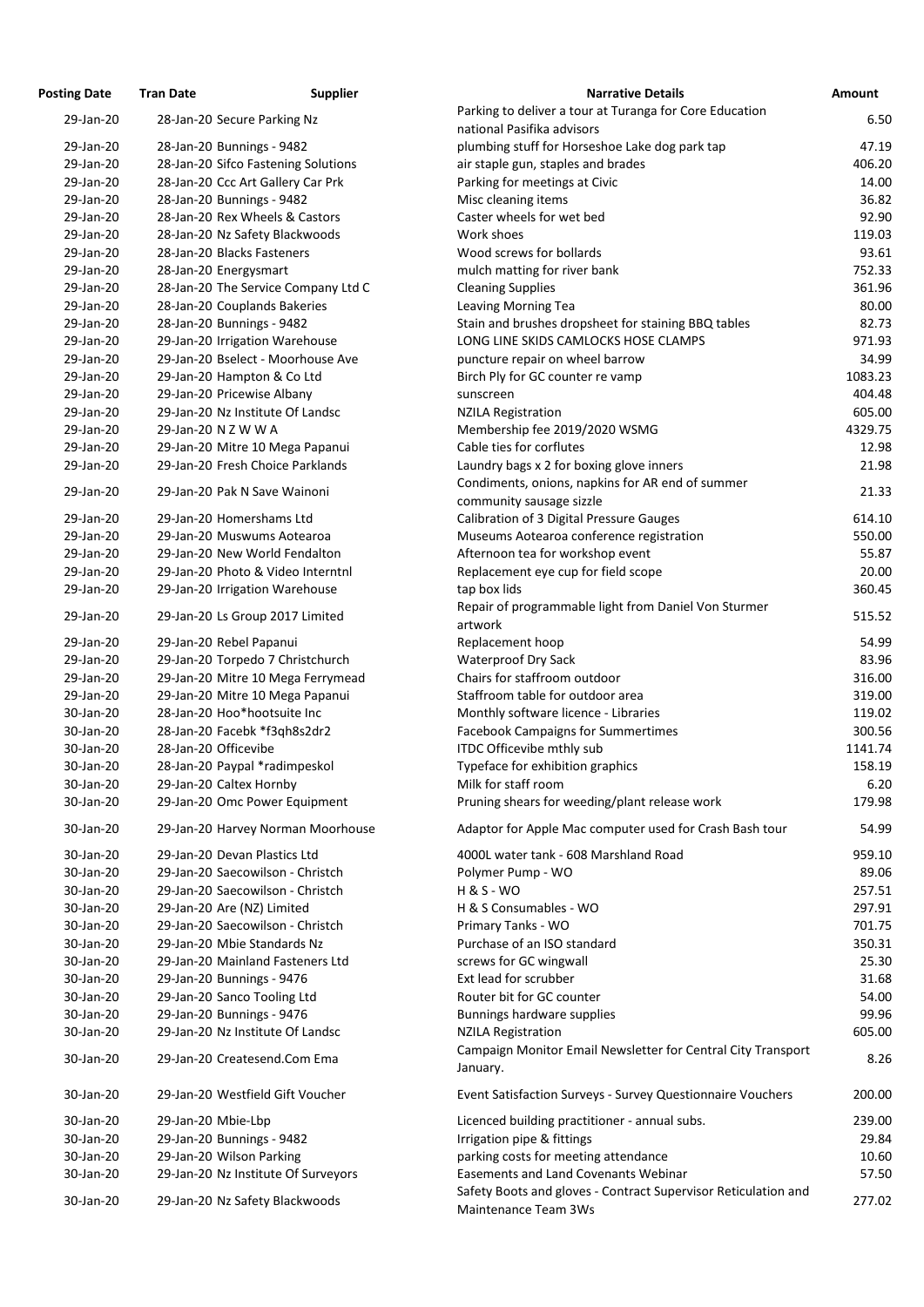| <b>Osting Date</b>     | <b>Tran Date</b> | <b>Supplier</b>                                             |
|------------------------|------------------|-------------------------------------------------------------|
| 30-Jan-20              |                  | 29-Jan-20 Papertree                                         |
| 30-Jan-20              |                  | 29-Jan-20 Nz Safety Blackwoods                              |
| 30-Jan-20              |                  | 29-Jan-20 Resene Tower Junction34                           |
| 30-Jan-20              |                  | 29-Jan-20 Fresh Choice Parklands                            |
| 30-Jan-20              |                  | 29-Jan-20 Couplands Bakeries                                |
| 30-Jan-20              |                  | 29-Jan-20 Bunnings - 9482                                   |
| 30-Jan-20              |                  | 29-Jan-20 Nz Safety Blackwoods                              |
| 30-Jan-20              |                  | 30-Jan-20 Specsavers Shirley                                |
| 30-Jan-20              |                  | 30-Jan-20 Hampton & Co Ltd                                  |
| 30-Jan-20              |                  | 30-Jan-20 Mitre 10 Mega Papanui                             |
| 30-Jan-20              |                  | 30-Jan-20 Nz Institute Of Landsc                            |
| 30-Jan-20              |                  | 30-Jan-20 Mitre 10 Mega Ferrymead                           |
| 30-Jan-20              |                  | 30-Jan-20 New World Durham Street                           |
| 30-Jan-20              |                  | 30-Jan-20 Countdown                                         |
| 30-Jan-20              |                  | 30-Jan-20 Cial Online Parking                               |
| 30-Jan-20              |                  | 30-Jan-20 The Chain Man Ltd                                 |
| 30-Jan-20              |                  | 30-Jan-20 Countdown                                         |
| 30-Jan-20              |                  | 30-Jan-20 Countdown                                         |
| 30-Jan-20              |                  | 30-Jan-20 Pak N Save Northlands                             |
| 30-Jan-20              |                  | 30-Jan-20 Countdown                                         |
| 30-Jan-20              |                  | 30-Jan-20 New World Prestons                                |
| 30-Jan-20              |                  | 30-Jan-20 Wsl Papanui                                       |
| 31-Jan-20              |                  | 29-Jan-20 Facebk *n86tcpnt62                                |
| 31-Jan-20              |                  | 30-Jan-20 Stihl Shop Northwood                              |
| 31-Jan-20              |                  | 30-Jan-20 Ross Galt Lock & Key                              |
| 31-Jan-20              |                  | 30-Jan-20 Mitre 10 Mega Papanui                             |
| 31-Jan-20              |                  | 30-Jan-20 Ross Galt Lock & Key                              |
| 31-Jan-20              |                  | 30-Jan-20 New World Durham Street                           |
| 31-Jan-20              |                  | 30-Jan-20 Rex Wheels & Castors                              |
| 31-Jan-20<br>31-Jan-20 |                  | 30-Jan-20 Nz Planning<br>30-Jan-20 Nz Planning              |
| 31-Jan-20              |                  | 30-Jan-20 Nz Planning                                       |
| 31-Jan-20              |                  | 30-Jan-20 Nz Planning                                       |
| 31-Jan-20              |                  | 30-Jan-20 Nz Planning                                       |
| 31-Jan-20              |                  | 30-Jan-20 Nz Planning                                       |
| 31-Jan-20              |                  | 30-Jan-20 Nz Planning                                       |
| 31-Jan-20              |                  | 30-Jan-20 Bunnings - 9476                                   |
| 31-Jan-20              |                  | 30-Jan-20 Redpaths Christchurch                             |
| 31-Jan-20              | 30-Jan-20 Co-Mac |                                                             |
| 31-Jan-20              |                  | 30-Jan-20 Shardlows Packaging                               |
| 31-Jan-20              |                  | 30-Jan-20 Nz Safety Blackwoods                              |
| 31-Jan-20              |                  | 30-Jan-20 Nz Planning                                       |
| 31-Jan-20              |                  | 30-Jan-20 Nz Planning                                       |
| 31-Jan-20              |                  | 30-Jan-20 Nz Planning                                       |
| 31-Jan-20              |                  | 30-Jan-20 Nz Planning                                       |
| 31-Jan-20              |                  | 30-Jan-20 Nz Planning                                       |
| 31-Jan-20              |                  | 30-Jan-20 Whitcoulls Thepalms 47                            |
| 31-Jan-20              |                  | 30-Jan-20 Dunbar Sloane Auctio                              |
| 31-Jan-20              |                  | 30-Jan-20 Spotlight Christchurch                            |
| 31-Jan-20              |                  | 30-Jan-20 Made Espresso                                     |
| 31-Jan-20              |                  | 30-Jan-20 Jemmetts Power Tool                               |
| 31-Jan-20              |                  | 30-Jan-20 Ccc Art Gallery Car Prk                           |
| 31-Jan-20              |                  | 30-Jan-20 Vapormatic                                        |
| 31-Jan-20              |                  | 30-Jan-20 Bunnings - 9482<br>30-Jan-20 New World St Martins |
| 31-Jan-20              |                  |                                                             |
| 31-Jan-20              |                  | 30-Jan-20 Bunnings - 9482                                   |
| 31-Jan-20              |                  | 30-Jan-20 Super Cheap Auto                                  |

| <b>Posting Date</b> | <b>Tran Date</b> | <b>Supplier</b>                   | <b>Narrative Details</b>                                                                              | <b>Amount</b> |
|---------------------|------------------|-----------------------------------|-------------------------------------------------------------------------------------------------------|---------------|
| 30-Jan-20           |                  | 29-Jan-20 Papertree               | Wall Calendar to record events                                                                        | 8.44          |
| 30-Jan-20           |                  | 29-Jan-20 Nz Safety Blackwoods    | Batteries for smoke alarms                                                                            | 52.68         |
| 30-Jan-20           |                  | 29-Jan-20 Resene Tower Junction34 | Fence stain Avebury park                                                                              | 272.85        |
| 30-Jan-20           |                  | 29-Jan-20 Fresh Choice Parklands  | Catering - farewell                                                                                   | 45.06         |
| 30-Jan-20           |                  | 29-Jan-20 Couplands Bakeries      | Catering - farewell                                                                                   | 123.86        |
| 30-Jan-20           |                  | 29-Jan-20 Bunnings - 9482         | Upgraded caster wheels for wet bed                                                                    | 497.26        |
| 30-Jan-20           |                  | 29-Jan-20 Nz Safety Blackwoods    | 2 x Hi-Vis vests & 2 x portable first aid bag for West Spreydon                                       | 80.27         |
|                     |                  |                                   | <b>School Walking School Bus</b>                                                                      |               |
| 30-Jan-20           |                  | 30-Jan-20 Specsavers Shirley      | PPE - Safety Glasses                                                                                  | 649.00        |
| 30-Jan-20           |                  | 30-Jan-20 Hampton & Co Ltd        | Ply for GC wing wall                                                                                  | 272.73        |
| 30-Jan-20           |                  | 30-Jan-20 Mitre 10 Mega Papanui   | Chains and Padlocks for Cupboards                                                                     | 161.73        |
| 30-Jan-20           |                  | 30-Jan-20 Nz Institute Of Landsc  | <b>NZILA Registration</b>                                                                             | 605.00        |
| 30-Jan-20           |                  | 30-Jan-20 Mitre 10 Mega Ferrymead | Rollers, brushes, sand paper, lighter, and spanner set for the<br>Bindery                             | 76.13         |
| 30-Jan-20           |                  | 30-Jan-20 New World Durham Street | Meet and greet with Multicultural Advisory Group on 30<br>January 2020.                               | 116.13        |
| 30-Jan-20           |                  | 30-Jan-20 Countdown               | Milk for staff room                                                                                   | 7.06          |
| 30-Jan-20           |                  | 30-Jan-20 Cial Online Parking     | Car Parking at Airport to attend LGNZ on behalf of CEO                                                | 20.10         |
|                     |                  |                                   | Test & Tag Height Safety equipment, Height Safety Inspection                                          |               |
| 30-Jan-20           |                  | 30-Jan-20 The Chain Man Ltd       | Label                                                                                                 | 61.81         |
| 30-Jan-20           |                  | 30-Jan-20 Countdown               | Hand sanitizer                                                                                        | 15.00         |
| 30-Jan-20           |                  | 30-Jan-20 Countdown               | Ssupplies for the weekly Gamezone event at Linwood and for<br>the teddy bears picnic event at Linwood | 15.80         |
| 30-Jan-20           |                  | 30-Jan-20 Pak N Save Northlands   | For Papanui-Innes Community Board meeting held on 31<br>January 2020                                  | 27.45         |
| 30-Jan-20           |                  | 30-Jan-20 Countdown               | Milk for Carlyle                                                                                      | 3.53          |
| 30-Jan-20           |                  | 30-Jan-20 New World Prestons      | Assorted items for re sale in the shop                                                                | 99.39         |
| 30-Jan-20           |                  |                                   | Hooks for storage                                                                                     | 12.00         |
|                     |                  | 30-Jan-20 Wsl Papanui             |                                                                                                       | 1000.00       |
| 31-Jan-20           |                  | 29-Jan-20 Facebk *n86tcpnt62      | Facebook marketing costs as detailed above                                                            |               |
| 31-Jan-20           |                  | 30-Jan-20 Stihl Shop Northwood    | WATER BLAST PIPE CLEANING KIT                                                                         | 190.00        |
| 31-Jan-20           |                  | 30-Jan-20 Ross Galt Lock & Key    | CABIN LOCK AND KEYED TO MASTER                                                                        | 229.50        |
| 31-Jan-20           |                  | 30-Jan-20 Mitre 10 Mega Papanui   | RAZOR BLADES TIMBER STAIN DOUBLE SIDED TAPE                                                           | 266.74        |
| 31-Jan-20           |                  | 30-Jan-20 Ross Galt Lock & Key    | <b>MASTER PADLOCKS X 6</b>                                                                            | 636.00        |
| 31-Jan-20           |                  | 30-Jan-20 New World Durham Street | Morning tea for staff member leaving                                                                  | 77.36         |
| 31-Jan-20           |                  | 30-Jan-20 Rex Wheels & Castors    | In House Maintenance - WO                                                                             | 172.00        |
| 31-Jan-20           |                  | 30-Jan-20 Nz Planning             | NZPI membership renewal 2020                                                                          | 425.00        |
| 31-Jan-20           |                  | 30-Jan-20 Nz Planning             | NZPI membership renewal 2020                                                                          | 425.00        |
| 31-Jan-20           |                  | 30-Jan-20 Nz Planning             | NZPI membership renewal 2020                                                                          | 425.00        |
| 31-Jan-20           |                  | 30-Jan-20 Nz Planning             | NZPI membership renewal 2020                                                                          | 425.00        |
| 31-Jan-20           |                  | 30-Jan-20 Nz Planning             | NZPI membership renewal 2020                                                                          | 425.00        |
| 31-Jan-20           |                  | 30-Jan-20 Nz Planning             | NZPI membership renewal 2020                                                                          | 425.00        |
| 31-Jan-20           |                  | 30-Jan-20 Nz Planning             | NZPI membership renewal 2020                                                                          | 450.00        |
| 31-Jan-20           |                  | 30-Jan-20 Bunnings - 9476         | handles and glue for GC counter                                                                       | 45.54         |
| 31-Jan-20           |                  | 30-Jan-20 Redpaths Christchurch   | New plug sockets and faceplates for GC gym wall                                                       | 417.66        |
| 31-Jan-20           | 30-Jan-20 Co-Mac |                                   | security lock for playground                                                                          | 41.49         |
| 31-Jan-20           |                  | 30-Jan-20 Shardlows Packaging     | cardboard boxes                                                                                       | 223.10        |
| 31-Jan-20           |                  | 30-Jan-20 Nz Safety Blackwoods    | PPE - overalls, safety boots, socks, safety glasses                                                   | 501.24        |
| 31-Jan-20           |                  | 30-Jan-20 Nz Planning             | NZPI Graduate Membership                                                                              | 200.00        |
| 31-Jan-20           |                  | 30-Jan-20 Nz Planning             | NZPI Associate Membership                                                                             | 235.00        |
| 31-Jan-20           |                  | 30-Jan-20 Nz Planning             | NZPI Full Membership                                                                                  | 425.00        |
| 31-Jan-20           |                  | 30-Jan-20 Nz Planning             | NZPI Full Membership with Supporter                                                                   | 425.00        |
| 31-Jan-20           |                  | 30-Jan-20 Nz Planning             | NZPI Intermediate Membership                                                                          | 425.00        |
| 31-Jan-20           |                  | 30-Jan-20 Whitcoulls Thepalms 47  | Scrabble for scrabble club                                                                            | 59.98         |
| 31-Jan-20           |                  | 30-Jan-20 Dunbar Sloane Auctio    | Painting by James Brittenden, The Kilns, Cashmere                                                     | 549.01        |
| 31-Jan-20           |                  | 30-Jan-20 Spotlight Christchurch  | Hama beads for the Te Hapua Learning Centre                                                           | 33.00         |
| 31-Jan-20           |                  | 30-Jan-20 Made Espresso           | Morning tea provided for SKAL visitors                                                                | 203.91        |
|                     |                  | 30-Jan-20 Jemmetts Power Tool     |                                                                                                       |               |
| 31-Jan-20           |                  |                                   | battery for elec calipers                                                                             | 155.70        |
| 31-Jan-20           |                  | 30-Jan-20 Ccc Art Gallery Car Prk | Parking while at a meeting at Civic                                                                   | 5.00          |
| 31-Jan-20           |                  | 30-Jan-20 Vapormatic              | Dual mounting pins for tractor                                                                        | 25.26         |
| 31-Jan-20           |                  | 30-Jan-20 Bunnings - 9482         | Water container and gloves                                                                            | 70.90         |
| 31-Jan-20           |                  | 30-Jan-20 New World St Martins    | New World - fruit for platter                                                                         | 26.27         |
| 31-Jan-20           |                  | 30-Jan-20 Bunnings - 9482         | Upgraded caster wheels for wet bed                                                                    | 1.81          |
| 31-Jan-20           |                  | 30-Jan-20 Super Cheap Auto        | Cleaning materials for cleaning starter blocks                                                        | 25.98         |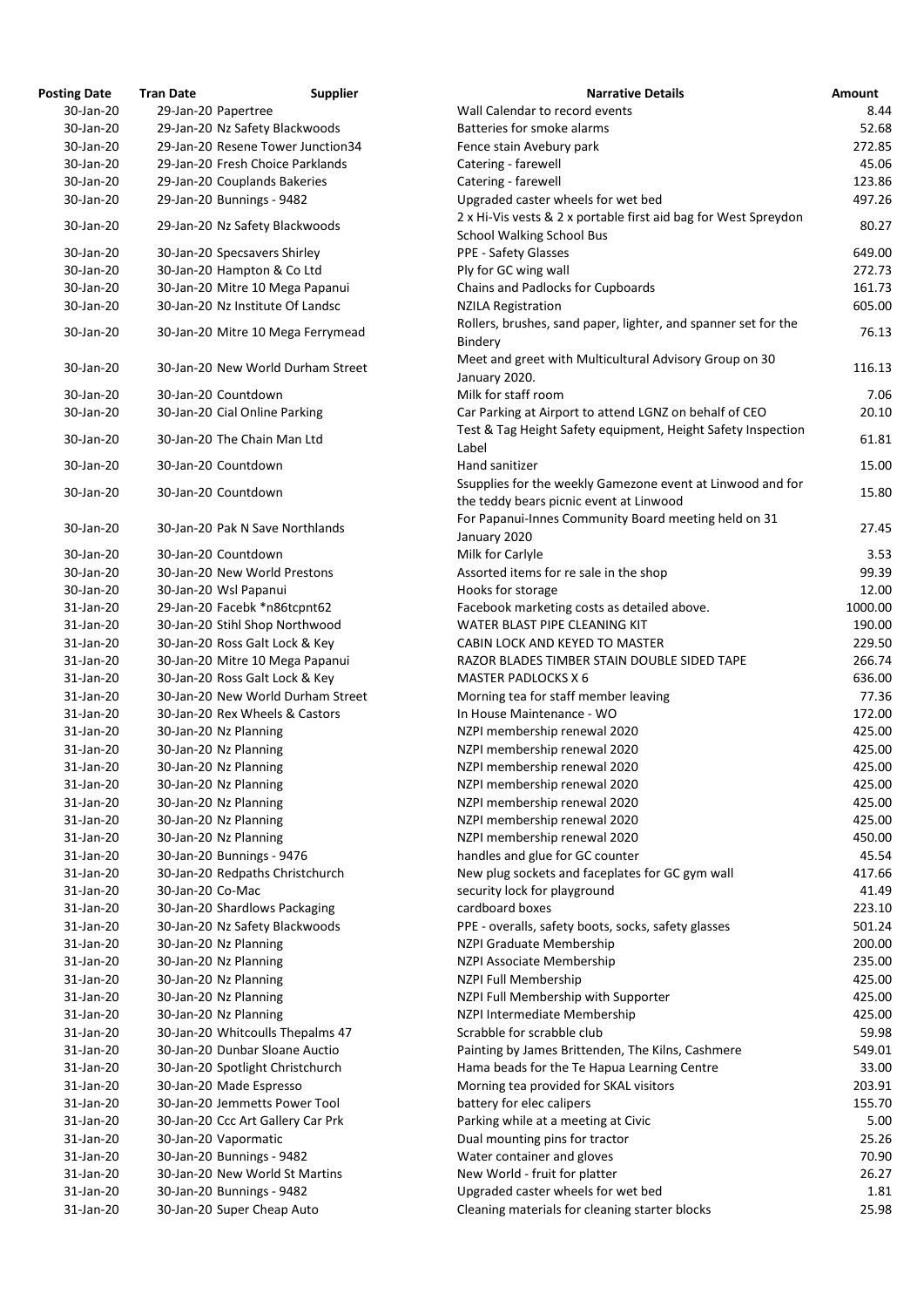| <b>Posting Date</b> | <b>Tran Date</b>   | <b>Supplier</b>                   | <b>Narrative Details</b>                                                                                      | <b>Amount</b> |
|---------------------|--------------------|-----------------------------------|---------------------------------------------------------------------------------------------------------------|---------------|
| 31-Jan-20           |                    | 30-Jan-20 Rex Wheels & Castors    | Upgraded caster wheels for wet bed                                                                            | 36.00         |
| 31-Jan-20           |                    | 30-Jan-20 Internal Affairs        | Library book                                                                                                  | 40.00         |
| 31-Jan-20           |                    | 30-Jan-20 Paknsave Moorhouse      | plastic wallets                                                                                               | 5.97          |
| 31-Jan-20           |                    | 30-Jan-20 Paknsave Moorhouse      | Monthly draw vouchers                                                                                         | 120.00        |
| 31-Jan-20           |                    | 30-Jan-20 Wilson Parking          | Parking for meeting in town                                                                                   | 10.60         |
| 31-Jan-20           |                    | 30-Jan-20 Bunnings - 9482         | NPW Trailer tie downs                                                                                         | 136.88        |
| 31-Jan-20           |                    | 31-Jan-20 Pak N Save Wainoni      | Swim Nappies for Resale - Taiora QEII                                                                         | 758.34        |
| 31-Jan-20           |                    | 31-Jan-20 Twl 178 Barrington      | Warehouse freeview decoders for gym machines                                                                  | 198.00        |
| 31-Jan-20           |                    | 31-Jan-20 Countdown               | <b>Snacks for Community Board workshop</b>                                                                    | 18.62         |
| 31-Jan-20           |                    | 31-Jan-20 Twl 220 Riccarton       | Rust inhibiter for chlorine ute                                                                               | 17.00         |
| 31-Jan-20           |                    | 31-Jan-20 Pak N Save Northlands   | Bread for sausage sizzle skate jam                                                                            | 23.61         |
| 31-Jan-20           |                    | 31-Jan-20 Trowel Trades Chch      | Trade direct, painting equipment for hodgkins                                                                 | 144.62        |
| 31-Jan-20           |                    | 31-Jan-20 Mitre 10 Mega Hornby    | Keys for volunteers                                                                                           | 42.00         |
| 31-Jan-20           | 31-Jan-20 Branz    |                                   | BRANZ Performance Plus Design & Construction Seminar<br><b>Series</b>                                         | 110.00        |
| 31-Jan-20           |                    | 31-Jan-20 Countdown               | Snacks for customers at monthly Young Adult programme                                                         | 8.38          |
| 31-Jan-20           |                    | 31-Jan-20 Central Innovation      | <b>ITCS ArchiCAD mhtly sub</b>                                                                                | 339.25        |
| 31-Jan-20           |                    | 31-Jan-20 Wsl Online              | thermal printer paper for TWRF                                                                                | 35.35         |
| 31-Jan-20           |                    | 31-Jan-20 Edward Gibbon St Albans | New foot valve for Petrol pump suction pipe for summer pool<br>filling.                                       | 311.82        |
| 31-Jan-20           |                    | 31-Jan-20 N Z W W A               | Water NZ One day training seminar                                                                             | 109.25        |
| 31-Jan-20           |                    | 31-Jan-20 Irrigation Warehouse    | Irrigation valve boxes for central rose garden x 4                                                            | 308.80        |
| 31-Jan-20           |                    | 31-Jan-20 Wsl South City          | Sparks 2020 - Warehouse Stationary - Printer Ink for Site Office                                              | 181.57        |
| 31-Jan-20           |                    | 31-Jan-20 Pak N Save Northlands   | For Papanui-Innes Community Board meeting held on 31<br>January 2020.                                         | 8.29          |
| 31-Jan-20           |                    | 31-Jan-20 Ccc Parking             | Meeting re Cowles Carpark                                                                                     | 3.60          |
| 31-Jan-20           |                    | 31-Jan-20 Xcm Group Limited       | 3 senior shirts                                                                                               | 428.15        |
| 31-Jan-20           |                    | 31-Jan-20 Beckenham Service Ctr   | CCC Parking Coupons for staff meetings                                                                        | 108.50        |
| 31-Jan-20           |                    | 31-Jan-20 Twl 123 Eastgate        | Clear coat for panels                                                                                         | 34.00         |
| 31-Jan-20           |                    | 31-Jan-20 Beckenham Service Ctr   | Beckenham Service Centre - Parking coupons for Spreydon-<br>Cashmere Community Governance Team.               | 31.00         |
| 3-Feb-20            |                    | 30-Jan-20 Facebk *jf62jsnck2      | <b>Facebook Advertising Campaigns</b>                                                                         | 150.00        |
| 3-Feb-20            |                    | 30-Jan-20 Charge.Prezi.Com        | Prezi subscription for Strategy & Transformation group                                                        | 107.09        |
| 3-Feb-20            | 30-Jan-20 Ipwea Nz |                                   | Funding the Gap workshop registration                                                                         | 2737.00       |
| 3-Feb-20            | 30-Jan-20 Goformz  |                                   | <b>ITCC GoFormz mthly sub</b>                                                                                 | 119.80        |
| 3-Feb-20            |                    | 30-Jan-20 Runscope.Com            | ITII Runscope mthly sub                                                                                       | 124.68        |
| 3-Feb-20            |                    | 30-Jan-20 Bookdepository.Com      | Book order - Aotearoa: the New Zealand Story by Gavin Bishop                                                  | 58.46         |
| 3-Feb-20            |                    | 30-Jan-20 Apple.Com/Bill          | 12 x Quiver iPAd software licenses for MakerSpace Project<br>iPads                                            | 97.32         |
| 3-Feb-20            |                    | 31-Jan-20 Dunbar Sloane Auctio    | Purchase of four works for CAG collection from Dunbar Sloane<br>auction of Simon Manchester Collection        | 1220.01       |
| 3-Feb-20            |                    | 31-Jan-20 Saecowilson - Christch  | In House Maintenance - WO                                                                                     | 157.98        |
| 3-Feb-20            |                    | 31-Jan-20 Bunnings - 9476         | Saw stools                                                                                                    | 83.38         |
| 3-Feb-20            |                    | 31-Jan-20 Hospital Textiles       | Towels for Hire at Taiora QEII                                                                                | 546.41        |
| 3-Feb-20            |                    | 31-Jan-20 Facebk *9hhlbs2dr2      | Facebook campaign costs for Sparks                                                                            | 15.18         |
| 3-Feb-20            |                    | 31-Jan-20 Facebk *6jt29qst62      | <b>Facebook Advertising Campaigns</b>                                                                         | 15.96         |
| 3-Feb-20            |                    | 31-Jan-20 Ccc Art Gallery Car Prk | Parking - Cruise Group meeting                                                                                | 5.00          |
| 3-Feb-20            | 31-Jan-20 Universo |                                   | Lunch meeting to discuss Te Wheke wall painting                                                               | 98.55         |
| 3-Feb-20            |                    | 31-Jan-20 Evolution Cycles        | Cycle helmet for student                                                                                      | 45.86         |
| 3-Feb-20            |                    | 31-Jan-20 Bunnings - 9476         | Electrical tape, screwdrivers and spanners for bike<br>maintenance                                            | 50.83         |
| 3-Feb-20            |                    | 31-Jan-20 Evolution Cycles        | Wrench, chain, inner tubes, tyre and brake pads                                                               | 120.02        |
| 3-Feb-20            |                    | 31-Jan-20 Bunnings - 9482         | Miscellaneous event equipment (cable ties, spray paint and<br>tape) for community event - I love New Brighton | 45.93         |
| 3-Feb-20            |                    | 31-Jan-20 Sign Network Ltd        | Promotion (signage) for Parklands at Play Event on Sunday 16<br>February 2020.                                | 75.50         |
| 3-Feb-20            |                    | 31-Jan-20 Wilson Parking          | Parking costs for meeting attendance                                                                          | 18.60         |
| 3-Feb-20            |                    | 31-Jan-20 R & S Trade Centre      | R&S trade roller poll tips hodgkins                                                                           | 21.28         |
| 3-Feb-20            |                    | 31-Jan-20 Pizza Hut - 762         | Leaving/resignation morning tea                                                                               | 75.92         |
| 3-Feb-20            | 31-Jan-20 Safet    |                                   | Replacement blood pressure monitor                                                                            | 146.58        |
| 3-Feb-20            |                    | 31-Jan-20 Freshchoice City Mkt    | Catering for the overnight Purchasing cutover weekend                                                         | 115.70        |
|                     |                    |                                   |                                                                                                               |               |

| <b>Narrative Details</b>                                                                                      | <b>Amount</b>    |
|---------------------------------------------------------------------------------------------------------------|------------------|
| Upgraded caster wheels for wet bed                                                                            | 36.00            |
| Library book                                                                                                  | 40.00            |
| plastic wallets                                                                                               | 5.97             |
| Monthly draw vouchers                                                                                         | 120.00           |
| Parking for meeting in town                                                                                   | 10.60            |
| <b>NPW Trailer tie downs</b>                                                                                  | 136.88           |
| Swim Nappies for Resale - Taiora QEII<br>Warehouse freeview decoders for gym machines                         | 758.34<br>198.00 |
| <b>Snacks for Community Board workshop</b>                                                                    | 18.62            |
| Rust inhibiter for chlorine ute                                                                               | 17.00            |
| Bread for sausage sizzle skate jam                                                                            | 23.61            |
| Trade direct, painting equipment for hodgkins                                                                 | 144.62           |
| Keys for volunteers                                                                                           | 42.00            |
| BRANZ Performance Plus Design & Construction Seminar                                                          |                  |
| <b>Series</b>                                                                                                 | 110.00           |
| Snacks for customers at monthly Young Adult programme                                                         | 8.38             |
| <b>ITCS ArchiCAD mhtly sub</b>                                                                                | 339.25           |
| thermal printer paper for TWRF                                                                                | 35.35            |
| New foot valve for Petrol pump suction pipe for summer pool                                                   | 311.82           |
| filling.                                                                                                      |                  |
| Water NZ One day training seminar                                                                             | 109.25           |
| Irrigation valve boxes for central rose garden x 4                                                            | 308.80           |
| Sparks 2020 - Warehouse Stationary - Printer Ink for Site Office                                              | 181.57           |
| For Papanui-Innes Community Board meeting held on 31                                                          | 8.29             |
| January 2020.<br><b>Meeting re Cowles Carpark</b>                                                             | 3.60             |
| 3 senior shirts                                                                                               | 428.15           |
| <b>CCC Parking Coupons for staff meetings</b>                                                                 | 108.50           |
| Clear coat for panels                                                                                         | 34.00            |
| Beckenham Service Centre - Parking coupons for Spreydon-                                                      |                  |
| Cashmere Community Governance Team.                                                                           | 31.00            |
| <b>Facebook Advertising Campaigns</b>                                                                         | 150.00           |
| Prezi subscription for Strategy & Transformation group                                                        | 107.09           |
| Funding the Gap workshop registration                                                                         | 2737.00          |
| <b>ITCC GoFormz mthly sub</b>                                                                                 | 119.80           |
| ITII Runscope mthly sub                                                                                       | 124.68           |
| Book order - Aotearoa: the New Zealand Story by Gavin Bishop                                                  | 58.46            |
| 12 x Quiver iPAd software licenses for MakerSpace Project                                                     |                  |
| iPads                                                                                                         | 97.32            |
| Purchase of four works for CAG collection from Dunbar Sloane                                                  |                  |
| auction of Simon Manchester Collection                                                                        | 1220.01          |
| In House Maintenance - WO                                                                                     | 157.98           |
| Saw stools                                                                                                    | 83.38            |
| Towels for Hire at Taiora QEII                                                                                | 546.41           |
| Facebook campaign costs for Sparks                                                                            | 15.18            |
| <b>Facebook Advertising Campaigns</b>                                                                         | 15.96            |
| Parking - Cruise Group meeting                                                                                | 5.00             |
| Lunch meeting to discuss Te Wheke wall painting                                                               | 98.55            |
| Cycle helmet for student                                                                                      | 45.86            |
| Electrical tape, screwdrivers and spanners for bike                                                           | 50.83            |
| maintenance                                                                                                   |                  |
| Wrench, chain, inner tubes, tyre and brake pads<br>Miscellaneous event equipment (cable ties, spray paint and | 120.02           |
| tape) for community event - I love New Brighton                                                               | 45.93            |
| Promotion (signage) for Parklands at Play Event on Sunday 16                                                  |                  |
| February 2020.                                                                                                | 75.50            |
| Parking costs for meeting attendance                                                                          | 18.60            |
| R&S trade roller poll tips hodgkins                                                                           | 21.28            |
| Leaving/resignation morning tea                                                                               | 75.92            |
| Replacement blood pressure monitor                                                                            | 146.58           |
| Catering for the overnight Purchasing cutover weekend                                                         | 115.70           |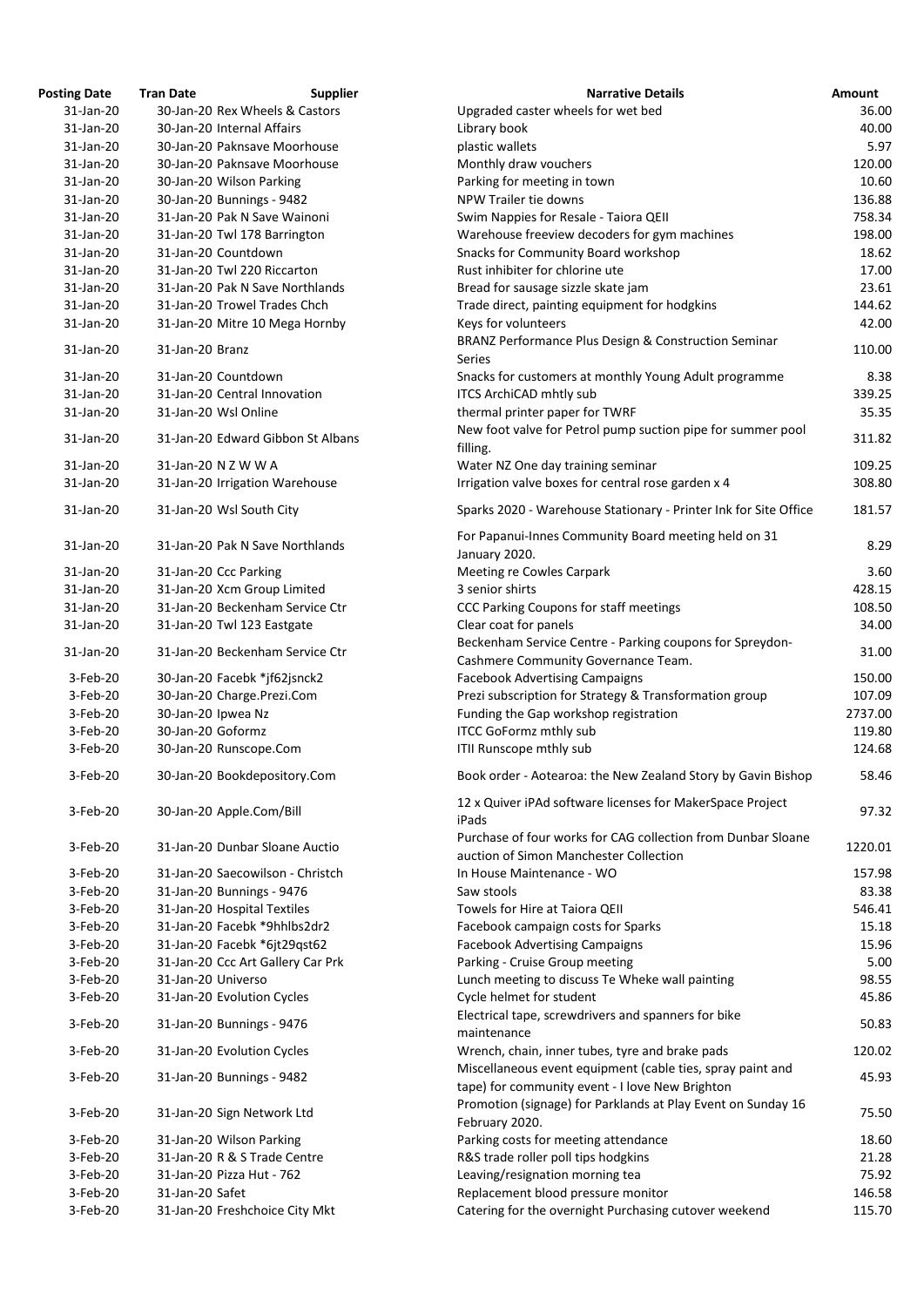| <b>Posting Date</b> | <b>Tran Date</b>    | <b>Supplier</b>                    | <b>Narrative Details</b>                                                                 | <b>Amount</b> |
|---------------------|---------------------|------------------------------------|------------------------------------------------------------------------------------------|---------------|
| 3-Feb-20            |                     | 31-Jan-20 Omc Power Equipment      | Replace shear pin on canycom mower                                                       | 104.19        |
| 3-Feb-20            |                     | 31-Jan-20 Omc Power Equipment      | Engine re-build on Stihl scrubcutter                                                     | 1091.70       |
| 3-Feb-20            |                     | 31-Jan-20 Sign Network Ltd         | Bottle lake parking signs                                                                | 341.53        |
| 3-Feb-20            |                     | 31-Jan-20 Riccarton Florist        | Flowers - Farewell                                                                       | 50.00         |
| 3-Feb-20            |                     | 31-Jan-20 Twl 120 Northlands       | Black spray paint                                                                        | 10.00         |
|                     |                     |                                    | Parking at Christchurch Airport while attending an MBIE                                  |               |
| 3-Feb-20            |                     | 31-Jan-20 Christchurch Airport     | workshop on building law reforms on 31/01/20                                             | 30.00         |
| 3-Feb-20            |                     | 31-Jan-20 Bunnings - 9476          | paint brushes and tape measure                                                           | 59.94         |
| 3-Feb-20            | 31-Jan-20 Officemax |                                    | rubbish bags for belly bins                                                              | 283.38        |
|                     |                     |                                    |                                                                                          |               |
| 3-Feb-20            |                     | 31-Jan-20 Liquor King Carlton      | Sparks 2020 - Chiller Trailer Hire - The Carlton                                         | 649.96        |
| 3-Feb-20            |                     | 31-Jan-20 Facebk *2y57mq6nr2       | Facebook promotion - Extraordinary Exhibition                                            | 15.78         |
| 3-Feb-20            |                     | 31-Jan-20 Facebk *nadrvqnzs2       | Facebook ad promotion : Instagram - library magazine<br>Summer holidays                  | 213.30        |
| 3-Feb-20            |                     | 31-Jan-20 Dnh*godaddy.Com Nzd      | GoDaddy Certificate - Annual sub for 2020 - for                                          | 586.49        |
|                     |                     |                                    | *Christchurchcitylibraries.com                                                           |               |
| 3-Feb-20            |                     | 31-Jan-20 Facebk *6v4vfrnsp2       | TI messages posted on Facebook                                                           | 25.28         |
| 3-Feb-20            |                     | 31-Jan-20 Createsend.Com Ema       | Reminder invitation e-invite charge                                                      | 11.94         |
|                     |                     |                                    | One nights accommodation - Eagle Technology Ltd (ESRI                                    |               |
| 3-Feb-20            |                     | 1-Feb-20 Crowne Plaza Chch         | Software Vendor)                                                                         | 291.60        |
|                     |                     |                                    | Personal use in error - Repaid directly to card as per email                             |               |
| 3-Feb-20            |                     | 1-Feb-20 Akaroa Motor Garage       | 28/02/20                                                                                 | 30.00         |
| 3-Feb-20            |                     | 1-Feb-20 Addressfinder By Ablet    | Monthly software licence - Libraries                                                     | 149.50        |
| 3-Feb-20            |                     | 1-Feb-20 Countdown                 | Replacement ice packs for 1st aid                                                        | 71.76         |
| 3-Feb-20            |                     | 1-Feb-20 Bunnings - 9476           |                                                                                          | 19.98         |
|                     |                     |                                    | Cupboard light for Activity Room chair storage space                                     |               |
| 3-Feb-20            |                     | 1-Feb-20 Spotlight Christchurch    | Face painting for Tots and Toddlers Pool Party                                           | 111.00        |
| 3-Feb-20            |                     | 1-Feb-20 Fulcrumapp.Com            | Supply of data capture tool CWW assets                                                   | 963.45        |
| 3-Feb-20            |                     | 1-Feb-20 Fulcrumapp.Com            | Data collection software monthly account for District Planning -<br>February invoice     | 60.22         |
| $3-Feb-20$          |                     | 1-Feb-20 Bp Connect Rolleston      | Food and drink costs while on courier trip to Dunedin for<br>Frances Hodgkins exhibition | 4.00          |
|                     |                     |                                    | Food and drink costs while on courier trip to Dunedin for                                |               |
| 3-Feb-20            |                     | 1-Feb-20 Beanos Bakery             | Frances Hodgkins exhibition                                                              | 8.75          |
|                     |                     |                                    | Food and drink costs while on courier trip to Dunedin for                                |               |
| 3-Feb-20            |                     | 1-Feb-20 Bp Connect Rolleston      | Frances Hodgkins exhibition                                                              | 9.09          |
| 3-Feb-20            |                     | 1-Feb-20 Mitre 10 Mega Papanui     | Respirator & masking tape                                                                | 86.45         |
| 3-Feb-20            |                     | 2-Feb-20 Ecodrop Metro             | Dump Fees                                                                                | 16.19         |
|                     |                     |                                    |                                                                                          |               |
| 3-Feb-20            |                     | 2-Feb-20 Bp Connect Hoon Hay       | Milk for ranger tearooms                                                                 | 11.98         |
| 3-Feb-20            |                     | 2-Feb-20 Mitre 10 Beckenham        | General fastenings for signage install work                                              | 61.74         |
| 3-Feb-20            | 2-Feb-20 Repco      |                                    | Truck seat cover for ute 858                                                             | 137.00        |
| 3-Feb-20            | 2-Feb-20 Umbrellar  |                                    | Web hosting fee for track status page                                                    | 189.75        |
| 3-Feb-20            |                     | 2-Feb-20 Pak N Save Northlands     | Milk and hand soaps                                                                      | 15.34         |
| 3-Feb-20            |                     | 3-Feb-20 Mitre 10 Mega Ferrymead   | Chlorination                                                                             | 18.72         |
| 3-Feb-20            |                     | 3-Feb-20 Hampton & Co Ltd          | Ply for GC counter and cupboards fitness                                                 | 752.58        |
| 3-Feb-20            |                     | 3-Feb-20 Nz Institute Of Landsc    | <b>Registration to NZILA</b>                                                             | 605.00        |
| 3-Feb-20            |                     | 3-Feb-20 Freshchoice City Mkt      | Costs associated with retirement function (permitted as per                              | 226.40        |
| 3-Feb-20            | 3-Feb-20 Branz      |                                    | Council policy)<br>Branz 'performance to NZ standards vs good performance'               | 220.00        |
|                     |                     |                                    | seminar for two architectural staff                                                      |               |
| 3-Feb-20            |                     | 3-Feb-20 Countdown                 | <b>Snacks for Greater Linwood Forum</b>                                                  | 5.80          |
| 3-Feb-20            |                     | 3-Feb-20 Countdown                 | <b>Snacks for Community Board meeting</b>                                                | 8.11          |
| 3-Feb-20            |                     | 3-Feb-20 Countdown                 | Community Board General catering supplies - tea and coffee.                              | 18.38         |
| 3-Feb-20            |                     | 3-Feb-20 Four Square Akaroa        | Tea, coffee, milk, cleaning products etc                                                 | 72.11         |
| 3-Feb-20            |                     | 3-Feb-20 Placemakers Antigua St    | General timber supplies for recreation work-tracks and signs                             | 544.25        |
| 3-Feb-20            |                     | 3-Feb-20 Timely Limited            | Monthly billing for phone set up calendar - calendar bookings<br>subscription            | 40.25         |
| 4-Feb-20            | 2-Feb-20 Glo.Com    |                                    | Online yoga training tool                                                                | 28.53         |
| 4-Feb-20            |                     | 2-Feb-20 Informa Australia         | NZ Journal of Zoology                                                                    | 302.20        |
|                     |                     |                                    |                                                                                          |               |
| 4-Feb-20            |                     | 3-Feb-20 Saecowilson - Christch    | Workshop Supplies - WO                                                                   | 22.18         |
| 4-Feb-20            |                     | 3-Feb-20 Drills Taps & Dies Limite | Workshop Supplies - WO                                                                   | 682.53        |
| 4-Feb-20            |                     | 3-Feb-20 New World St Martins      | Summertime Reading Staff Competition Morning Tea Prize                                   | 107.19        |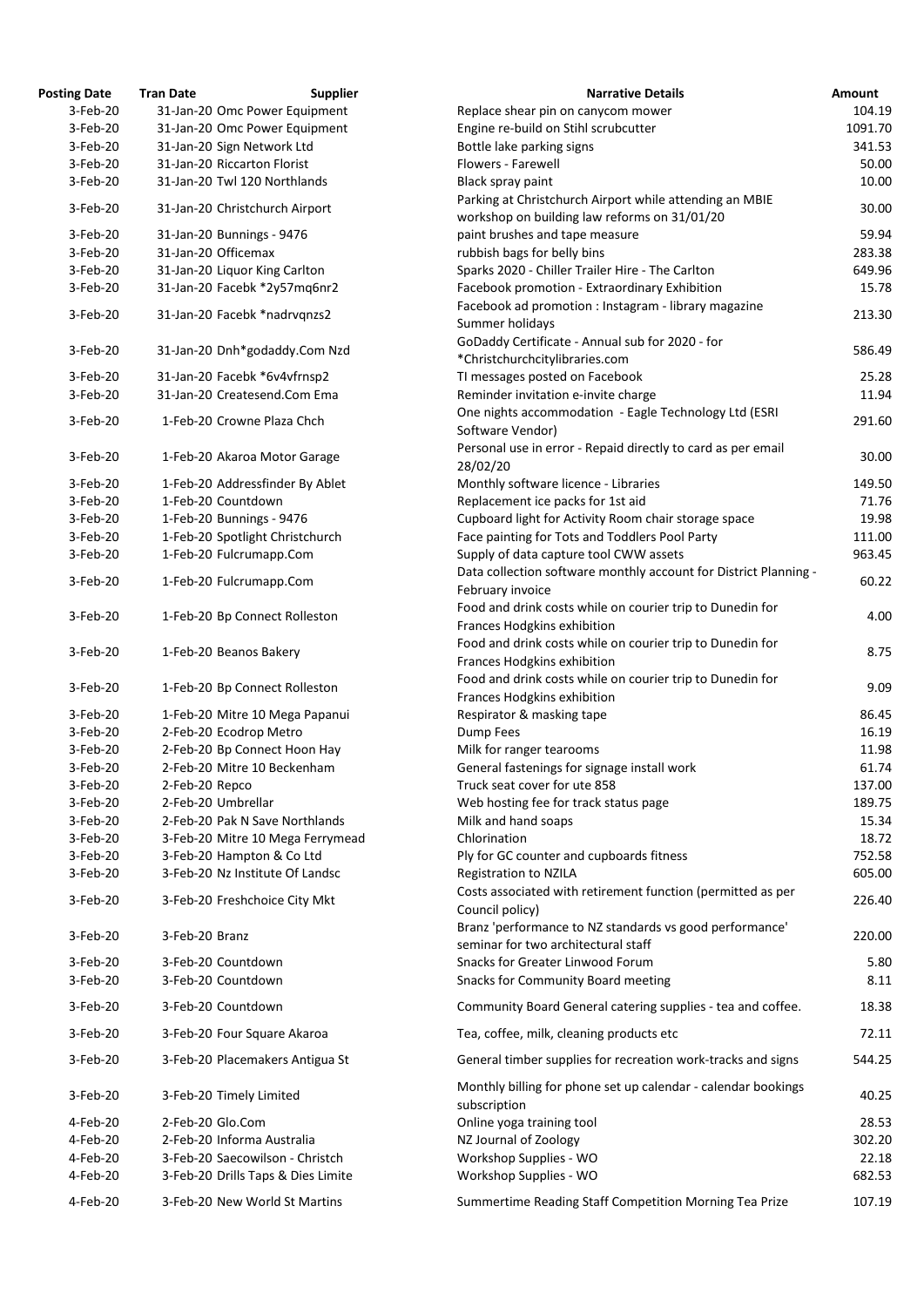| osting Date | <b>Tran Date</b> | <b>Supplier</b>                    | <b>Narrative Details</b>                                                              |
|-------------|------------------|------------------------------------|---------------------------------------------------------------------------------------|
| 4-Feb-20    |                  | 3-Feb-20 Twl 120 Northlands        | Alkaline Batteries for Group Fitness classes                                          |
| 4-Feb-20    |                  | 3-Feb-20 Bunnings - 9476           | <b>Bunnings supplies</b>                                                              |
| 4-Feb-20    |                  | 3-Feb-20 George Henry & Co Ltd     | Tool for aquaplay screen                                                              |
| 4-Feb-20    |                  | 3-Feb-20 Para Rubber Christchur    | Rubber for power cable covers                                                         |
| 4-Feb-20    |                  | 3-Feb-20 Claudes Kitchen Limited   | Sandwiches for Community Board meeting.                                               |
| 4-Feb-20    |                  | 3-Feb-20 Wilson Parking            | Parking costs for meeting attendance                                                  |
| 4-Feb-20    |                  | 3-Feb-20 Institute Of Directo      | Membership                                                                            |
| 4-Feb-20    |                  | 3-Feb-20 Nova Energy               | River of Words interactive installation                                               |
| 4-Feb-20    |                  | 3-Feb-20 Nz Institute Of Surveyors | Webinar training - Easements and Land Covenants                                       |
| 4-Feb-20    |                  | 3-Feb-20 Nightlife Music           | Monthly nightlife fees                                                                |
| 4-Feb-20    |                  | 3-Feb-20 Nightlife Music           | Monthly nightlife music fees                                                          |
| 4-Feb-20    |                  | 3-Feb-20 Nightlife Music           | Monthly nightlife music fees                                                          |
| 4-Feb-20    |                  | 3-Feb-20 Countdown                 | Catering items for the March-15 event planning meeting v<br>all related organisations |
| 4-Feb-20    |                  | 3-Feb-20 Wilson Parking            | Civic parking                                                                         |
| 4-Feb-20    |                  | 3-Feb-20 Pb Tech Online 09 5269200 | Ergo mouse Task 2320114                                                               |
| 4-Feb-20    |                  | 3-Feb-20 Smiths Hire               | park irrigation system dazzle to mark outlet points                                   |
| 4-Feb-20    |                  | 3-Feb-20 Canterbury Landscape Supp | Animal area, shaving for rabbits house                                                |
| 4-Feb-20    |                  | 3-Feb-20 Kmart - Riccarton         | <b>Coloured balls for Toddlers Pool</b>                                               |
| 4-Feb-20    |                  | 3-Feb-20 Createsend.Com Ema        | Newsletter charge February                                                            |
| 4-Feb-20    |                  | 3-Feb-20 Nz Safety Blackwoods      | Safety glasses, safety gloves, sunblock                                               |
| 4-Feb-20    |                  | 4-Feb-20 Mitre 10 Mega Ferrymead   | Workshop Consumables - WO                                                             |
| 4-Feb-20    |                  | 4-Feb-20 Ccc Art Gallery Car Prk   | Parking - Road Closure                                                                |
| 4-Feb-20    |                  | 4-Feb-20 Twl 178 Barrington        | Strops for rings                                                                      |
| 4-Feb-20    |                  | 4-Feb-20 Southern Woods Nursery    | Plants for park,                                                                      |
| 4-Feb-20    |                  | 4-Feb-20 New World Prestons        | milk for staff room                                                                   |
| 4-Feb-20    |                  | 4-Feb-20 Chch City Council Civic   | Alcohol License application for a cash bar for the Hamerko                            |
|             |                  |                                    | performance 4 march.                                                                  |
| 4-Feb-20    |                  | 4-Feb-20 Sweet Pea Parties         | Birthday party decorations for birthday parties in the SC                             |
| 4-Feb-20    |                  | 4-Feb-20 Shirley Service Centre    | Parking vouchers                                                                      |
| 4-Feb-20    |                  | 4-Feb-20 Amtech Medical Limited    | First aid kits for Volunteer planting activities                                      |
| 4-Feb-20    |                  | 4-Feb-20 Safetyvests Co Nz         | Safety vests for school voluntary plantings and other activ                           |
| 4-Feb-20    |                  | 4-Feb-20 Riccarton Service Ctr     | Parking Coupons for staff & Board members in Civic                                    |
| 4-Feb-20    |                  | 4-Feb-20 Pest Control Research     | Flagging tape for marking pest control lines                                          |
| 4-Feb-20    |                  | 4-Feb-20 Irrigation Warehouse      | Toro pop-up heads                                                                     |
| 4-Feb-20    |                  | 4-Feb-20 Ccc Art Gallery Car Prk   | Parking for meetings at Civic                                                         |
| 4-Feb-20    |                  | 4-Feb-20 Parsley And Sage          | Catering Banks Peninsula Community Board meeting                                      |
| 4-Feb-20    |                  | 4-Feb-20 Mitre 10 Beckenham        | Resources for education programme                                                     |
| 4-Feb-20    |                  | 4-Feb-20 Mitre 10 Mega Ferrymead   | Storage bin for volunteer gloves and handwash etc                                     |
| 4-Feb-20    |                  | 4-Feb-20 Mitre 10 Mega Papanui     | CLR and screws                                                                        |
| 4-Feb-20    |                  | 4-Feb-20 Npd Moorhouse             | Milk for Carlyle                                                                      |
| 4-Feb-20    |                  | 4-Feb-20 Jaycar Pty Ltd            | Arduino Developer board "leonardo" - test unit                                        |
| 4-Feb-20    |                  | 4-Feb-20 Total Pos Solutions       | Eftpos rolls                                                                          |
| 4-Feb-20    |                  | 4-Feb-20 Vendella International    | Tea, coffee, milk, hot choc for accommodation                                         |
| 5-Feb-20    |                  | 3-Feb-20 Amazon Web Services       | Hosting services for Smart Christchurch platform.                                     |
| 5-Feb-20    |                  | 3-Feb-20 Google Cloud_011d17-62fc  | Google Cloud Platform hosting fee for SmartView.                                      |
| 5-Feb-20    |                  | 3-Feb-20 Html Email Check          | ITDC htmlemailchk mthly sub                                                           |
| 5-Feb-20    |                  | 4-Feb-20 Caltex Hornby             | Milk order for Hornby Staff Room                                                      |
| 5-Feb-20    |                  | 4-Feb-20 Engineering New Zealand   | Annual registration to IPENZ                                                          |
| 5-Feb-20    |                  | 4-Feb-20 Just Incredible           | Mirrors for Portraits lesson T1 2020                                                  |
| 5-Feb-20    |                  | 4-Feb-20 Rex Wheels & Castors      | <b>UV Chlorination</b>                                                                |
| 5-Feb-20    |                  | 4-Feb-20 Cse W Arthur Fisher       | Fairchild Airset + Gauge - PST3 Clean & O/haul                                        |
| 5-Feb-20    |                  | 4-Feb-20 Denis Cunningham Ltd      | Workshop Consumables - WO                                                             |
| 5-Feb-20    | 4-Feb-20 Safet   |                                    | H & S Consumables - WO                                                                |
| 5-Feb-20    |                  | 4-Feb-20 Paper Plus South City     | <b>Summertime Reading Postage Costs</b>                                               |
| 5-Feb-20    |                  | 4-Feb-20 Twl 175 South City        | <b>Summertime Reading Prizes</b>                                                      |
| 5-Feb-20    |                  | 4-Feb-20 Kidds Cakes & Bakery      | Summertime Reading Staff Competition Cake                                             |
| 5-Feb-20    |                  | 4-Feb-20 Radio Spectrum            | Radio Spectrum Management Licences for ESB CDEM<br>Frequencies                        |
| 5-Feb-20    |                  | 4-Feb-20 Wilson Parking            | Parking for meeting at Civic                                                          |
| 5-Feb-20    |                  | 4-Feb-20 Bunnings - 9476           | Purchase of insecticide to address the insect issue around                            |
|             |                  |                                    | poolside and change rooms                                                             |

| <b>Posting Date</b> | <b>Tran Date</b> | <b>Supplier</b>                    | <b>Narrative Details</b>                                                            | Amount  |
|---------------------|------------------|------------------------------------|-------------------------------------------------------------------------------------|---------|
| 4-Feb-20            |                  | 3-Feb-20 Twl 120 Northlands        | Alkaline Batteries for Group Fitness classes                                        | 68.00   |
| 4-Feb-20            |                  | 3-Feb-20 Bunnings - 9476           | <b>Bunnings supplies</b>                                                            | 38.41   |
| 4-Feb-20            |                  | 3-Feb-20 George Henry & Co Ltd     | Tool for aquaplay screen                                                            | 56.22   |
| 4-Feb-20            |                  | 3-Feb-20 Para Rubber Christchur    | Rubber for power cable covers                                                       | 149.90  |
| 4-Feb-20            |                  | 3-Feb-20 Claudes Kitchen Limited   | Sandwiches for Community Board meeting.                                             | 50.00   |
| 4-Feb-20            |                  | 3-Feb-20 Wilson Parking            | Parking costs for meeting attendance                                                | 14.60   |
| 4-Feb-20            |                  | 3-Feb-20 Institute Of Directo      | Membership                                                                          | 525.00  |
| 4-Feb-20            |                  | 3-Feb-20 Nova Energy               | River of Words interactive installation                                             | 149.33  |
| 4-Feb-20            |                  | 3-Feb-20 Nz Institute Of Surveyors | Webinar training - Easements and Land Covenants                                     | 57.50   |
| 4-Feb-20            |                  | 3-Feb-20 Nightlife Music           | Monthly nightlife fees                                                              | 343.90  |
| 4-Feb-20            |                  | 3-Feb-20 Nightlife Music           | Monthly nightlife music fees                                                        | 343.90  |
| 4-Feb-20            |                  | 3-Feb-20 Nightlife Music           | Monthly nightlife music fees                                                        | 437.68  |
|                     |                  |                                    | Catering items for the March-15 event planning meeting with                         |         |
| 4-Feb-20            |                  | 3-Feb-20 Countdown                 | all related organisations                                                           | 19.40   |
| 4-Feb-20            |                  | 3-Feb-20 Wilson Parking            | Civic parking                                                                       | 8.60    |
| 4-Feb-20            |                  | 3-Feb-20 Pb Tech Online 09 5269200 | Ergo mouse Task 2320114                                                             | 148.61  |
| 4-Feb-20            |                  | 3-Feb-20 Smiths Hire               | park irrigation system dazzle to mark outlet points                                 | 59.40   |
| 4-Feb-20            |                  | 3-Feb-20 Canterbury Landscape Supp | Animal area, shaving for rabbits house                                              | 75.60   |
| 4-Feb-20            |                  | 3-Feb-20 Kmart - Riccarton         | <b>Coloured balls for Toddlers Pool</b>                                             | 16.00   |
| 4-Feb-20            |                  | 3-Feb-20 Createsend.Com Ema        | Newsletter charge February                                                          | 147.03  |
| 4-Feb-20            |                  | 3-Feb-20 Nz Safety Blackwoods      | Safety glasses, safety gloves, sunblock                                             | 246.69  |
| 4-Feb-20            |                  |                                    | Workshop Consumables - WO                                                           | 13.96   |
|                     |                  | 4-Feb-20 Mitre 10 Mega Ferrymead   |                                                                                     |         |
| 4-Feb-20            |                  | 4-Feb-20 Ccc Art Gallery Car Prk   | Parking - Road Closure                                                              | 3.00    |
| 4-Feb-20            |                  | 4-Feb-20 Twl 178 Barrington        | Strops for rings                                                                    | 15.00   |
| 4-Feb-20            |                  | 4-Feb-20 Southern Woods Nursery    | Plants for park,                                                                    | 325.65  |
| 4-Feb-20            |                  | 4-Feb-20 New World Prestons        | milk for staff room                                                                 | 3.99    |
| 4-Feb-20            |                  | 4-Feb-20 Chch City Council Civic   | Alcohol License application for a cash bar for the Hamerkop<br>performance 4 march. | 207.00  |
| 4-Feb-20            |                  | 4-Feb-20 Sweet Pea Parties         | Birthday party decorations for birthday parties in the SC                           | 75.70   |
| 4-Feb-20            |                  | 4-Feb-20 Shirley Service Centre    | Parking vouchers                                                                    | 31.00   |
| 4-Feb-20            |                  | 4-Feb-20 Amtech Medical Limited    | First aid kits for Volunteer planting activities                                    | 153.54  |
| 4-Feb-20            |                  | 4-Feb-20 Safetyvests Co Nz         | Safety vests for school voluntary plantings and other activities                    | 200.85  |
| 4-Feb-20            |                  | 4-Feb-20 Riccarton Service Ctr     | Parking Coupons for staff & Board members in Civic                                  | 77.50   |
| 4-Feb-20            |                  | 4-Feb-20 Pest Control Research     | Flagging tape for marking pest control lines                                        | 255.05  |
| 4-Feb-20            |                  | 4-Feb-20 Irrigation Warehouse      | Toro pop-up heads                                                                   | 598.12  |
| 4-Feb-20            |                  | 4-Feb-20 Ccc Art Gallery Car Prk   | Parking for meetings at Civic                                                       | 4.00    |
| 4-Feb-20            |                  | 4-Feb-20 Parsley And Sage          | Catering Banks Peninsula Community Board meeting                                    | 297.91  |
| 4-Feb-20            |                  | 4-Feb-20 Mitre 10 Beckenham        | Resources for education programme                                                   | 81.69   |
| 4-Feb-20            |                  | 4-Feb-20 Mitre 10 Mega Ferrymead   | Storage bin for volunteer gloves and handwash etc                                   | 10.00   |
| 4-Feb-20            |                  | 4-Feb-20 Mitre 10 Mega Papanui     | CLR and screws                                                                      | 10.93   |
| 4-Feb-20            |                  | 4-Feb-20 Npd Moorhouse             | Milk for Carlyle                                                                    | 3.99    |
| 4-Feb-20            |                  | 4-Feb-20 Jaycar Pty Ltd            | Arduino Developer board "leonardo" - test unit                                      | 39.90   |
| 4-Feb-20            |                  | 4-Feb-20 Total Pos Solutions       | Eftpos rolls                                                                        | 34.50   |
| 4-Feb-20            |                  | 4-Feb-20 Vendella International    | Tea, coffee, milk, hot choc for accommodation                                       | 105.85  |
| 5-Feb-20            |                  | 3-Feb-20 Amazon Web Services       | Hosting services for Smart Christchurch platform.                                   | 114.48  |
|                     |                  |                                    |                                                                                     | 1650.64 |
| 5-Feb-20            |                  | 3-Feb-20 Google Cloud 011d17-62fc  | Google Cloud Platform hosting fee for SmartView.                                    |         |
| 5-Feb-20            |                  | 3-Feb-20 Html Email Check          | <b>ITDC htmlemailchk mthly sub</b>                                                  | 23.69   |
| 5-Feb-20            |                  | 4-Feb-20 Caltex Hornby             | Milk order for Hornby Staff Room                                                    | 11.80   |
| 5-Feb-20            |                  | 4-Feb-20 Engineering New Zealand   | Annual registration to IPENZ                                                        | 1298.58 |
| 5-Feb-20            |                  | 4-Feb-20 Just Incredible           | Mirrors for Portraits lesson T1 2020                                                | 55.00   |
| 5-Feb-20            |                  | 4-Feb-20 Rex Wheels & Castors      | <b>UV Chlorination</b>                                                              | 129.00  |
| 5-Feb-20            |                  | 4-Feb-20 Cse W Arthur Fisher       | Fairchild Airset + Gauge - PST3 Clean & O/haul                                      | 220.80  |
| 5-Feb-20            |                  | 4-Feb-20 Denis Cunningham Ltd      | Workshop Consumables - WO                                                           | 356.88  |
| 5-Feb-20            | 4-Feb-20 Safet   |                                    | H & S Consumables - WO                                                              | 398.82  |
| 5-Feb-20            |                  | 4-Feb-20 Paper Plus South City     | <b>Summertime Reading Postage Costs</b>                                             | 3.00    |
| 5-Feb-20            |                  | 4-Feb-20 Twl 175 South City        | <b>Summertime Reading Prizes</b>                                                    | 20.86   |
| 5-Feb-20            |                  | 4-Feb-20 Kidds Cakes & Bakery      | Summertime Reading Staff Competition Cake                                           | 26.00   |
| 5-Feb-20            |                  | 4-Feb-20 Radio Spectrum            | Radio Spectrum Management Licences for ESB CDEM<br>Frequencies                      | 450.00  |
| 5-Feb-20            |                  | 4-Feb-20 Wilson Parking            | Parking for meeting at Civic                                                        | 10.60   |
| 5-Feb-20            |                  | 4-Feb-20 Bunnings - 9476           | Purchase of insecticide to address the insect issue around                          | 129.00  |
|                     |                  |                                    | poolside and change rooms                                                           |         |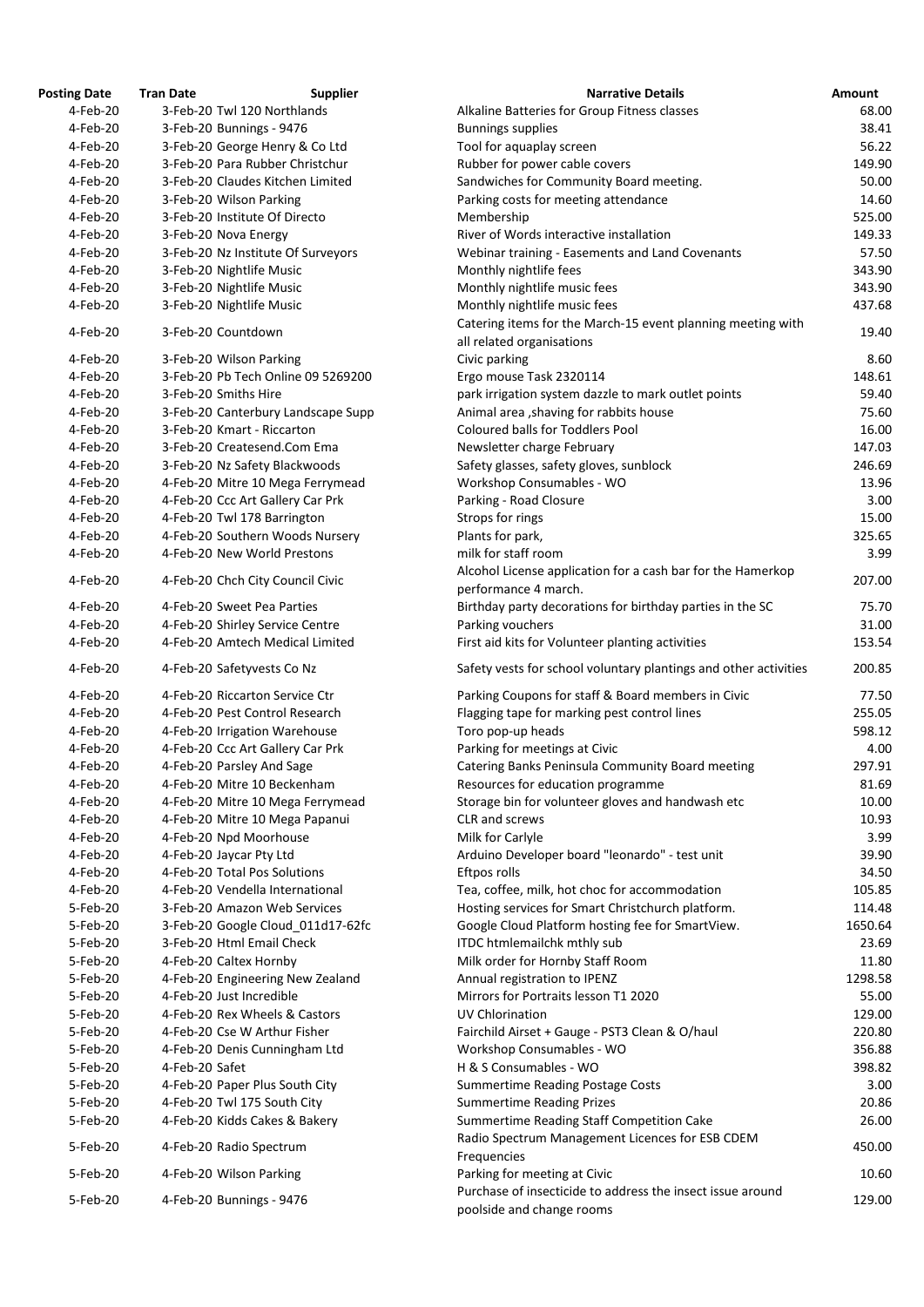| <b>Posting Date</b> | <b>Tran Date</b> | <b>Supplier</b>                    | <b>Narrative Details</b>                                                                | <b>Amount</b> |
|---------------------|------------------|------------------------------------|-----------------------------------------------------------------------------------------|---------------|
| 5-Feb-20            |                  | 4-Feb-20 Evolution Cycles          | Mirrors for two new staff                                                               | 62.           |
| 5-Feb-20            |                  | 4-Feb-20 Wilson Parking            | parking costs for meeting attendance                                                    | 14.           |
| 5-Feb-20            |                  | 4-Feb-20 Bunnings - 9482           | cold asphalt 3 bags                                                                     | 123.          |
| 5-Feb-20            |                  | 4-Feb-20 Bunnings - 9482           | coach screws and drivers                                                                | 144.          |
| 5-Feb-20            |                  | 4-Feb-20 Bunnings - 9482           | 5 x bags cold asphalt for Horseshoe lake carpark                                        | 205.          |
| 5-Feb-20            |                  | 4-Feb-20 Unichem Brighton Vil      | Supplies for First Aid kit                                                              | 15.           |
| 5-Feb-20            |                  | 4-Feb-20 Bunnings - 9476           | Litter pick up sticks & kneeling mats                                                   | 68.           |
| 5-Feb-20            |                  | 4-Feb-20 Twl 175 South City        | Resources for education programme                                                       | 8.            |
| 5-Feb-20            |                  | 4-Feb-20 Storage Box-Tower Junctio | Resources for education programme                                                       | 109.          |
| 5-Feb-20            |                  | 4-Feb-20 Ross Galt Lock & Key      | Keys                                                                                    | 15.           |
| 5-Feb-20            |                  | 4-Feb-20 Pb Tech Online 09 5269200 | Logitech Wireless desktop and mouse Task 2357375                                        | 40.           |
| 5-Feb-20            |                  | 4-Feb-20 Pb Tech Online 09 5269200 | Wireless keyboard and mouse, Right hand vertical ergonomic<br>mouse                     | 188.          |
| 5-Feb-20            | 4-Feb-20 Crisp   |                                    | animal area veges 4 rabbits and birds                                                   | 40.           |
| 5-Feb-20            |                  | 5-Feb-20 Four Square Akaroa        | Staff consumables - Milk, sugar                                                         | 15.           |
| 5-Feb-20            |                  | 5-Feb-20 Pak N Save Northlands     | PaknSav Account for Jan 2020 - Nappies For Resale, Staffroom<br>consumables, Batteries  | 250.          |
| 5-Feb-20            |                  | 5-Feb-20 Armstrong Locksmiths      | Key for youth group storage cupboard                                                    | 18.           |
| 5-Feb-20            |                  | 5-Feb-20 Fab Plastics Limited      | Display PVC Holders for Service Desk information                                        | 351.          |
| 5-Feb-20            |                  | 5-Feb-20 Wsl Eastgate              | Printing of Community Board photograph                                                  | 4.            |
| 5-Feb-20            |                  | 5-Feb-20 Thode Knife & Saw Ltd     | Guillotine blade sharpen                                                                | 55.           |
| 5-Feb-20            |                  | 5-Feb-20 Ccc Parking               | Parking for PEL Team Leads Meeting at Turanga                                           | 6.            |
| 5-Feb-20            |                  | 5-Feb-20 Fresh Choice Parklands    | milk for staff room                                                                     | 5.            |
| 5-Feb-20            |                  | 5-Feb-20 Mitre 10 Mega Ferrymead   | Supplies & tools for volunteer working bees                                             | 131.          |
| 5-Feb-20            |                  | 5-Feb-20 Parsley And Sage          | <b>Board meeting Catering</b>                                                           | 79.           |
| 5-Feb-20            |                  | 5-Feb-20 Halswell Timber           | Macrocarpa for memorial plaque post at Pony Point                                       | 39.           |
| 7-Feb-20            | 3-Feb-20 Msft *  |                                    | MS Office 365 Sub for labs                                                              | 3.            |
| 7-Feb-20            |                  | 4-Feb-20 Justins Active Managem    | Active Management Course attendance                                                     | 213.          |
| 7-Feb-20            |                  | 4-Feb-20 Museums Australia         | Entry fee for Museums Australia Publication Design Awards<br>2020 - Little Books of Art | 143.          |
| 7-Feb-20            |                  | 5-Feb-20 Couplands Bakeries        | MILK AND BREAD                                                                          | 49.           |
| 7-Feb-20            |                  | 5-Feb-20 Nz Safety Blackwoods      | <b>PPE</b>                                                                              | 247.          |
| 7-Feb-20            |                  | 5-Feb-20 Fosters Outdoor Power     | repairs to Stihl combi head KM131                                                       | 248.          |
| 7-Feb-20            |                  | 5-Feb-20 Wilson Parking            | <b>Wilson Parking - Civic Meeting</b>                                                   | 14.           |
| 7-Feb-20            |                  | 5-Feb-20 Nz Safety Blackwoods      | <b>PPE</b>                                                                              | 201.          |
| 7-Feb-20            |                  | 5-Feb-20 Saecowilson - Christch    |                                                                                         |               |
|                     |                  |                                    | In House Maintenance - Step Screen 2                                                    | 216.          |
| 7-Feb-20            |                  | 5-Feb-20 Bunnings - 9476           | Double sided tape and glue - GC desk                                                    | 34.           |
| 7-Feb-20            |                  | 5-Feb-20 Secure Parking Nz         | Parking for offsite Meeting                                                             | 6.            |
| 7-Feb-20            |                  | 5-Feb-20 Kmart - Shirley           | Event supplies                                                                          | 18.           |
| 7-Feb-20            |                  | 5-Feb-20 Wilson Parking            | Parking fees for meeting at TU.                                                         | 8.            |
| 7-Feb-20            |                  | 5-Feb-20 Wilson Parking            | Parking > 2hrs                                                                          | 10.           |
| 7-Feb-20            |                  | 5-Feb-20 Wilson Parking            | Parking 5th Feb 2020                                                                    | 10.           |
| 7-Feb-20            |                  | 5-Feb-20 Engineering New Zealand   | <b>Engineering NZ Membership</b>                                                        | 483.          |
| 7-Feb-20            |                  | 5-Feb-20 Nz Safety Blackwoods      | Hi Viz vests and sunglasses (new instructor)                                            | 146.          |
| 7-Feb-20            |                  | 5-Feb-20 Countdown                 | Miscellaneous event supplies for I Love New Brighton 2020 (6<br>Feb 2020)               | 40.           |
| 7-Feb-20            |                  | 5-Feb-20 Look Sharp Store          | Face paint for community event - I love New Brighton 2020 (6<br>Feb 2020)               | 90.           |
| 7-Feb-20            |                  | 5-Feb-20 Hirepool Port A Loo       | Hire of toilets and toilet block for I love New Brighton 2020 (6<br>February 2020).     | 218.          |
| 7-Feb-20            |                  | 5-Feb-20 Ccc Art Gallery Car Prk   | Parking cost while supporting colleague at mediation meeting<br>in Civic                | 6.            |
| 7-Feb-20            |                  | 5-Feb-20 Wilson Parking            | Parking cost while supporting colleague at mediation meeting<br>in Civic                | 10.           |
| 7-Feb-20            |                  | 5-Feb-20 Nz Safety Blackwoods      | glasses for mowing, ninja groves x1.                                                    | 39.           |
| 7-Feb-20            |                  | 5-Feb-20 Wilson Parking            | <b>Wilson Parking - Meeting Civic</b>                                                   | 8.            |
| 7-Feb-20            |                  | 5-Feb-20 Ministry Of Justice       | High Court Filing fees                                                                  | 110.          |
| 7-Feb-20            |                  | 5-Feb-20 Fulcrumapp.Com            | Fee for fulcrum users for data collection                                               | 120.          |
|                     |                  |                                    | 168 small bottled water for the special Waitangi Day                                    |               |
| 7-Feb-20            |                  | 5-Feb-20 Countdown                 | citizenship ceremony in Okains Bay on 06/02                                             | 70.           |
| 7-Feb-20            |                  | 5-Feb-20 Bunnings - 9476           | Buckets for portable HVAC                                                               | 9.            |
| 7-Feb-20            |                  | 5-Feb-20 Amzn Mktp Us*r74ca7zp3    | Vibrating snakes for southern Centre                                                    | 141.          |

| ig vale  | Hall Date<br><b>Supplici</b>       | <b>Natially Details</b>                                                                 | AIIIUUIIL |
|----------|------------------------------------|-----------------------------------------------------------------------------------------|-----------|
| 5-Feb-20 | 4-Feb-20 Evolution Cycles          | Mirrors for two new staff                                                               | 62.82     |
| 5-Feb-20 | 4-Feb-20 Wilson Parking            | parking costs for meeting attendance                                                    | 14.60     |
| 5-Feb-20 | 4-Feb-20 Bunnings - 9482           | cold asphalt 3 bags                                                                     | 123.00    |
| 5-Feb-20 | 4-Feb-20 Bunnings - 9482           | coach screws and drivers                                                                | 144.78    |
| 5-Feb-20 | 4-Feb-20 Bunnings - 9482           | 5 x bags cold asphalt for Horseshoe lake carpark                                        | 205.00    |
| 5-Feb-20 | 4-Feb-20 Unichem Brighton Vil      | Supplies for First Aid kit                                                              | 15.99     |
|          |                                    |                                                                                         |           |
| 5-Feb-20 | 4-Feb-20 Bunnings - 9476           | Litter pick up sticks & kneeling mats                                                   | 68.75     |
| 5-Feb-20 | 4-Feb-20 Twl 175 South City        | Resources for education programme                                                       | 8.00      |
| 5-Feb-20 | 4-Feb-20 Storage Box-Tower Junctio | Resources for education programme                                                       | 109.89    |
| 5-Feb-20 | 4-Feb-20 Ross Galt Lock & Key      | Keys                                                                                    | 15.30     |
| 5-Feb-20 | 4-Feb-20 Pb Tech Online 09 5269200 | Logitech Wireless desktop and mouse Task 2357375                                        | 40.00     |
| 5-Feb-20 | 4-Feb-20 Pb Tech Online 09 5269200 | Wireless keyboard and mouse, Right hand vertical ergonomic<br>mouse                     | 188.15    |
| 5-Feb-20 | 4-Feb-20 Crisp                     | animal area veges 4 rabbits and birds                                                   | 40.27     |
| 5-Feb-20 | 5-Feb-20 Four Square Akaroa        | Staff consumables - Milk, sugar                                                         | 15.00     |
|          |                                    |                                                                                         |           |
| 5-Feb-20 | 5-Feb-20 Pak N Save Northlands     | PaknSav Account for Jan 2020 - Nappies For Resale, Staffroom<br>consumables, Batteries  | 250.31    |
| 5-Feb-20 | 5-Feb-20 Armstrong Locksmiths      | Key for youth group storage cupboard                                                    | 18.00     |
| 5-Feb-20 | 5-Feb-20 Fab Plastics Limited      | Display PVC Holders for Service Desk information                                        | 351.90    |
| 5-Feb-20 | 5-Feb-20 Wsl Eastgate              | Printing of Community Board photograph                                                  | 4.90      |
| 5-Feb-20 | 5-Feb-20 Thode Knife & Saw Ltd     | Guillotine blade sharpen                                                                | 55.98     |
|          |                                    |                                                                                         |           |
| 5-Feb-20 | 5-Feb-20 Ccc Parking               | Parking for PEL Team Leads Meeting at Turanga                                           | 6.50      |
| 5-Feb-20 | 5-Feb-20 Fresh Choice Parklands    | milk for staff room                                                                     | 5.72      |
| 5-Feb-20 | 5-Feb-20 Mitre 10 Mega Ferrymead   | Supplies & tools for volunteer working bees                                             | 131.18    |
| 5-Feb-20 | 5-Feb-20 Parsley And Sage          | <b>Board meeting Catering</b>                                                           | 79.58     |
| 5-Feb-20 | 5-Feb-20 Halswell Timber           | Macrocarpa for memorial plaque post at Pony Point                                       | 39.91     |
| 7-Feb-20 | 3-Feb-20 Msft *                    | MS Office 365 Sub for labs                                                              | 3.62      |
| 7-Feb-20 | 4-Feb-20 Justins Active Managem    | Active Management Course attendance                                                     | 213.95    |
| 7-Feb-20 | 4-Feb-20 Museums Australia         | Entry fee for Museums Australia Publication Design Awards<br>2020 - Little Books of Art | 143.73    |
|          |                                    |                                                                                         |           |
| 7-Feb-20 | 5-Feb-20 Couplands Bakeries        | MILK AND BREAD                                                                          | 49.80     |
| 7-Feb-20 | 5-Feb-20 Nz Safety Blackwoods      | <b>PPE</b>                                                                              | 247.44    |
| 7-Feb-20 | 5-Feb-20 Fosters Outdoor Power     | repairs to Stihl combi head KM131                                                       | 248.40    |
| 7-Feb-20 | 5-Feb-20 Wilson Parking            | <b>Wilson Parking - Civic Meeting</b>                                                   | 14.60     |
| 7-Feb-20 | 5-Feb-20 Nz Safety Blackwoods      | <b>PPE</b>                                                                              | 201.25    |
| 7-Feb-20 | 5-Feb-20 Saecowilson - Christch    | In House Maintenance - Step Screen 2                                                    | 216.78    |
| 7-Feb-20 | 5-Feb-20 Bunnings - 9476           | Double sided tape and glue - GC desk                                                    | 34.52     |
| 7-Feb-20 | 5-Feb-20 Secure Parking Nz         | Parking for offsite Meeting                                                             | 6.00      |
| 7-Feb-20 | 5-Feb-20 Kmart - Shirley           | Event supplies                                                                          | 18.00     |
|          |                                    |                                                                                         |           |
| 7-Feb-20 | 5-Feb-20 Wilson Parking            | Parking fees for meeting at TU.                                                         | 8.10      |
| 7-Feb-20 | 5-Feb-20 Wilson Parking            | Parking > 2hrs                                                                          | 10.60     |
| 7-Feb-20 | 5-Feb-20 Wilson Parking            | Parking 5th Feb 2020                                                                    | 10.60     |
| 7-Feb-20 | 5-Feb-20 Engineering New Zealand   | Engineering NZ Membership                                                               | 483.00    |
| 7-Feb-20 | 5-Feb-20 Nz Safety Blackwoods      | Hi Viz vests and sunglasses (new instructor)                                            | 146.77    |
| 7-Feb-20 | 5-Feb-20 Countdown                 | Miscellaneous event supplies for I Love New Brighton 2020 (6<br>Feb 2020)               | 40.30     |
| 7-Feb-20 | 5-Feb-20 Look Sharp Store          | Face paint for community event - I love New Brighton 2020 (6<br>Feb 2020)               | 90.00     |
| 7-Feb-20 | 5-Feb-20 Hirepool Port A Loo       | Hire of toilets and toilet block for I love New Brighton 2020 (6<br>February 2020).     | 218.50    |
| 7-Feb-20 | 5-Feb-20 Ccc Art Gallery Car Prk   | Parking cost while supporting colleague at mediation meeting<br>in Civic                | 6.00      |
| 7-Feb-20 | 5-Feb-20 Wilson Parking            | Parking cost while supporting colleague at mediation meeting                            | 10.60     |
|          |                                    | in Civic                                                                                |           |
| 7-Feb-20 | 5-Feb-20 Nz Safety Blackwoods      | glasses for mowing, ninja groves x1.                                                    | 39.82     |
| 7-Feb-20 | 5-Feb-20 Wilson Parking            | <b>Wilson Parking - Meeting Civic</b>                                                   | 8.60      |
| 7-Feb-20 | 5-Feb-20 Ministry Of Justice       | <b>High Court Filing fees</b>                                                           | 110.00    |
| 7-Feb-20 | 5-Feb-20 Fulcrumapp.Com            | Fee for fulcrum users for data collection                                               | 120.15    |
|          |                                    | 168 small bottled water for the special Waitangi Day                                    |           |
| 7-Feb-20 | 5-Feb-20 Countdown                 | citizenship ceremony in Okains Bay on 06/02                                             | 70.00     |
| 7-Feb-20 | 5-Feb-20 Bunnings - 9476           | Buckets for portable HVAC                                                               | 9.20      |
| 7-Feb-20 | 5-Feb-20 Amzn Mktp Us*r74ca7zp3    | Vibrating snakes for southern Centre                                                    | 141.98    |
|          |                                    |                                                                                         |           |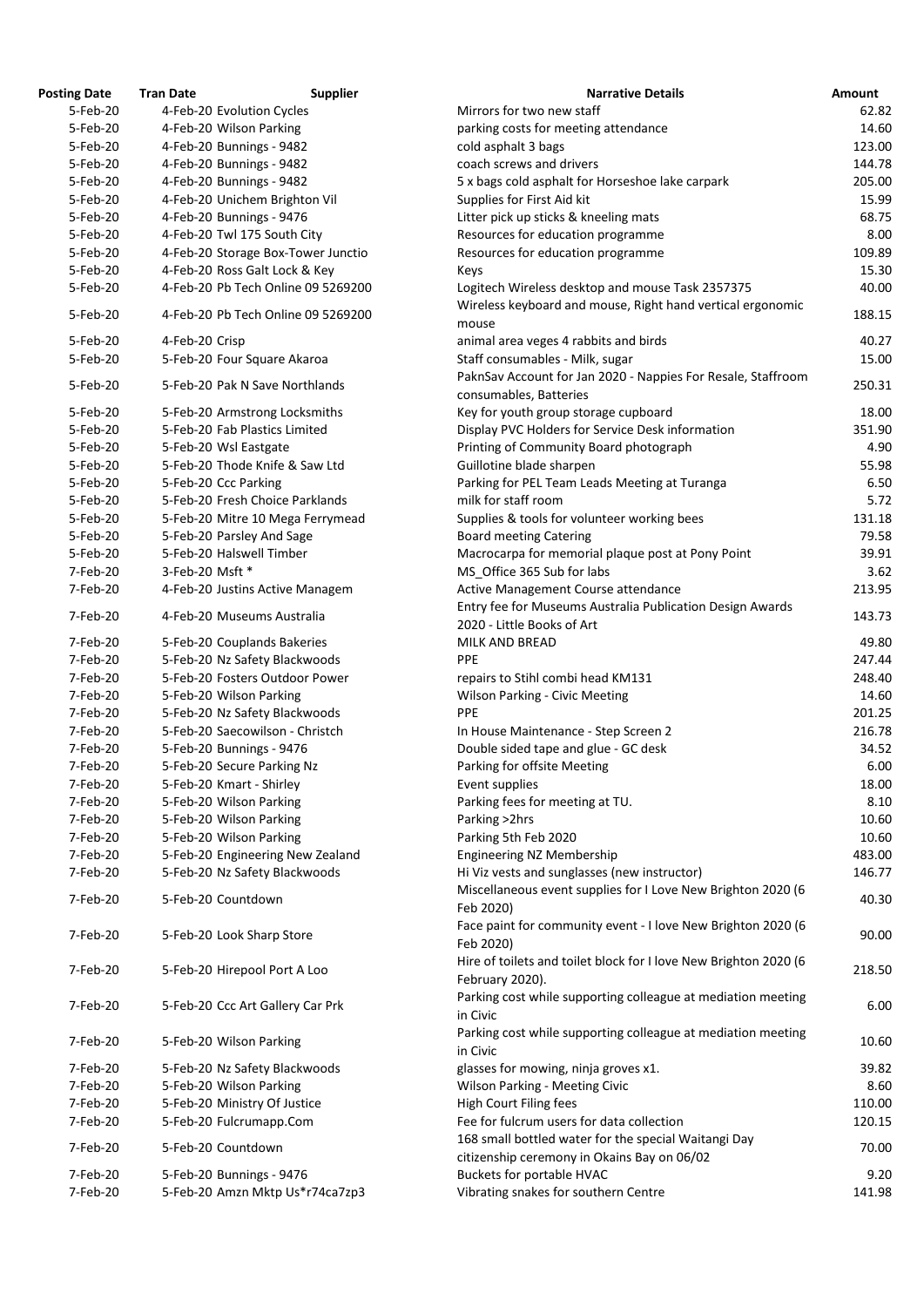| <b>Posting Date</b> | <b>Tran Date</b>         | <b>Supplier</b>                    | <b>Narrative Details</b>                                                                                 | <b>Amount</b> |
|---------------------|--------------------------|------------------------------------|----------------------------------------------------------------------------------------------------------|---------------|
| 7-Feb-20            |                          | 5-Feb-20 Bunnings - 9482           | 'Cleaning for wall and ceiling around spa area ' Brushs for                                              | 67.96         |
|                     |                          |                                    | lintpot                                                                                                  |               |
| 7-Feb-20            |                          | 6-Feb-20 Mitre 10 Beckenham        | Brackets for Akaroa jetty REPAIR                                                                         | 27.94         |
| 7-Feb-20            | 7-Feb-20 Spotlight Nz    |                                    | Replacement joggle eyes and hairbrushes for the art train                                                | 61.00         |
| 7-Feb-20            |                          | 7-Feb-20 Mrc Global (NZ) Ltd       | In House Maintenance - Dryer 1                                                                           | 49.93         |
| 7-Feb-20            |                          | 7-Feb-20 Freshchoice City Mkt      | Catering for February 2020 Community Liaison Meeting                                                     | 1.00          |
| 7-Feb-20            |                          | 7-Feb-20 New World Northwood       | milk for staff room                                                                                      | 5.67          |
| 7-Feb-20            |                          | 7-Feb-20 Chch City Council Civic   | Parking Vouchers for elected members attending Civic.                                                    | 31.00         |
|                     |                          |                                    | Halswell Hornby Riccarton Community Board.                                                               |               |
| 7-Feb-20            |                          | 7-Feb-20 Caltex Redwood            | milk for Redwood staff                                                                                   | 7.98          |
| 7-Feb-20            |                          | 7-Feb-20 Oakleys Plumbing Suppli   | Sparks 2020 - Plumbing Supplies to irrigate Hagley Park for<br>Pyro Safety                               | 183.50        |
| 7-Feb-20            |                          | 7-Feb-20 Xcm Group Limited         | 2x Trousers                                                                                              | 104.42        |
| 7-Feb-20            |                          | 7-Feb-20 Supervalue Sumner         | Staff milk for January                                                                                   | 10.55         |
| 10-Feb-20           |                          | 6-Feb-20 Spotify P0e7dbf197        | Music licence for the Gallery                                                                            | 14.99         |
| 10-Feb-20           |                          | 6-Feb-20 Facebk *nl4werwck2        | <b>Facebook Advertising Campaigns</b>                                                                    | 91.78         |
| 10-Feb-20           |                          | 6-Feb-20 Ab* Abebooks Gbio2x       | Library book                                                                                             | 15.54         |
| 10-Feb-20           |                          | 7-Feb-20 Saecowilson - Christch    | Workshop Consumables - WO                                                                                | 70.99         |
| 10-Feb-20           |                          | 7-Feb-20 Saecowilson - Christch    | Gas Tank check - WO                                                                                      | 136.84        |
| 10-Feb-20           |                          | 7-Feb-20 George Henry & Co Ltd     | Workshop Consumables - WO                                                                                | 398.52        |
| 10-Feb-20           | 7-Feb-20 Nz Planning     |                                    | <b>NZPI Conference</b>                                                                                   | 61.47         |
| 10-Feb-20           | 7-Feb-20 Nz Planning     |                                    | <b>NZPI Conference</b>                                                                                   | 1300.42       |
| 10-Feb-20           | 7-Feb-20 Free Parking    |                                    | Credit Voucher Free Parking less banking fees                                                            | $-900.45$     |
| 10-Feb-20           |                          | 7-Feb-20 Concrete New Zealand Inco | Concrete NZ Membership - Engineering Services                                                            | 149.50        |
| 10-Feb-20           |                          | 7-Feb-20 Createsend.Com Ema        | Campaign Monitor - Email Newsletter for Nga Puna Wai Sports<br>Hub.                                      | 18.04         |
| 10-Feb-20           |                          | 7-Feb-20 New Zealand Institute Of  | Annual NZIA NZ (institute of architects) subscription                                                    | 501.15        |
| 10-Feb-20           |                          | 7-Feb-20 Nz Safety Blackwoods      | H&S Sign                                                                                                 | 18.94         |
| 10-Feb-20           |                          | 7-Feb-20 Canterbury Sports Wh/s    | Volleyball Aerials and badminton nets                                                                    | 395.00        |
| 10-Feb-20           |                          | 7-Feb-20 Pmi - Member Auto Renew   | Project Management Institute Membership Renewal                                                          | 302.26        |
|                     |                          |                                    | Electronic monthly subscription to chart building software for                                           |               |
| 10-Feb-20           |                          | 7-Feb-20 Highcharts Cloud          | Greater Christchurch                                                                                     | 14.40         |
| 10-Feb-20           |                          | 7-Feb-20 Surveymonkey              | Survey Monkey -Feb/Mar                                                                                   | 39.00         |
|                     |                          |                                    | Vet fee for consultation and pain relief for injured impounded                                           |               |
| 10-Feb-20           |                          | 7-Feb-20 Avonside Wainoni Vet      | dog                                                                                                      | 112.80        |
| 10-Feb-20           |                          | 7-Feb-20 The Social Platter Co.    | Catering for spade dating volunteer weeding event                                                        | 370.00        |
| 10-Feb-20           |                          | 7-Feb-20 Magnets NZ Ltd            | Resources for education programmes                                                                       | 18.40         |
| 10-Feb-20           |                          | 7-Feb-20 Whitcoulls Nrthlnd 158    | Resources for education programmes                                                                       | 19.99         |
| 10-Feb-20           |                          | 7-Feb-20 Countdown Online          | Catering - for many meetings - biscuits                                                                  | 281.47        |
| 10-Feb-20           |                          | 7-Feb-20 Parsley And Sage          | Parsley & Sage - Catering for Spreydon-Cashmere Community                                                | 76.48         |
|                     |                          |                                    | Board meeting, 4 February 2020                                                                           |               |
| 10-Feb-20           |                          | 8-Feb-20 Mitre 10 Mega Ferrymead   | Wall anchors for installation of FH Signage<br>Telecommunications - Usage summary by type - System, Text | 15.32         |
| 10-Feb-20           |                          | 8-Feb-20 Garmin Europe Ltd         | Messaging, Tracking                                                                                      | 59.00         |
| 10-Feb-20           |                          | 8-Feb-20 New World Prestons        | Assorted items for re sale in the shop                                                                   | 107.53        |
| 10-Feb-20           | 9-Feb-20 Countdown       |                                    | Supplies for events                                                                                      | 19.50         |
| 10-Feb-20           |                          | 9-Feb-20 Ecodrop Metro             | Dump Fees                                                                                                | 10.80         |
| 10-Feb-20           | 10-Feb-20 Garden Box     |                                    | top coarse AP40 for carpark surface repairs                                                              | 50.00         |
| 10-Feb-20           |                          | 10-Feb-20 New World Fendalton      | Water for FWH Community Board Bus Trip                                                                   | 9.99          |
| 10-Feb-20           | 10-Feb-20 Noel Leeming 3 |                                    | Laptop for CNC MAchine                                                                                   | 599.00        |
| 10-Feb-20           |                          | 10-Feb-20 Twl 178 Barrington       | \$100 extra replace freeview decoders                                                                    | 100.00        |
|                     |                          |                                    | Flights to attend a meeting with DIA in Wellington on 12                                                 |               |
| 10-Feb-20           | 10-Feb-20 Air NZ Online  |                                    | February 2020 - Last minute booking                                                                      | 228.08        |
|                     |                          |                                    | Trough ballcock replacements and hose couplings for                                                      |               |
| 10-Feb-20           |                          | 10-Feb-20 Pgg Wrightson Chch       | Scarborough Hill Reserve                                                                                 | 453.42        |
| 10-Feb-20           | 10-Feb-20 Hoyts Colombo  |                                    | Hoyts voucher for CCTP programme as incentive for survey                                                 | 50.00         |
| 10-Feb-20           |                          | 10-Feb-20 Placemakers Antigua St   | plywood for art moving trollies                                                                          | 157.46        |
| 10-Feb-20           |                          | 10-Feb-20 New World Prestons       | Assorted items for re sale in the shop                                                                   | 26.35         |
| 10-Feb-20           | 10-Feb-20 Kiwigas        |                                    | Gas bottles for camp BBQ'S                                                                               | 395.64        |
| 10-Feb-20           |                          | 10-Feb-20 Mitre 10 Beckenham       | Mitre 10 Beckenham - Spade for sod turning event Manuka<br>Cottage.                                      | 64.98         |
|                     |                          |                                    |                                                                                                          |               |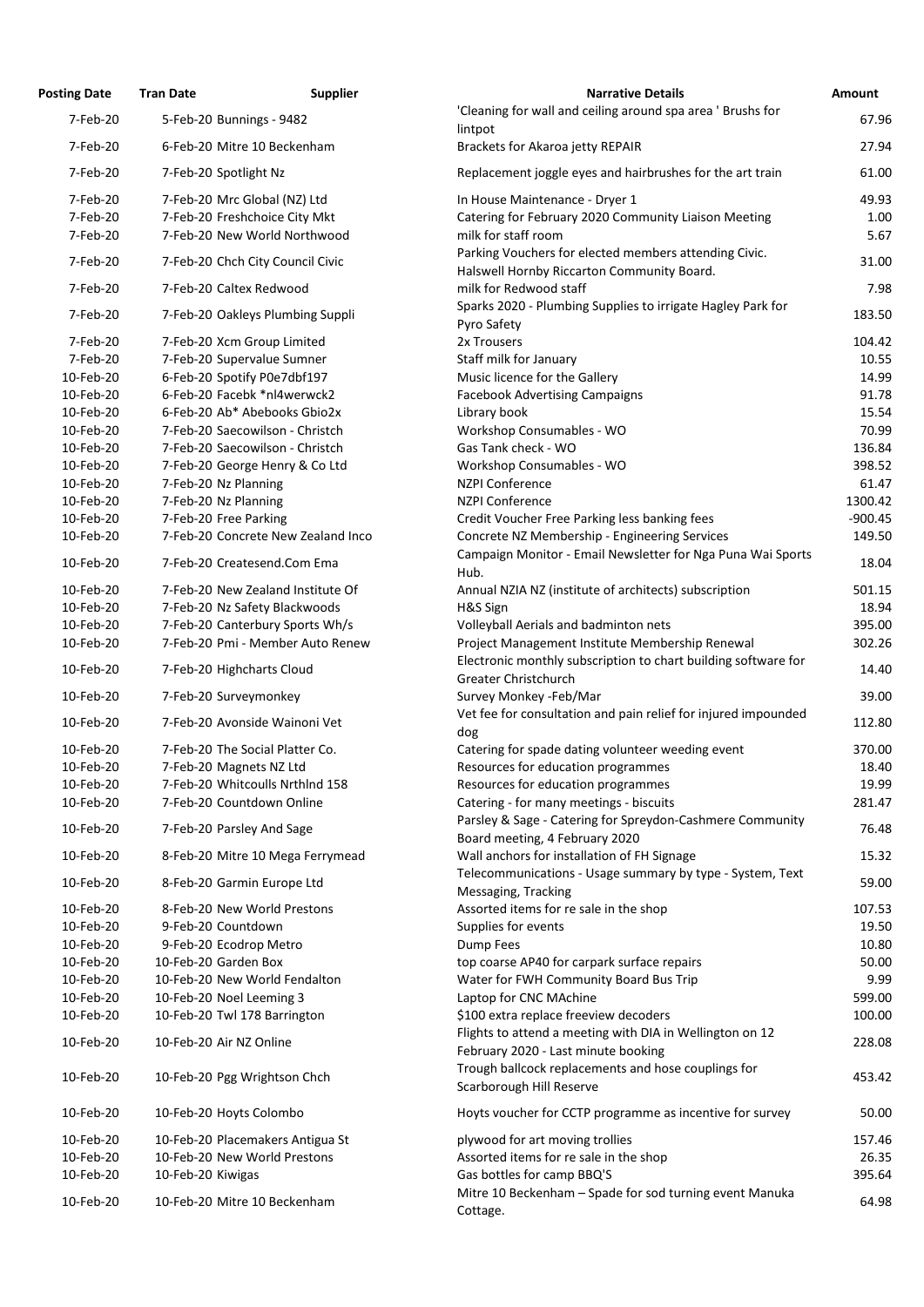| osting Date            | <b>Tran Date</b>  | <b>Supplier</b>                                               | <b>Narrative Details</b>                                                                                |
|------------------------|-------------------|---------------------------------------------------------------|---------------------------------------------------------------------------------------------------------|
| 11-Feb-20              |                   | 9-Feb-20 Nz Arb Assoc.                                        | Biomechanics workshop                                                                                   |
| 11-Feb-20              |                   | 9-Feb-20 Stk*shutterstock                                     | Yearly subscription to Shutterstock Music Library for                                                   |
|                        |                   |                                                               | Video/Film.                                                                                             |
| 11-Feb-20              |                   | 9-Feb-20 Asana.Com                                            | Fee for project management tool.                                                                        |
| 11-Feb-20              |                   | 10-Feb-20 Caltex Hornby                                       | Milk order for Hornby                                                                                   |
| 11-Feb-20              |                   | 10-Feb-20 Mitre 10 Mega Papanui                               | <b>GC Counter hardware</b>                                                                              |
| 11-Feb-20              |                   | 10-Feb-20 The Bad Back Shop                                   | x3 'Bad Backs firm seat wedge' for H&S                                                                  |
| 11-Feb-20              |                   | 10-Feb-20 Pack And Send Wellington                            | Uncomfortable Silence collection                                                                        |
| 11-Feb-20              |                   | 10-Feb-20 Pack And Send Wellington                            | Acquisitions, box for works from Dunbar Sloane                                                          |
| 11-Feb-20<br>11-Feb-20 |                   | 10-Feb-20 N Z W W A                                           | Pipe Renewal workshop                                                                                   |
| 11-Feb-20              |                   | 10-Feb-20 Take Note Ferrymead<br>10-Feb-20 Paknsave Moorhouse | Wall planner and account book<br>Cups for volunteer evening                                             |
| 11-Feb-20              |                   | 10-Feb-20 New World Durham Street                             | Refreshments for volunteer evening                                                                      |
| 11-Feb-20              |                   | 10-Feb-20 Kevin Daly Mowers Ltd                               | 2 Fuel taps.                                                                                            |
| 11-Feb-20              |                   | 10-Feb-20 Pearsons 2018 Limited                               | Potting mix for travis wetland                                                                          |
| 11-Feb-20              |                   | 10-Feb-20 Whitcoulls Riccarton 50                             | Office supplies                                                                                         |
| 11-Feb-20              |                   | 10-Feb-20 Jemmetts Power Tool                                 | Repair Makita drop saw                                                                                  |
| 11-Feb-20              |                   | 10-Feb-20 On The Spot Cashmere                                | Morning teas supplies for Eastenders work gang                                                          |
| 11-Feb-20              |                   | 10-Feb-20 Countdown                                           | sunscreen products & cleaning supplies                                                                  |
| 11-Feb-20              |                   | 10-Feb-20 Mitre 10 Mega Hornby                                | garden plants purple border & white border                                                              |
| 11-Feb-20              |                   | 10-Feb-20 Sprout Social, Inc                                  | <b>ITDC/ITDP CX SproutSocial</b>                                                                        |
| 11-Feb-20              |                   | 10-Feb-20 Propeller Swim School                               | 2 No. drums Floc for summer pool water quality.                                                         |
| 11-Feb-20              |                   | 10-Feb-20 Bp Connect Qe li                                    | Milk for BLFP                                                                                           |
| 11-Feb-20              |                   | 10-Feb-20 Ross Galt Lock & Key                                | Beach gate shackle replacement                                                                          |
| 11-Feb-20              |                   | 10-Feb-20 Rebel Papanui                                       | Basket ball net replacement                                                                             |
| 11-Feb-20              |                   | 10-Feb-20 Metro Card Online                                   | Te Hononga Staff Metro Card top up                                                                      |
| 11-Feb-20              |                   | 10-Feb-20 Rex Wheels & Castors                                | wheels for art moving dollies                                                                           |
| 11-Feb-20              |                   | 10-Feb-20 Pb Tech Online 09 5269200                           | 2 webcams Task 2315468                                                                                  |
| 11-Feb-20              |                   | 10-Feb-20 Ecodrop Styx                                        | Rubbish fees                                                                                            |
| 11-Feb-20              |                   | 10-Feb-20 Vendhq.Com                                          | Library newsletter subscription                                                                         |
| 11-Feb-20              |                   | 10-Feb-20 R & S Trade Centre                                  | assorted tools for volunteers to remove graffiti                                                        |
| 11-Feb-20              |                   | 11-Feb-20 Kennards Hire NZ Ltd                                | Hire of mini loader to grade carpark surface                                                            |
| 11-Feb-20              |                   | 11-Feb-20 Mitre 10 Mega Papanui                               | Hardware for GC upgrade                                                                                 |
| 11-Feb-20              |                   | 11-Feb-20 Hydraquip                                           | Small scrubber repair                                                                                   |
| 11-Feb-20              |                   | 11-Feb-20 New World Fendalton                                 | New World toilet cleaning supplies                                                                      |
| 11-Feb-20              |                   | 11-Feb-20 Countdown                                           | LYFE meeting with some of the Advisory Group-luncl<br>provided.                                         |
| 11-Feb-20              |                   | 11-Feb-20 Hoyts Colombo                                       | Volunteer recognition                                                                                   |
| 11-Feb-20              |                   | 11-Feb-20 Order Of St John                                    | First Aid refresher course for RT                                                                       |
| 11-Feb-20              |                   | 11-Feb-20 Southern Woods Nursery                              | Plants for park, Neal new planting.                                                                     |
| 11-Feb-20              |                   | 11-Feb-20 Hydraulink Fluid Con                                | Miscellaneous purchase for Northern Urban Parks Te                                                      |
| 11-Feb-20              |                   | 11-Feb-20 Pgg Wrightson Chch                                  | Line marking paints for events                                                                          |
| 11-Feb-20              |                   | 11-Feb-20 Aarque Group Limited                                | Paper for HP7200 large format printer                                                                   |
| 11-Feb-20              |                   | 11-Feb-20 Placemakers Riccarton                               | half round for Tukutuku panel                                                                           |
| 11-Feb-20              |                   | 11-Feb-20 Mitre 10 Beckenham                                  | Graffiti remover spray x 2                                                                              |
| 11-Feb-20              |                   | 11-Feb-20 Countdown                                           | Catering for training day                                                                               |
| 11-Feb-20              |                   | 11-Feb-20 Countdown                                           | gift tokens for volunteer recognition                                                                   |
| 11-Feb-20              |                   | 11-Feb-20 Countdown                                           | Countdown Colombo Street - Volunteer expenses<br>Fee for publishers stand at Melbourne Art Book Fair,   |
| 12-Feb-20              |                   | 7-Feb-20 Ngv Finance                                          | Gallery of Victoria, 12-15 March 2020                                                                   |
| 12-Feb-20              |                   | 9-Feb-20 Trumba Corporation                                   | Monthly software licence - Libraries                                                                    |
| 12-Feb-20              |                   | 10-Feb-20 Smk*wufoo.Com Charge                                | Sparks 2020 - Vendor Registration - Wufoo Feb                                                           |
| 12-Feb-20              | 10-Feb-20 Myfonts |                                                               | Typeface for Louise Henderson exhibition                                                                |
| 12-Feb-20              |                   | 10-Feb-20 Booking.Com Bv                                      | Booking.com commission                                                                                  |
| 12-Feb-20              |                   | 11-Feb-20 Wilson Parking                                      | Wilson Parking - Meeting Civic                                                                          |
| 12-Feb-20              |                   | 11-Feb-20 Pgg Wrightson Chch                                  | herbicide for one off spraying of tree rings<br>Biscuits for hosting visit and tour of Turanga by Ferry |
| 12-Feb-20              |                   | 11-Feb-20 Freshchoice City Mkt                                | Rotary Club.                                                                                            |
| 12-Feb-20              |                   | 11-Feb-20 Mainland Fasteners Ltd                              | Screws for GC gym re firb                                                                               |
| 12-Feb-20              |                   | 11-Feb-20 Bunnings - 9476                                     | Hardware for GC upgrade                                                                                 |
| 12-Feb-20              |                   | 11-Feb-20 Blacks Fasteners                                    | <b>Blacks fasteners</b>                                                                                 |
| 12-Feb-20              |                   | 11-Feb-20 Bunnings - 9476                                     | Bunnings hardware supplies                                                                              |
| 12-Feb-20              |                   | 11-Feb-20 New Zealand Institute Of                            | Annual NZIA (NZ institute of architects) subscription                                                   |

| <b>Posting Date</b> | <b>Tran Date</b>  | <b>Supplier</b>                     | <b>Narrative Details</b>                                      | <b>Amount</b> |
|---------------------|-------------------|-------------------------------------|---------------------------------------------------------------|---------------|
| 11-Feb-20           |                   | 9-Feb-20 Nz Arb Assoc.              | Biomechanics workshop                                         | 230.00        |
|                     |                   |                                     | Yearly subscription to Shutterstock Music Library for         |               |
| 11-Feb-20           |                   | 9-Feb-20 Stk*shutterstock           | Video/Film.                                                   | 365.98        |
| 11-Feb-20           |                   | 9-Feb-20 Asana.Com                  | Fee for project management tool.                              | 539.35        |
| 11-Feb-20           |                   | 10-Feb-20 Caltex Hornby             | Milk order for Hornby                                         | 6.20          |
| 11-Feb-20           |                   | 10-Feb-20 Mitre 10 Mega Papanui     | <b>GC Counter hardware</b>                                    | 31.37         |
| 11-Feb-20           |                   | 10-Feb-20 The Bad Back Shop         | x3 'Bad Backs firm seat wedge' for H&S                        | 250.00        |
| 11-Feb-20           |                   | 10-Feb-20 Pack And Send Wellington  | Uncomfortable Silence collection                              | 99.50         |
| 11-Feb-20           |                   | 10-Feb-20 Pack And Send Wellington  | Acquisitions, box for works from Dunbar Sloane                | 99.50         |
| 11-Feb-20           |                   | 10-Feb-20 N Z W W A                 | Pipe Renewal workshop                                         | 414.00        |
| 11-Feb-20           |                   | 10-Feb-20 Take Note Ferrymead       | Wall planner and account book                                 | 19.97         |
|                     |                   |                                     |                                                               |               |
| 11-Feb-20           |                   | 10-Feb-20 Paknsave Moorhouse        | Cups for volunteer evening                                    | 29.90         |
| 11-Feb-20           |                   | 10-Feb-20 New World Durham Street   | Refreshments for volunteer evening                            | 106.06        |
| 11-Feb-20           |                   | 10-Feb-20 Kevin Daly Mowers Ltd     | 2 Fuel taps.                                                  | 12.00         |
| 11-Feb-20           |                   | 10-Feb-20 Pearsons 2018 Limited     | Potting mix for travis wetland                                | 104.00        |
| 11-Feb-20           |                   | 10-Feb-20 Whitcoulls Riccarton 50   | Office supplies                                               | 18.97         |
| 11-Feb-20           |                   | 10-Feb-20 Jemmetts Power Tool       | Repair Makita drop saw                                        | 61.37         |
| 11-Feb-20           |                   | 10-Feb-20 On The Spot Cashmere      | Morning teas supplies for Eastenders work gang                | 27.59         |
| 11-Feb-20           |                   | 10-Feb-20 Countdown                 | sunscreen products & cleaning supplies                        | 58.79         |
| 11-Feb-20           |                   | 10-Feb-20 Mitre 10 Mega Hornby      | garden plants purple border & white border                    | 278.22        |
| 11-Feb-20           |                   | 10-Feb-20 Sprout Social, Inc        | <b>ITDC/ITDP CX SproutSocial</b>                              | 514.96        |
| 11-Feb-20           |                   | 10-Feb-20 Propeller Swim School     | 2 No. drums Floc for summer pool water quality.               | 230.00        |
| 11-Feb-20           |                   | 10-Feb-20 Bp Connect Qe li          | Milk for BLFP                                                 | 9.40          |
| 11-Feb-20           |                   | 10-Feb-20 Ross Galt Lock & Key      | Beach gate shackle replacement                                | 11.00         |
| 11-Feb-20           |                   | 10-Feb-20 Rebel Papanui             | Basket ball net replacement                                   | 19.99         |
| 11-Feb-20           |                   | 10-Feb-20 Metro Card Online         |                                                               | 20.00         |
|                     |                   | 10-Feb-20 Rex Wheels & Castors      | Te Hononga Staff Metro Card top up                            |               |
| 11-Feb-20           |                   |                                     | wheels for art moving dollies                                 | 183.50        |
| 11-Feb-20           |                   | 10-Feb-20 Pb Tech Online 09 5269200 | 2 webcams Task 2315468                                        | 151.68        |
| 11-Feb-20           |                   | 10-Feb-20 Ecodrop Styx              | Rubbish fees                                                  | 64.78         |
| 11-Feb-20           |                   | 10-Feb-20 Vendhq.Com                | Library newsletter subscription                               | 1058.20       |
| 11-Feb-20           |                   | 10-Feb-20 R & S Trade Centre        | assorted tools for volunteers to remove graffiti              | 919.37        |
| 11-Feb-20           |                   | 11-Feb-20 Kennards Hire NZ Ltd      | Hire of mini loader to grade carpark surface                  | 220.00        |
| 11-Feb-20           |                   | 11-Feb-20 Mitre 10 Mega Papanui     | Hardware for GC upgrade                                       | 29.20         |
| 11-Feb-20           |                   | 11-Feb-20 Hydraquip                 | Small scrubber repair                                         | 421.88        |
| 11-Feb-20           |                   | 11-Feb-20 New World Fendalton       | New World toilet cleaning supplies                            | 25.26         |
|                     |                   |                                     | LYFE meeting with some of the Advisory Group-lunch            |               |
| 11-Feb-20           |                   | 11-Feb-20 Countdown                 | provided.                                                     | 27.46         |
| 11-Feb-20           |                   | 11-Feb-20 Hoyts Colombo             | Volunteer recognition                                         | 60.00         |
| 11-Feb-20           |                   | 11-Feb-20 Order Of St John          | First Aid refresher course for RT                             | 159.00        |
| 11-Feb-20           |                   | 11-Feb-20 Southern Woods Nursery    | Plants for park, Neal new planting.                           | 267.22        |
| 11-Feb-20           |                   | 11-Feb-20 Hydraulink Fluid Con      | Miscellaneous purchase for Northern Urban Parks Team          | 52.03         |
| 11-Feb-20           |                   | 11-Feb-20 Pgg Wrightson Chch        | Line marking paints for events                                | 115.00        |
| 11-Feb-20           |                   | 11-Feb-20 Aarque Group Limited      | Paper for HP7200 large format printer                         | 604.84        |
|                     |                   |                                     |                                                               |               |
| 11-Feb-20           |                   | 11-Feb-20 Placemakers Riccarton     | half round for Tukutuku panel                                 | 51.00         |
| 11-Feb-20           |                   | 11-Feb-20 Mitre 10 Beckenham        | Graffiti remover spray x 2                                    | 50.21         |
| 11-Feb-20           |                   | 11-Feb-20 Countdown                 | Catering for training day                                     | 147.30        |
| 11-Feb-20           |                   | 11-Feb-20 Countdown                 | gift tokens for volunteer recognition                         | 154.00        |
| 11-Feb-20           |                   | 11-Feb-20 Countdown                 | Countdown Colombo Street - Volunteer expenses                 | 56.40         |
| 12-Feb-20           |                   | 7-Feb-20 Ngv Finance                | Fee for publishers stand at Melbourne Art Book Fair, National | 353.46        |
|                     |                   |                                     | Gallery of Victoria, 12-15 March 2020                         |               |
| 12-Feb-20           |                   | 9-Feb-20 Trumba Corporation         | Monthly software licence - Libraries                          | 160.17        |
| 12-Feb-20           |                   | 10-Feb-20 Smk*wufoo.Com Charge      | Sparks 2020 - Vendor Registration - Wufoo Feb                 | 62.50         |
| 12-Feb-20           | 10-Feb-20 Myfonts |                                     | Typeface for Louise Henderson exhibition                      | 96.02         |
| 12-Feb-20           |                   | 10-Feb-20 Booking.Com Bv            | Booking.com commission                                        | 569.63        |
| 12-Feb-20           |                   | 11-Feb-20 Wilson Parking            | Wilson Parking - Meeting Civic                                | 12.60         |
| 12-Feb-20           |                   | 11-Feb-20 Pgg Wrightson Chch        | herbicide for one off spraying of tree rings                  | 72.99         |
|                     |                   |                                     | Biscuits for hosting visit and tour of Turanga by Ferrymead   |               |
| 12-Feb-20           |                   | 11-Feb-20 Freshchoice City Mkt      |                                                               | 7.79          |
|                     |                   |                                     | Rotary Club.                                                  |               |
| 12-Feb-20           |                   | 11-Feb-20 Mainland Fasteners Ltd    | Screws for GC gym re firb                                     | 16.96         |
| 12-Feb-20           |                   | 11-Feb-20 Bunnings - 9476           | Hardware for GC upgrade                                       | 110.07        |
| 12-Feb-20           |                   | 11-Feb-20 Blacks Fasteners          | <b>Blacks fasteners</b>                                       | 13.87         |
| 12-Feb-20           |                   | 11-Feb-20 Bunnings - 9476           | Bunnings hardware supplies                                    | 93.79         |
| 12-Feb-20           |                   | 11-Feb-20 New Zealand Institute Of  | Annual NZIA (NZ institute of architects) subscription         | 501.15        |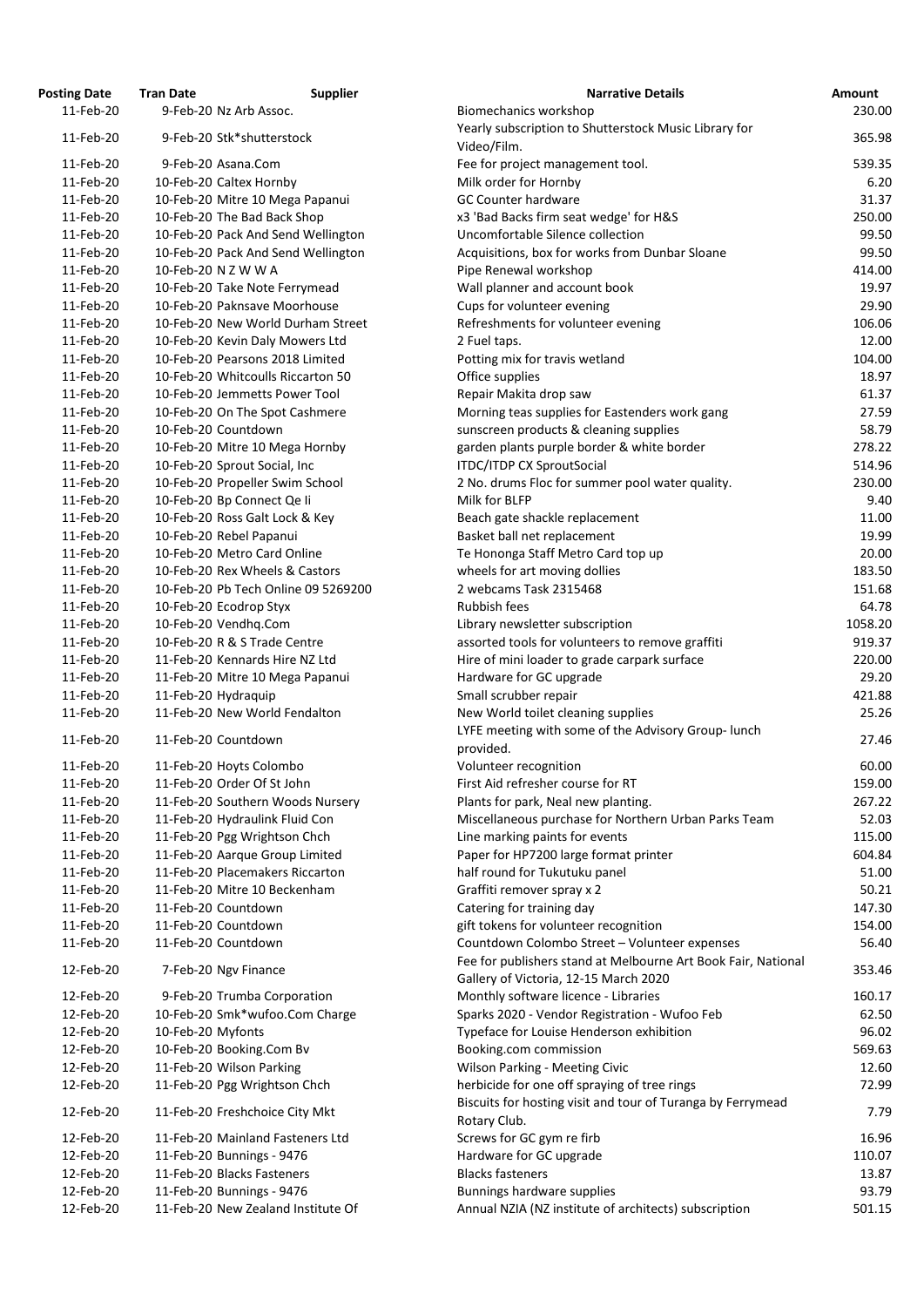| <b>Tran Date</b> | <b>Supplier</b> | <b>Narrative Details</b>                                                                                                                                                                                                                                                                                                                                                                                                                                                                                                                                                                                                                                                                                                                                                                                                                                                                                                                                                                                                                                                                                                                                                                                                                                                                                                                                                                                                                                                                                                                                                                                                             |
|------------------|-----------------|--------------------------------------------------------------------------------------------------------------------------------------------------------------------------------------------------------------------------------------------------------------------------------------------------------------------------------------------------------------------------------------------------------------------------------------------------------------------------------------------------------------------------------------------------------------------------------------------------------------------------------------------------------------------------------------------------------------------------------------------------------------------------------------------------------------------------------------------------------------------------------------------------------------------------------------------------------------------------------------------------------------------------------------------------------------------------------------------------------------------------------------------------------------------------------------------------------------------------------------------------------------------------------------------------------------------------------------------------------------------------------------------------------------------------------------------------------------------------------------------------------------------------------------------------------------------------------------------------------------------------------------|
|                  |                 | parking costs for meeting attendance                                                                                                                                                                                                                                                                                                                                                                                                                                                                                                                                                                                                                                                                                                                                                                                                                                                                                                                                                                                                                                                                                                                                                                                                                                                                                                                                                                                                                                                                                                                                                                                                 |
|                  |                 | Table cloths for events                                                                                                                                                                                                                                                                                                                                                                                                                                                                                                                                                                                                                                                                                                                                                                                                                                                                                                                                                                                                                                                                                                                                                                                                                                                                                                                                                                                                                                                                                                                                                                                                              |
|                  |                 | Parking for meetings at Civic                                                                                                                                                                                                                                                                                                                                                                                                                                                                                                                                                                                                                                                                                                                                                                                                                                                                                                                                                                                                                                                                                                                                                                                                                                                                                                                                                                                                                                                                                                                                                                                                        |
|                  |                 | Resources for education programmes                                                                                                                                                                                                                                                                                                                                                                                                                                                                                                                                                                                                                                                                                                                                                                                                                                                                                                                                                                                                                                                                                                                                                                                                                                                                                                                                                                                                                                                                                                                                                                                                   |
|                  |                 | Outdoor brush & screws                                                                                                                                                                                                                                                                                                                                                                                                                                                                                                                                                                                                                                                                                                                                                                                                                                                                                                                                                                                                                                                                                                                                                                                                                                                                                                                                                                                                                                                                                                                                                                                                               |
|                  |                 | NZ Institute Practice Subscription for the Architectural &<br><b>Structural Team in TSD</b>                                                                                                                                                                                                                                                                                                                                                                                                                                                                                                                                                                                                                                                                                                                                                                                                                                                                                                                                                                                                                                                                                                                                                                                                                                                                                                                                                                                                                                                                                                                                          |
|                  |                 | Sparks 2020 - Bunnings Cable ties and Dazzle                                                                                                                                                                                                                                                                                                                                                                                                                                                                                                                                                                                                                                                                                                                                                                                                                                                                                                                                                                                                                                                                                                                                                                                                                                                                                                                                                                                                                                                                                                                                                                                         |
|                  |                 | Soy milk, bananas & berries for smoothie bike at Uni Ori<br>market engagement                                                                                                                                                                                                                                                                                                                                                                                                                                                                                                                                                                                                                                                                                                                                                                                                                                                                                                                                                                                                                                                                                                                                                                                                                                                                                                                                                                                                                                                                                                                                                        |
|                  |                 | Apple Lightning to 3.5mm headphone jack x 2                                                                                                                                                                                                                                                                                                                                                                                                                                                                                                                                                                                                                                                                                                                                                                                                                                                                                                                                                                                                                                                                                                                                                                                                                                                                                                                                                                                                                                                                                                                                                                                          |
|                  |                 | Buster pet rolls for shelter dogs - Monthly purchase                                                                                                                                                                                                                                                                                                                                                                                                                                                                                                                                                                                                                                                                                                                                                                                                                                                                                                                                                                                                                                                                                                                                                                                                                                                                                                                                                                                                                                                                                                                                                                                 |
|                  |                 | <b>Paint Brushes</b>                                                                                                                                                                                                                                                                                                                                                                                                                                                                                                                                                                                                                                                                                                                                                                                                                                                                                                                                                                                                                                                                                                                                                                                                                                                                                                                                                                                                                                                                                                                                                                                                                 |
|                  |                 | Catering for training day                                                                                                                                                                                                                                                                                                                                                                                                                                                                                                                                                                                                                                                                                                                                                                                                                                                                                                                                                                                                                                                                                                                                                                                                                                                                                                                                                                                                                                                                                                                                                                                                            |
|                  |                 | NPW hire of wet vac for Events fencing                                                                                                                                                                                                                                                                                                                                                                                                                                                                                                                                                                                                                                                                                                                                                                                                                                                                                                                                                                                                                                                                                                                                                                                                                                                                                                                                                                                                                                                                                                                                                                                               |
|                  |                 | Catering for February 2020 FWH Community Liaison Mee                                                                                                                                                                                                                                                                                                                                                                                                                                                                                                                                                                                                                                                                                                                                                                                                                                                                                                                                                                                                                                                                                                                                                                                                                                                                                                                                                                                                                                                                                                                                                                                 |
|                  |                 | Parking for offsite Meeting                                                                                                                                                                                                                                                                                                                                                                                                                                                                                                                                                                                                                                                                                                                                                                                                                                                                                                                                                                                                                                                                                                                                                                                                                                                                                                                                                                                                                                                                                                                                                                                                          |
|                  |                 | Permit for the Duck Down to the River Event - River use<br>booking permit                                                                                                                                                                                                                                                                                                                                                                                                                                                                                                                                                                                                                                                                                                                                                                                                                                                                                                                                                                                                                                                                                                                                                                                                                                                                                                                                                                                                                                                                                                                                                            |
|                  |                 | Soap Powder & 2 correction pens                                                                                                                                                                                                                                                                                                                                                                                                                                                                                                                                                                                                                                                                                                                                                                                                                                                                                                                                                                                                                                                                                                                                                                                                                                                                                                                                                                                                                                                                                                                                                                                                      |
|                  |                 | Printer Ink & 3 reams of printing paper                                                                                                                                                                                                                                                                                                                                                                                                                                                                                                                                                                                                                                                                                                                                                                                                                                                                                                                                                                                                                                                                                                                                                                                                                                                                                                                                                                                                                                                                                                                                                                                              |
|                  |                 | Taxi from Wellington Airport to DIA Office in CBD - atten                                                                                                                                                                                                                                                                                                                                                                                                                                                                                                                                                                                                                                                                                                                                                                                                                                                                                                                                                                                                                                                                                                                                                                                                                                                                                                                                                                                                                                                                                                                                                                            |
|                  |                 | meeting with DIA in Wellington                                                                                                                                                                                                                                                                                                                                                                                                                                                                                                                                                                                                                                                                                                                                                                                                                                                                                                                                                                                                                                                                                                                                                                                                                                                                                                                                                                                                                                                                                                                                                                                                       |
|                  |                 | Taxi to Wellington Airport - attending a meeting with DIA                                                                                                                                                                                                                                                                                                                                                                                                                                                                                                                                                                                                                                                                                                                                                                                                                                                                                                                                                                                                                                                                                                                                                                                                                                                                                                                                                                                                                                                                                                                                                                            |
|                  |                 | Wellington on 12 February 2020<br>Lunch meeting with Team Leader, Visits and Ceremonial                                                                                                                                                                                                                                                                                                                                                                                                                                                                                                                                                                                                                                                                                                                                                                                                                                                                                                                                                                                                                                                                                                                                                                                                                                                                                                                                                                                                                                                                                                                                              |
|                  |                 | Office, DIA                                                                                                                                                                                                                                                                                                                                                                                                                                                                                                                                                                                                                                                                                                                                                                                                                                                                                                                                                                                                                                                                                                                                                                                                                                                                                                                                                                                                                                                                                                                                                                                                                          |
|                  |                 | 2020 diary                                                                                                                                                                                                                                                                                                                                                                                                                                                                                                                                                                                                                                                                                                                                                                                                                                                                                                                                                                                                                                                                                                                                                                                                                                                                                                                                                                                                                                                                                                                                                                                                                           |
|                  |                 | Spider gasket for Toddlers pool Filter at Lyttleton Pool                                                                                                                                                                                                                                                                                                                                                                                                                                                                                                                                                                                                                                                                                                                                                                                                                                                                                                                                                                                                                                                                                                                                                                                                                                                                                                                                                                                                                                                                                                                                                                             |
|                  |                 | Cover for audit tablet                                                                                                                                                                                                                                                                                                                                                                                                                                                                                                                                                                                                                                                                                                                                                                                                                                                                                                                                                                                                                                                                                                                                                                                                                                                                                                                                                                                                                                                                                                                                                                                                               |
|                  |                 | Soap dishes for fitness room showers                                                                                                                                                                                                                                                                                                                                                                                                                                                                                                                                                                                                                                                                                                                                                                                                                                                                                                                                                                                                                                                                                                                                                                                                                                                                                                                                                                                                                                                                                                                                                                                                 |
|                  |                 | Sparks 2020 - PGG - Paintfor Aisle markings                                                                                                                                                                                                                                                                                                                                                                                                                                                                                                                                                                                                                                                                                                                                                                                                                                                                                                                                                                                                                                                                                                                                                                                                                                                                                                                                                                                                                                                                                                                                                                                          |
|                  |                 | H&S unit meetiing                                                                                                                                                                                                                                                                                                                                                                                                                                                                                                                                                                                                                                                                                                                                                                                                                                                                                                                                                                                                                                                                                                                                                                                                                                                                                                                                                                                                                                                                                                                                                                                                                    |
|                  |                 | Padlocks                                                                                                                                                                                                                                                                                                                                                                                                                                                                                                                                                                                                                                                                                                                                                                                                                                                                                                                                                                                                                                                                                                                                                                                                                                                                                                                                                                                                                                                                                                                                                                                                                             |
|                  |                 | NPW Tolley jack replacement wheels                                                                                                                                                                                                                                                                                                                                                                                                                                                                                                                                                                                                                                                                                                                                                                                                                                                                                                                                                                                                                                                                                                                                                                                                                                                                                                                                                                                                                                                                                                                                                                                                   |
|                  |                 | Credit Voucher Mitre 10 Beckenham - Return and replac<br>spade for sod turning event Manuka Cottage.                                                                                                                                                                                                                                                                                                                                                                                                                                                                                                                                                                                                                                                                                                                                                                                                                                                                                                                                                                                                                                                                                                                                                                                                                                                                                                                                                                                                                                                                                                                                 |
|                  |                 | Sydenham Bakery - Catering for Hoon Hay network meet<br>February 2020.                                                                                                                                                                                                                                                                                                                                                                                                                                                                                                                                                                                                                                                                                                                                                                                                                                                                                                                                                                                                                                                                                                                                                                                                                                                                                                                                                                                                                                                                                                                                                               |
|                  |                 | Monthly subscription to Articheck condition reporting to                                                                                                                                                                                                                                                                                                                                                                                                                                                                                                                                                                                                                                                                                                                                                                                                                                                                                                                                                                                                                                                                                                                                                                                                                                                                                                                                                                                                                                                                                                                                                                             |
|                  |                 | Coffee - - hosting curator and artist for next Venice Bienn                                                                                                                                                                                                                                                                                                                                                                                                                                                                                                                                                                                                                                                                                                                                                                                                                                                                                                                                                                                                                                                                                                                                                                                                                                                                                                                                                                                                                                                                                                                                                                          |
|                  |                 | exhibition                                                                                                                                                                                                                                                                                                                                                                                                                                                                                                                                                                                                                                                                                                                                                                                                                                                                                                                                                                                                                                                                                                                                                                                                                                                                                                                                                                                                                                                                                                                                                                                                                           |
|                  |                 | ITDC onlineservices Std SSL cert 2 yrs                                                                                                                                                                                                                                                                                                                                                                                                                                                                                                                                                                                                                                                                                                                                                                                                                                                                                                                                                                                                                                                                                                                                                                                                                                                                                                                                                                                                                                                                                                                                                                                               |
|                  |                 | <b>Bubble blaster for Babytimes/Storytimes</b>                                                                                                                                                                                                                                                                                                                                                                                                                                                                                                                                                                                                                                                                                                                                                                                                                                                                                                                                                                                                                                                                                                                                                                                                                                                                                                                                                                                                                                                                                                                                                                                       |
|                  |                 | Safety Gear for new staff member                                                                                                                                                                                                                                                                                                                                                                                                                                                                                                                                                                                                                                                                                                                                                                                                                                                                                                                                                                                                                                                                                                                                                                                                                                                                                                                                                                                                                                                                                                                                                                                                     |
|                  |                 | Fuel for training                                                                                                                                                                                                                                                                                                                                                                                                                                                                                                                                                                                                                                                                                                                                                                                                                                                                                                                                                                                                                                                                                                                                                                                                                                                                                                                                                                                                                                                                                                                                                                                                                    |
|                  |                 | <b>H&amp;S Timber Asbestos</b>                                                                                                                                                                                                                                                                                                                                                                                                                                                                                                                                                                                                                                                                                                                                                                                                                                                                                                                                                                                                                                                                                                                                                                                                                                                                                                                                                                                                                                                                                                                                                                                                       |
|                  |                 | Gas Tank Check - WO                                                                                                                                                                                                                                                                                                                                                                                                                                                                                                                                                                                                                                                                                                                                                                                                                                                                                                                                                                                                                                                                                                                                                                                                                                                                                                                                                                                                                                                                                                                                                                                                                  |
|                  |                 | registration for scissor lift trailer                                                                                                                                                                                                                                                                                                                                                                                                                                                                                                                                                                                                                                                                                                                                                                                                                                                                                                                                                                                                                                                                                                                                                                                                                                                                                                                                                                                                                                                                                                                                                                                                |
|                  |                 | Parking fees for meeting in TU.                                                                                                                                                                                                                                                                                                                                                                                                                                                                                                                                                                                                                                                                                                                                                                                                                                                                                                                                                                                                                                                                                                                                                                                                                                                                                                                                                                                                                                                                                                                                                                                                      |
|                  |                 | SESOC Seminar Series 2020 Registration. Cold-Formed St<br>Design.                                                                                                                                                                                                                                                                                                                                                                                                                                                                                                                                                                                                                                                                                                                                                                                                                                                                                                                                                                                                                                                                                                                                                                                                                                                                                                                                                                                                                                                                                                                                                                    |
|                  |                 | Food for celebration of Japanese culture                                                                                                                                                                                                                                                                                                                                                                                                                                                                                                                                                                                                                                                                                                                                                                                                                                                                                                                                                                                                                                                                                                                                                                                                                                                                                                                                                                                                                                                                                                                                                                                             |
|                  |                 | Screenprinting on new instructor vests                                                                                                                                                                                                                                                                                                                                                                                                                                                                                                                                                                                                                                                                                                                                                                                                                                                                                                                                                                                                                                                                                                                                                                                                                                                                                                                                                                                                                                                                                                                                                                                               |
|                  |                 | Parking for meeting at Tūranga                                                                                                                                                                                                                                                                                                                                                                                                                                                                                                                                                                                                                                                                                                                                                                                                                                                                                                                                                                                                                                                                                                                                                                                                                                                                                                                                                                                                                                                                                                                                                                                                       |
|                  |                 | Parking for Recruitment at Civic.                                                                                                                                                                                                                                                                                                                                                                                                                                                                                                                                                                                                                                                                                                                                                                                                                                                                                                                                                                                                                                                                                                                                                                                                                                                                                                                                                                                                                                                                                                                                                                                                    |
|                  |                 | Parking for Team Leader Forum                                                                                                                                                                                                                                                                                                                                                                                                                                                                                                                                                                                                                                                                                                                                                                                                                                                                                                                                                                                                                                                                                                                                                                                                                                                                                                                                                                                                                                                                                                                                                                                                        |
|                  |                 | Resources for welfare team                                                                                                                                                                                                                                                                                                                                                                                                                                                                                                                                                                                                                                                                                                                                                                                                                                                                                                                                                                                                                                                                                                                                                                                                                                                                                                                                                                                                                                                                                                                                                                                                           |
|                  |                 | Gear for response team                                                                                                                                                                                                                                                                                                                                                                                                                                                                                                                                                                                                                                                                                                                                                                                                                                                                                                                                                                                                                                                                                                                                                                                                                                                                                                                                                                                                                                                                                                                                                                                                               |
|                  |                 | Gear for response team                                                                                                                                                                                                                                                                                                                                                                                                                                                                                                                                                                                                                                                                                                                                                                                                                                                                                                                                                                                                                                                                                                                                                                                                                                                                                                                                                                                                                                                                                                                                                                                                               |
|                  |                 | Gear for response team                                                                                                                                                                                                                                                                                                                                                                                                                                                                                                                                                                                                                                                                                                                                                                                                                                                                                                                                                                                                                                                                                                                                                                                                                                                                                                                                                                                                                                                                                                                                                                                                               |
|                  |                 | 11-Feb-20 Wilson Parking<br>11-Feb-20 Ok Mart<br>11-Feb-20 Ccc Art Gallery Car Prk<br>11-Feb-20 Storage Box-Tower Junctio<br>11-Feb-20 Bunnings - 9482<br>11-Feb-20 New Zealand Institute Of<br>11-Feb-20 Bunnings - 9476<br>11-Feb-20 Pak N Save Northlands<br>11-Feb-20 Pb Tech Online 09 5269200<br>11-Feb-20 Pak N Save Wainoni<br>11-Feb-20 Kmart - Shirley<br>11-Feb-20 The Food Factory Sho<br>11-Feb-20 Kennards Hire Wigram<br>12-Feb-20 Freshchoice City Mkt<br>12-Feb-20 Ccc Parking<br>12-Feb-20 Ecan-Timaru<br>12-Feb-20 Twl 220 Riccarton<br>12-Feb-20 Wsl Hornby<br>12-Feb-20 Green Cabs Ltd<br>12-Feb-20 Wgtn Combined Taxis<br>12-Feb-20 Dillingers<br>12-Feb-20 Paper Plus Barrington<br>12-Feb-20 Paramount Pools & Spa<br>12-Feb-20 Wsl Papanui<br>12-Feb-20 Mitre 10 Mega Papanui<br>12-Feb-20 Pgg Wrightson Chch<br>12-Feb-20 Ccc Parking<br>12-Feb-20 James Bull & Co<br>12-Feb-20 Mitre 10 Mega Hornby<br>12-Feb-20 Mitre 10 Beckenham<br>12-Feb-20 Sydenham Bakery<br>11-Feb-20 Articheck.Co.Uk<br>11-Feb-20 Universo<br>11-Feb-20 Dnh*godaddy.Com Nzd<br>11-Feb-20 Kmart Online<br>12-Feb-20 Nz Safety Blackwoods<br>12-Feb-20 Akaroa Motor Garage<br>12-Feb-20 Dyers Road Itm<br>12-Feb-20 Smc Pneumatics (NZ)<br>12-Feb-20 Halswell Post Shop<br>12-Feb-20 Wilson Parking<br>12-Feb-20 Blue Pacific Evnt Mgmt<br>12-Feb-20 Countdown<br>12-Feb-20 Gooses Screen Design 2007<br>12-Feb-20 Secure Parking Nz<br>12-Feb-20 Ccc Art Gallery Car Prk<br>12-Feb-20 Secure Parking Nz<br>12-Feb-20 Wsl Hornby<br>12-Feb-20 Super Cheap Auto<br>12-Feb-20 Bridon New Zealand - Chch<br>12-Feb-20 Bunnings - 9476 |

| 12-Feb-20<br>11-Feb-20 Wilson Parking<br>parking costs for meeting attendance<br>12-Feb-20<br>11-Feb-20 Ok Mart<br>Table cloths for events<br>12-Feb-20<br>11-Feb-20 Ccc Art Gallery Car Prk<br>Parking for meetings at Civic<br>12-Feb-20<br>11-Feb-20 Storage Box-Tower Junctio<br>Resources for education programmes<br>Outdoor brush & screws<br>12-Feb-20<br>11-Feb-20 Bunnings - 9482<br>NZ Institute Practice Subscription for the Architectural &<br>12-Feb-20<br>11-Feb-20 New Zealand Institute Of<br><b>Structural Team in TSD</b><br>12-Feb-20<br>11-Feb-20 Bunnings - 9476<br>Sparks 2020 - Bunnings Cable ties and Dazzle<br>Soy milk, bananas & berries for smoothie bike at Uni Ori<br>12-Feb-20<br>11-Feb-20 Pak N Save Northlands<br>market engagement<br>Apple Lightning to 3.5mm headphone jack x 2<br>12-Feb-20<br>11-Feb-20 Pb Tech Online 09 5269200<br>Buster pet rolls for shelter dogs - Monthly purchase<br>12-Feb-20<br>11-Feb-20 Pak N Save Wainoni<br>12-Feb-20<br>11-Feb-20 Kmart - Shirley<br><b>Paint Brushes</b><br>11-Feb-20 The Food Factory Sho<br>Catering for training day<br>12-Feb-20<br>NPW hire of wet vac for Events fencing<br>12-Feb-20<br>11-Feb-20 Kennards Hire Wigram<br>12-Feb-20<br>12-Feb-20 Freshchoice City Mkt<br>Catering for February 2020 FWH Community Liaison Meeting<br>12-Feb-20<br>12-Feb-20 Ccc Parking<br>Parking for offsite Meeting<br>Permit for the Duck Down to the River Event - River use<br>12-Feb-20 Ecan-Timaru<br>12-Feb-20<br>booking permit<br>12-Feb-20 Twl 220 Riccarton<br>12-Feb-20<br>Soap Powder & 2 correction pens | 8.60<br>40.00<br>13.00<br>49.95<br>55.60<br>1630.52<br>106.67<br>55.71<br>36.87<br>52.72<br>19.00<br>91.77<br>145.50<br>140.00<br>10.50 |
|-----------------------------------------------------------------------------------------------------------------------------------------------------------------------------------------------------------------------------------------------------------------------------------------------------------------------------------------------------------------------------------------------------------------------------------------------------------------------------------------------------------------------------------------------------------------------------------------------------------------------------------------------------------------------------------------------------------------------------------------------------------------------------------------------------------------------------------------------------------------------------------------------------------------------------------------------------------------------------------------------------------------------------------------------------------------------------------------------------------------------------------------------------------------------------------------------------------------------------------------------------------------------------------------------------------------------------------------------------------------------------------------------------------------------------------------------------------------------------------------------------------------------------------------------------------------------------------------------------------|-----------------------------------------------------------------------------------------------------------------------------------------|
|                                                                                                                                                                                                                                                                                                                                                                                                                                                                                                                                                                                                                                                                                                                                                                                                                                                                                                                                                                                                                                                                                                                                                                                                                                                                                                                                                                                                                                                                                                                                                                                                           |                                                                                                                                         |
|                                                                                                                                                                                                                                                                                                                                                                                                                                                                                                                                                                                                                                                                                                                                                                                                                                                                                                                                                                                                                                                                                                                                                                                                                                                                                                                                                                                                                                                                                                                                                                                                           |                                                                                                                                         |
|                                                                                                                                                                                                                                                                                                                                                                                                                                                                                                                                                                                                                                                                                                                                                                                                                                                                                                                                                                                                                                                                                                                                                                                                                                                                                                                                                                                                                                                                                                                                                                                                           |                                                                                                                                         |
|                                                                                                                                                                                                                                                                                                                                                                                                                                                                                                                                                                                                                                                                                                                                                                                                                                                                                                                                                                                                                                                                                                                                                                                                                                                                                                                                                                                                                                                                                                                                                                                                           |                                                                                                                                         |
|                                                                                                                                                                                                                                                                                                                                                                                                                                                                                                                                                                                                                                                                                                                                                                                                                                                                                                                                                                                                                                                                                                                                                                                                                                                                                                                                                                                                                                                                                                                                                                                                           |                                                                                                                                         |
|                                                                                                                                                                                                                                                                                                                                                                                                                                                                                                                                                                                                                                                                                                                                                                                                                                                                                                                                                                                                                                                                                                                                                                                                                                                                                                                                                                                                                                                                                                                                                                                                           |                                                                                                                                         |
|                                                                                                                                                                                                                                                                                                                                                                                                                                                                                                                                                                                                                                                                                                                                                                                                                                                                                                                                                                                                                                                                                                                                                                                                                                                                                                                                                                                                                                                                                                                                                                                                           |                                                                                                                                         |
|                                                                                                                                                                                                                                                                                                                                                                                                                                                                                                                                                                                                                                                                                                                                                                                                                                                                                                                                                                                                                                                                                                                                                                                                                                                                                                                                                                                                                                                                                                                                                                                                           |                                                                                                                                         |
|                                                                                                                                                                                                                                                                                                                                                                                                                                                                                                                                                                                                                                                                                                                                                                                                                                                                                                                                                                                                                                                                                                                                                                                                                                                                                                                                                                                                                                                                                                                                                                                                           |                                                                                                                                         |
|                                                                                                                                                                                                                                                                                                                                                                                                                                                                                                                                                                                                                                                                                                                                                                                                                                                                                                                                                                                                                                                                                                                                                                                                                                                                                                                                                                                                                                                                                                                                                                                                           |                                                                                                                                         |
|                                                                                                                                                                                                                                                                                                                                                                                                                                                                                                                                                                                                                                                                                                                                                                                                                                                                                                                                                                                                                                                                                                                                                                                                                                                                                                                                                                                                                                                                                                                                                                                                           |                                                                                                                                         |
|                                                                                                                                                                                                                                                                                                                                                                                                                                                                                                                                                                                                                                                                                                                                                                                                                                                                                                                                                                                                                                                                                                                                                                                                                                                                                                                                                                                                                                                                                                                                                                                                           |                                                                                                                                         |
|                                                                                                                                                                                                                                                                                                                                                                                                                                                                                                                                                                                                                                                                                                                                                                                                                                                                                                                                                                                                                                                                                                                                                                                                                                                                                                                                                                                                                                                                                                                                                                                                           |                                                                                                                                         |
|                                                                                                                                                                                                                                                                                                                                                                                                                                                                                                                                                                                                                                                                                                                                                                                                                                                                                                                                                                                                                                                                                                                                                                                                                                                                                                                                                                                                                                                                                                                                                                                                           |                                                                                                                                         |
|                                                                                                                                                                                                                                                                                                                                                                                                                                                                                                                                                                                                                                                                                                                                                                                                                                                                                                                                                                                                                                                                                                                                                                                                                                                                                                                                                                                                                                                                                                                                                                                                           |                                                                                                                                         |
|                                                                                                                                                                                                                                                                                                                                                                                                                                                                                                                                                                                                                                                                                                                                                                                                                                                                                                                                                                                                                                                                                                                                                                                                                                                                                                                                                                                                                                                                                                                                                                                                           |                                                                                                                                         |
|                                                                                                                                                                                                                                                                                                                                                                                                                                                                                                                                                                                                                                                                                                                                                                                                                                                                                                                                                                                                                                                                                                                                                                                                                                                                                                                                                                                                                                                                                                                                                                                                           |                                                                                                                                         |
|                                                                                                                                                                                                                                                                                                                                                                                                                                                                                                                                                                                                                                                                                                                                                                                                                                                                                                                                                                                                                                                                                                                                                                                                                                                                                                                                                                                                                                                                                                                                                                                                           |                                                                                                                                         |
|                                                                                                                                                                                                                                                                                                                                                                                                                                                                                                                                                                                                                                                                                                                                                                                                                                                                                                                                                                                                                                                                                                                                                                                                                                                                                                                                                                                                                                                                                                                                                                                                           |                                                                                                                                         |
|                                                                                                                                                                                                                                                                                                                                                                                                                                                                                                                                                                                                                                                                                                                                                                                                                                                                                                                                                                                                                                                                                                                                                                                                                                                                                                                                                                                                                                                                                                                                                                                                           | 250.00                                                                                                                                  |
|                                                                                                                                                                                                                                                                                                                                                                                                                                                                                                                                                                                                                                                                                                                                                                                                                                                                                                                                                                                                                                                                                                                                                                                                                                                                                                                                                                                                                                                                                                                                                                                                           | 12.00                                                                                                                                   |
|                                                                                                                                                                                                                                                                                                                                                                                                                                                                                                                                                                                                                                                                                                                                                                                                                                                                                                                                                                                                                                                                                                                                                                                                                                                                                                                                                                                                                                                                                                                                                                                                           | 170.96                                                                                                                                  |
| 12-Feb-20 Wsl Hornby<br>Printer Ink & 3 reams of printing paper<br>12-Feb-20                                                                                                                                                                                                                                                                                                                                                                                                                                                                                                                                                                                                                                                                                                                                                                                                                                                                                                                                                                                                                                                                                                                                                                                                                                                                                                                                                                                                                                                                                                                              |                                                                                                                                         |
| Taxi from Wellington Airport to DIA Office in CBD - attending a<br>12-Feb-20<br>12-Feb-20 Green Cabs Ltd<br>meeting with DIA in Wellington                                                                                                                                                                                                                                                                                                                                                                                                                                                                                                                                                                                                                                                                                                                                                                                                                                                                                                                                                                                                                                                                                                                                                                                                                                                                                                                                                                                                                                                                | 42.14                                                                                                                                   |
| Taxi to Wellington Airport - attending a meeting with DIA in                                                                                                                                                                                                                                                                                                                                                                                                                                                                                                                                                                                                                                                                                                                                                                                                                                                                                                                                                                                                                                                                                                                                                                                                                                                                                                                                                                                                                                                                                                                                              |                                                                                                                                         |
| 12-Feb-20<br>12-Feb-20 Wgtn Combined Taxis<br>Wellington on 12 February 2020                                                                                                                                                                                                                                                                                                                                                                                                                                                                                                                                                                                                                                                                                                                                                                                                                                                                                                                                                                                                                                                                                                                                                                                                                                                                                                                                                                                                                                                                                                                              | 45.30                                                                                                                                   |
|                                                                                                                                                                                                                                                                                                                                                                                                                                                                                                                                                                                                                                                                                                                                                                                                                                                                                                                                                                                                                                                                                                                                                                                                                                                                                                                                                                                                                                                                                                                                                                                                           |                                                                                                                                         |
| Lunch meeting with Team Leader, Visits and Ceremonial<br>12-Feb-20 Dillingers<br>12-Feb-20                                                                                                                                                                                                                                                                                                                                                                                                                                                                                                                                                                                                                                                                                                                                                                                                                                                                                                                                                                                                                                                                                                                                                                                                                                                                                                                                                                                                                                                                                                                | 49.00                                                                                                                                   |
| Office, DIA                                                                                                                                                                                                                                                                                                                                                                                                                                                                                                                                                                                                                                                                                                                                                                                                                                                                                                                                                                                                                                                                                                                                                                                                                                                                                                                                                                                                                                                                                                                                                                                               |                                                                                                                                         |
| 12-Feb-20<br>12-Feb-20 Paper Plus Barrington<br>2020 diary                                                                                                                                                                                                                                                                                                                                                                                                                                                                                                                                                                                                                                                                                                                                                                                                                                                                                                                                                                                                                                                                                                                                                                                                                                                                                                                                                                                                                                                                                                                                                | 19.99                                                                                                                                   |
| 12-Feb-20<br>12-Feb-20 Paramount Pools & Spa<br>Spider gasket for Toddlers pool Filter at Lyttleton Pool                                                                                                                                                                                                                                                                                                                                                                                                                                                                                                                                                                                                                                                                                                                                                                                                                                                                                                                                                                                                                                                                                                                                                                                                                                                                                                                                                                                                                                                                                                  | 52.80                                                                                                                                   |
| 12-Feb-20<br>12-Feb-20 Wsl Papanui<br>Cover for audit tablet                                                                                                                                                                                                                                                                                                                                                                                                                                                                                                                                                                                                                                                                                                                                                                                                                                                                                                                                                                                                                                                                                                                                                                                                                                                                                                                                                                                                                                                                                                                                              | 34.98                                                                                                                                   |
| 12-Feb-20<br>12-Feb-20 Mitre 10 Mega Papanui<br>Soap dishes for fitness room showers                                                                                                                                                                                                                                                                                                                                                                                                                                                                                                                                                                                                                                                                                                                                                                                                                                                                                                                                                                                                                                                                                                                                                                                                                                                                                                                                                                                                                                                                                                                      | 55.92                                                                                                                                   |
| 12-Feb-20 Pgg Wrightson Chch<br>12-Feb-20<br>Sparks 2020 - PGG - Paintfor Aisle markings                                                                                                                                                                                                                                                                                                                                                                                                                                                                                                                                                                                                                                                                                                                                                                                                                                                                                                                                                                                                                                                                                                                                                                                                                                                                                                                                                                                                                                                                                                                  | 115.00                                                                                                                                  |
| 12-Feb-20<br>12-Feb-20 Ccc Parking<br>H&S unit meetiing                                                                                                                                                                                                                                                                                                                                                                                                                                                                                                                                                                                                                                                                                                                                                                                                                                                                                                                                                                                                                                                                                                                                                                                                                                                                                                                                                                                                                                                                                                                                                   | 5.15                                                                                                                                    |
| 12-Feb-20 James Bull & Co<br>Padlocks<br>12-Feb-20                                                                                                                                                                                                                                                                                                                                                                                                                                                                                                                                                                                                                                                                                                                                                                                                                                                                                                                                                                                                                                                                                                                                                                                                                                                                                                                                                                                                                                                                                                                                                        | 88.72                                                                                                                                   |
| 12-Feb-20<br>12-Feb-20 Mitre 10 Mega Hornby<br>NPW Tolley jack replacement wheels                                                                                                                                                                                                                                                                                                                                                                                                                                                                                                                                                                                                                                                                                                                                                                                                                                                                                                                                                                                                                                                                                                                                                                                                                                                                                                                                                                                                                                                                                                                         | 81.80                                                                                                                                   |
| Credit Voucher Mitre 10 Beckenham - Return and replace                                                                                                                                                                                                                                                                                                                                                                                                                                                                                                                                                                                                                                                                                                                                                                                                                                                                                                                                                                                                                                                                                                                                                                                                                                                                                                                                                                                                                                                                                                                                                    |                                                                                                                                         |
| 12-Feb-20<br>12-Feb-20 Mitre 10 Beckenham<br>spade for sod turning event Manuka Cottage.                                                                                                                                                                                                                                                                                                                                                                                                                                                                                                                                                                                                                                                                                                                                                                                                                                                                                                                                                                                                                                                                                                                                                                                                                                                                                                                                                                                                                                                                                                                  | $-25.00$                                                                                                                                |
| Sydenham Bakery - Catering for Hoon Hay network meeting 12                                                                                                                                                                                                                                                                                                                                                                                                                                                                                                                                                                                                                                                                                                                                                                                                                                                                                                                                                                                                                                                                                                                                                                                                                                                                                                                                                                                                                                                                                                                                                |                                                                                                                                         |
| 12-Feb-20<br>12-Feb-20 Sydenham Bakery                                                                                                                                                                                                                                                                                                                                                                                                                                                                                                                                                                                                                                                                                                                                                                                                                                                                                                                                                                                                                                                                                                                                                                                                                                                                                                                                                                                                                                                                                                                                                                    | 97.20                                                                                                                                   |
| February 2020.                                                                                                                                                                                                                                                                                                                                                                                                                                                                                                                                                                                                                                                                                                                                                                                                                                                                                                                                                                                                                                                                                                                                                                                                                                                                                                                                                                                                                                                                                                                                                                                            |                                                                                                                                         |
| 11-Feb-20 Articheck.Co.Uk<br>Monthly subscription to Articheck condition reporting tool<br>13-Feb-20                                                                                                                                                                                                                                                                                                                                                                                                                                                                                                                                                                                                                                                                                                                                                                                                                                                                                                                                                                                                                                                                                                                                                                                                                                                                                                                                                                                                                                                                                                      | 259.96                                                                                                                                  |
|                                                                                                                                                                                                                                                                                                                                                                                                                                                                                                                                                                                                                                                                                                                                                                                                                                                                                                                                                                                                                                                                                                                                                                                                                                                                                                                                                                                                                                                                                                                                                                                                           |                                                                                                                                         |
| Coffee - - hosting curator and artist for next Venice Biennale<br>13-Feb-20<br>11-Feb-20 Universo                                                                                                                                                                                                                                                                                                                                                                                                                                                                                                                                                                                                                                                                                                                                                                                                                                                                                                                                                                                                                                                                                                                                                                                                                                                                                                                                                                                                                                                                                                         | 16.20                                                                                                                                   |
| exhibition                                                                                                                                                                                                                                                                                                                                                                                                                                                                                                                                                                                                                                                                                                                                                                                                                                                                                                                                                                                                                                                                                                                                                                                                                                                                                                                                                                                                                                                                                                                                                                                                |                                                                                                                                         |
| 13-Feb-20<br>11-Feb-20 Dnh*godaddy.Com Nzd<br>ITDC onlineservices Std SSL cert 2 yrs                                                                                                                                                                                                                                                                                                                                                                                                                                                                                                                                                                                                                                                                                                                                                                                                                                                                                                                                                                                                                                                                                                                                                                                                                                                                                                                                                                                                                                                                                                                      | 252.98                                                                                                                                  |
| 13-Feb-20<br>11-Feb-20 Kmart Online<br><b>Bubble blaster for Babytimes/Storytimes</b>                                                                                                                                                                                                                                                                                                                                                                                                                                                                                                                                                                                                                                                                                                                                                                                                                                                                                                                                                                                                                                                                                                                                                                                                                                                                                                                                                                                                                                                                                                                     | 15.00                                                                                                                                   |
| Safety Gear for new staff member<br>13-Feb-20<br>12-Feb-20 Nz Safety Blackwoods                                                                                                                                                                                                                                                                                                                                                                                                                                                                                                                                                                                                                                                                                                                                                                                                                                                                                                                                                                                                                                                                                                                                                                                                                                                                                                                                                                                                                                                                                                                           | 476.50                                                                                                                                  |
| 12-Feb-20 Akaroa Motor Garage<br>13-Feb-20<br>Fuel for training                                                                                                                                                                                                                                                                                                                                                                                                                                                                                                                                                                                                                                                                                                                                                                                                                                                                                                                                                                                                                                                                                                                                                                                                                                                                                                                                                                                                                                                                                                                                           | 60.00                                                                                                                                   |
| <b>H&amp;S Timber Asbestos</b><br>13-Feb-20<br>12-Feb-20 Dyers Road Itm                                                                                                                                                                                                                                                                                                                                                                                                                                                                                                                                                                                                                                                                                                                                                                                                                                                                                                                                                                                                                                                                                                                                                                                                                                                                                                                                                                                                                                                                                                                                   | 161.33                                                                                                                                  |
| 12-Feb-20 Smc Pneumatics (NZ)<br>Gas Tank Check - WO<br>13-Feb-20                                                                                                                                                                                                                                                                                                                                                                                                                                                                                                                                                                                                                                                                                                                                                                                                                                                                                                                                                                                                                                                                                                                                                                                                                                                                                                                                                                                                                                                                                                                                         | 333.74                                                                                                                                  |
| 12-Feb-20 Halswell Post Shop<br>registration for scissor lift trailer<br>13-Feb-20                                                                                                                                                                                                                                                                                                                                                                                                                                                                                                                                                                                                                                                                                                                                                                                                                                                                                                                                                                                                                                                                                                                                                                                                                                                                                                                                                                                                                                                                                                                        | 36.03                                                                                                                                   |
| 13-Feb-20<br>12-Feb-20 Wilson Parking<br>Parking fees for meeting in TU.                                                                                                                                                                                                                                                                                                                                                                                                                                                                                                                                                                                                                                                                                                                                                                                                                                                                                                                                                                                                                                                                                                                                                                                                                                                                                                                                                                                                                                                                                                                                  | 9.60                                                                                                                                    |
|                                                                                                                                                                                                                                                                                                                                                                                                                                                                                                                                                                                                                                                                                                                                                                                                                                                                                                                                                                                                                                                                                                                                                                                                                                                                                                                                                                                                                                                                                                                                                                                                           |                                                                                                                                         |
| SESOC Seminar Series 2020 Registration. Cold-Formed Steel<br>13-Feb-20<br>12-Feb-20 Blue Pacific Evnt Mgmt<br>Design.                                                                                                                                                                                                                                                                                                                                                                                                                                                                                                                                                                                                                                                                                                                                                                                                                                                                                                                                                                                                                                                                                                                                                                                                                                                                                                                                                                                                                                                                                     | 414.00                                                                                                                                  |
| 12-Feb-20 Countdown<br>13-Feb-20<br>Food for celebration of Japanese culture                                                                                                                                                                                                                                                                                                                                                                                                                                                                                                                                                                                                                                                                                                                                                                                                                                                                                                                                                                                                                                                                                                                                                                                                                                                                                                                                                                                                                                                                                                                              | 36.09                                                                                                                                   |
| 13-Feb-20<br>12-Feb-20 Gooses Screen Design 2007<br>Screenprinting on new instructor vests                                                                                                                                                                                                                                                                                                                                                                                                                                                                                                                                                                                                                                                                                                                                                                                                                                                                                                                                                                                                                                                                                                                                                                                                                                                                                                                                                                                                                                                                                                                | 46.00                                                                                                                                   |
| 12-Feb-20 Secure Parking Nz<br>Parking for meeting at Tūranga<br>13-Feb-20                                                                                                                                                                                                                                                                                                                                                                                                                                                                                                                                                                                                                                                                                                                                                                                                                                                                                                                                                                                                                                                                                                                                                                                                                                                                                                                                                                                                                                                                                                                                | 6.00                                                                                                                                    |
|                                                                                                                                                                                                                                                                                                                                                                                                                                                                                                                                                                                                                                                                                                                                                                                                                                                                                                                                                                                                                                                                                                                                                                                                                                                                                                                                                                                                                                                                                                                                                                                                           |                                                                                                                                         |
| 13-Feb-20<br>12-Feb-20 Ccc Art Gallery Car Prk<br>Parking for Recruitment at Civic.                                                                                                                                                                                                                                                                                                                                                                                                                                                                                                                                                                                                                                                                                                                                                                                                                                                                                                                                                                                                                                                                                                                                                                                                                                                                                                                                                                                                                                                                                                                       | 8.00                                                                                                                                    |
| 13-Feb-20<br>12-Feb-20 Secure Parking Nz<br>Parking for Team Leader Forum                                                                                                                                                                                                                                                                                                                                                                                                                                                                                                                                                                                                                                                                                                                                                                                                                                                                                                                                                                                                                                                                                                                                                                                                                                                                                                                                                                                                                                                                                                                                 | 8.00                                                                                                                                    |
| Resources for welfare team<br>13-Feb-20<br>12-Feb-20 Wsl Hornby                                                                                                                                                                                                                                                                                                                                                                                                                                                                                                                                                                                                                                                                                                                                                                                                                                                                                                                                                                                                                                                                                                                                                                                                                                                                                                                                                                                                                                                                                                                                           | 74.41                                                                                                                                   |
| 12-Feb-20 Super Cheap Auto<br>13-Feb-20<br>Gear for response team                                                                                                                                                                                                                                                                                                                                                                                                                                                                                                                                                                                                                                                                                                                                                                                                                                                                                                                                                                                                                                                                                                                                                                                                                                                                                                                                                                                                                                                                                                                                         | 134.96                                                                                                                                  |
| 12-Feb-20 Bridon New Zealand - Chch<br>13-Feb-20<br>Gear for response team                                                                                                                                                                                                                                                                                                                                                                                                                                                                                                                                                                                                                                                                                                                                                                                                                                                                                                                                                                                                                                                                                                                                                                                                                                                                                                                                                                                                                                                                                                                                | 149.50                                                                                                                                  |
| Gear for response team<br>13-Feb-20<br>12-Feb-20 Bunnings - 9476                                                                                                                                                                                                                                                                                                                                                                                                                                                                                                                                                                                                                                                                                                                                                                                                                                                                                                                                                                                                                                                                                                                                                                                                                                                                                                                                                                                                                                                                                                                                          | 668.73                                                                                                                                  |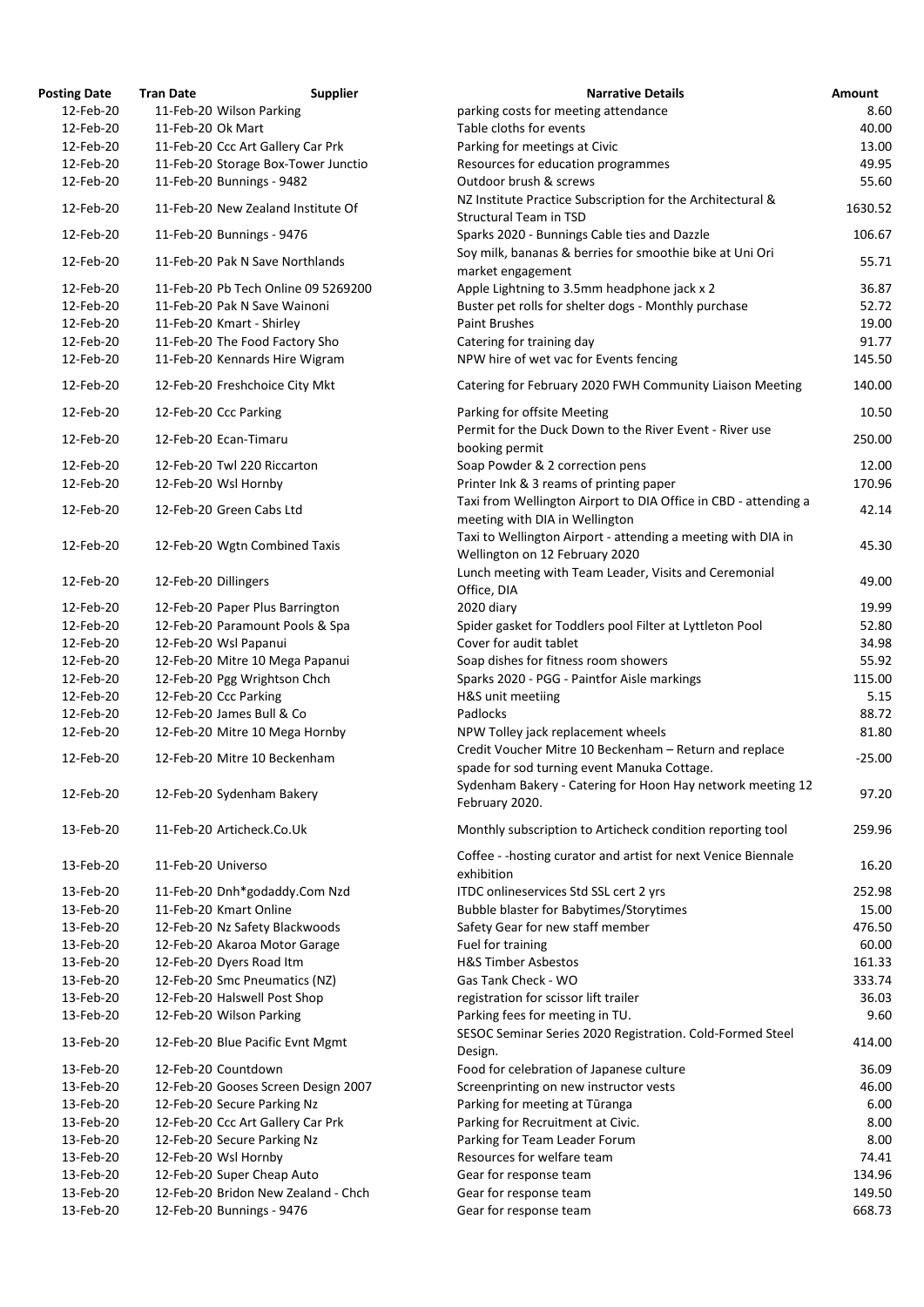| osting Date | <b>Tran Date</b> | <b>Supplier</b>                        |
|-------------|------------------|----------------------------------------|
| 13-Feb-20   |                  | 12-Feb-20 Bunnings - 9482              |
| 13-Feb-20   |                  | 12-Feb-20 Paper Plus Hornby            |
|             |                  |                                        |
| 13-Feb-20   |                  | 12-Feb-20 McCormack&mckellar Auctio    |
| 13-Feb-20   |                  | 12-Feb-20 Wilson Parking               |
| 13-Feb-20   |                  |                                        |
|             |                  | 12-Feb-20 Wilson Parking               |
| 13-Feb-20   |                  | 12-Feb-20 Nz Safety Blackwoods         |
|             |                  |                                        |
| 13-Feb-20   |                  | 12-Feb-20 Blue Star Taxis              |
|             |                  |                                        |
| 13-Feb-20   |                  | 12-Feb-20 Centre Place Shopping Cen    |
|             |                  |                                        |
| 13-Feb-20   |                  | 12-Feb-20 Mosaic By Simo               |
|             |                  |                                        |
| 13-Feb-20   |                  | 12-Feb-20 Www.Bp.Com                   |
| 13-Feb-20   |                  | 12-Feb-20 Wsl Papanui                  |
| 13-Feb-20   |                  | 12-Feb-20 Ecodrop Metro                |
| 13-Feb-20   |                  | 12-Feb-20 Ecodrop Metro                |
| 13-Feb-20   | 12-Feb-20 Repco  |                                        |
| 13-Feb-20   |                  | 12-Feb-20 Ross Galt Lock & Key         |
| 13-Feb-20   |                  | 12-Feb-20 Bunnings - 9476              |
| 13-Feb-20   |                  | 12-Feb-20 Bunnings - 9476              |
| 13-Feb-20   |                  | 12-Feb-20 Wilson Parking               |
| 13-Feb-20   |                  |                                        |
|             |                  | 12-Feb-20 Lanyards Nz                  |
| 13-Feb-20   |                  | 12-Feb-20 Redpaths Christchurch        |
| 13-Feb-20   |                  | 13-Feb-20 Lyttelton Supervalue         |
| 13-Feb-20   |                  | 13-Feb-20 Countdown                    |
| 13-Feb-20   |                  | 13-Feb-20 Mitre 10 Beckenham           |
| 13-Feb-20   |                  | 13-Feb-20 Mitre 10 Mega Hornby         |
|             |                  |                                        |
| 13-Feb-20   |                  | 13-Feb-20 Mitre 10 Mega Papanui        |
|             |                  |                                        |
| 13-Feb-20   |                  | 13-Feb-20 Twl 123 Eastgate             |
| 13-Feb-20   |                  | 13-Feb-20 Rubber Stamps                |
| 13-Feb-20   |                  | 13-Feb-20 Freshchoice City Mkt         |
| 13-Feb-20   |                  | 13-Feb-20 Countdown                    |
|             |                  |                                        |
| 13-Feb-20   |                  | 13-Feb-20 Nzls Cle - Zeald             |
| 13-Feb-20   |                  | 13-Feb-20 Hampton & Co Ltd             |
| 13-Feb-20   |                  | 13-Feb-20 Hampton & Co Ltd             |
| 13-Feb-20   |                  | 13-Feb-20 Akld Transport Parking       |
|             |                  |                                        |
| 13-Feb-20   |                  | 13-Feb-20 Akld Transport Parking       |
| 13-Feb-20   |                  | 13-Feb-20 Jaycar Pty Ltd               |
|             |                  |                                        |
| 13-Feb-20   |                  | 13-Feb-20 Twl 175 South City           |
| 13-Feb-20   |                  | 13-Feb-20 Countdown                    |
| 13-Feb-20   |                  | 13-Feb-20 Pakn Save Rangiora           |
| 13-Feb-20   |                  | 13-Feb-20 Cactus Outdoor Limited       |
| 13-Feb-20   |                  | 13-Feb-20 Mitre 10 Mega Hornby         |
| 14-Feb-20   |                  | 11-Feb-20 Paypal *amfmagnetic          |
|             |                  |                                        |
| 14-Feb-20   |                  | 12-Feb-20 Createsend.Com Ema           |
| 14-Feb-20   |                  | 12-Feb-20 Paypal *koalazone            |
| 14-Feb-20   |                  | 13-Feb-20 Kevin Daly Mowers Ltd        |
|             |                  |                                        |
| 14-Feb-20   |                  | 13-Feb-20 Mitre 10 Mega Hornby         |
| 14-Feb-20   |                  | 13-Feb-20 Mainland Fasteners Ltd       |
| 14-Feb-20   |                  | 13-Feb-20 Plumbing World #80           |
| 14-Feb-20   |                  | 13-Feb-20 Createsend.Com Ema           |
|             |                  |                                        |
|             |                  | 14-Feb-20 13-Feb-20 Createsend.Com Ema |

| <b>Posting Date</b>    | <b>Tran Date</b> | <b>Supplier</b>                                              | <b>Narrative Details</b>                                                                               | <b>Amount</b>  |
|------------------------|------------------|--------------------------------------------------------------|--------------------------------------------------------------------------------------------------------|----------------|
| 13-Feb-20              |                  | 12-Feb-20 Bunnings - 9482                                    | Hex srews and nuts                                                                                     | 5.22           |
| 13-Feb-20              |                  | 12-Feb-20 Paper Plus Hornby                                  | 2 x A5 Arch lever files folders                                                                        | 17.98          |
| 13-Feb-20              |                  | 12-Feb-20 McCormack&mckellar Auctio                          | Early unsigned painting in ornate gilded leaf frame<br>(Martyrdom of St. Andrew, After Carlo Dolci)    | 828.79         |
| 13-Feb-20              |                  | 12-Feb-20 Wilson Parking                                     | Parking for meeting at Civic                                                                           | 12.60          |
|                        |                  |                                                              |                                                                                                        |                |
| 13-Feb-20              |                  | 12-Feb-20 Wilson Parking                                     | Parking while attending meeting                                                                        | 9.10           |
| 13-Feb-20              |                  | 12-Feb-20 Nz Safety Blackwoods                               | Various safety gear for the whole team, boots, jackets, safety<br>vests, gloves                        | 1063.83        |
| 13-Feb-20              |                  | 12-Feb-20 Blue Star Taxis                                    | Taxi to Christchurch Airport - attending a meeting with DIA in<br>Wellington on 12 February 2020       | 33.00          |
| 13-Feb-20              |                  | 12-Feb-20 Centre Place Shopping Cen                          | Parking fee in Hamilton for the Smart Cities NZ collaboration<br>meeting.                              | 12.00          |
| 13-Feb-20              |                  | 12-Feb-20 Mosaic By Simo                                     | Refreshments catering for the Consultation Meeting with<br>March-15 victim families on 5 February 2020 | 95.00          |
| 13-Feb-20              |                  | 12-Feb-20 Www.Bp.Com                                         | Petrol for drive off at BP for staff EYD150 - 818                                                      | 19.54          |
| 13-Feb-20              |                  | 12-Feb-20 Wsl Papanui                                        | Cover for audit tablet                                                                                 | 20.02          |
| 13-Feb-20              |                  | 12-Feb-20 Ecodrop Metro                                      | Education Area Rubbish Disposal - Metro                                                                | 13.33          |
| 13-Feb-20              |                  | 12-Feb-20 Ecodrop Metro                                      |                                                                                                        |                |
|                        |                  |                                                              | Education Area Green Waste Disposal - Metro                                                            | 53.98          |
| 13-Feb-20              | 12-Feb-20 Repco  |                                                              | battery charger for sprayer                                                                            | 118.00         |
| 13-Feb-20              |                  | 12-Feb-20 Ross Galt Lock & Key                               | Padlock for phone cupboard                                                                             | 70.20          |
| 13-Feb-20              |                  | 12-Feb-20 Bunnings - 9476                                    | Bolts and Washers for room dividers in Lookout                                                         | 11.48          |
| 13-Feb-20              |                  | 12-Feb-20 Bunnings - 9476                                    | Pruners                                                                                                | 49.90          |
| 13-Feb-20              |                  | 12-Feb-20 Wilson Parking                                     | Car parking fee while staff was on a course                                                            | 14.60          |
| 13-Feb-20              |                  | 12-Feb-20 Lanyards Nz                                        | Card printer ribbons                                                                                   | 639.40         |
| 13-Feb-20              |                  | 12-Feb-20 Redpaths Christchurch                              | NPW Cable ties                                                                                         | 265.14         |
|                        |                  |                                                              |                                                                                                        |                |
| 13-Feb-20              |                  | 13-Feb-20 Lyttelton Supervalue                               | Lyttelton Harbour Network meeting                                                                      | 21.01          |
| 13-Feb-20              |                  | 13-Feb-20 Countdown                                          | Coffee for staff kitchen, materials for whanau fun night                                               | 68.53          |
| 13-Feb-20              |                  | 13-Feb-20 Mitre 10 Beckenham                                 | Mitre 10 hardware supplies<br>Silicone spray for trap maintenance and srew drivers for                 | 229.80         |
| 13-Feb-20              |                  | 13-Feb-20 Mitre 10 Mega Hornby                               | screwing.<br>Replacement 3 pin plug for trailer generator drill bits for                               | 56.81          |
| 13-Feb-20              |                  | 13-Feb-20 Mitre 10 Mega Papanui                              | masonry work at GC                                                                                     | 21.16          |
| 13-Feb-20              |                  | 13-Feb-20 Twl 123 Eastgate                                   | Net for capturing native fish for identification purposes.                                             | 12.00          |
| 13-Feb-20              |                  | 13-Feb-20 Rubber Stamps                                      | Rubber Stamp - Year of the Rate                                                                        | 113.00         |
| 13-Feb-20              |                  | 13-Feb-20 Freshchoice City Mkt                               | Coastal Hazards Adaptation Planning Programme Workshop                                                 | 173.90         |
| 13-Feb-20              |                  | 13-Feb-20 Countdown                                          | Milk for NB staffroom                                                                                  | 7.06           |
| 13-Feb-20              |                  | 13-Feb-20 Nzls Cle - Zeald                                   | Construction - case law update - Webinar                                                               | 149.00         |
| 13-Feb-20              |                  | 13-Feb-20 Hampton & Co Ltd                                   | mdf for drawing boards for education support                                                           | 127.47         |
| 13-Feb-20              |                  | 13-Feb-20 Hampton & Co Ltd                                   | ply for shop display supports                                                                          | 169.72         |
| 13-Feb-20              |                  | 13-Feb-20 Akld Transport Parking                             | Parking fee in Auckland for Auckland and Hamilton for the                                              | 12.50          |
|                        |                  |                                                              | Smart Cities NZ collaboration meeting.<br>Parking fee in Auckland for Auckland and Hamilton for the    |                |
| 13-Feb-20<br>13-Feb-20 |                  | 13-Feb-20 Akld Transport Parking<br>13-Feb-20 Jaycar Pty Ltd | Smart Cities NZ collaboration meeting.<br>Sparks 2020 - Jaycar - Printer Cable for onsite cable        | 18.50<br>14.90 |
|                        |                  |                                                              |                                                                                                        |                |
| 13-Feb-20              |                  | 13-Feb-20 Twl 175 South City<br>13-Feb-20 Countdown          | Sparks 2020 - The Warehouse - Staff and Dressing room food                                             | 108.56         |
| 13-Feb-20              |                  |                                                              | Milk for Carlyle                                                                                       | 3.53           |
| 13-Feb-20              |                  | 13-Feb-20 Pakn Save Rangiora                                 | Assorted items for resale in the shop                                                                  | 12.46          |
| 13-Feb-20              |                  | 13-Feb-20 Cactus Outdoor Limited                             | Cactus work shorts                                                                                     | 177.15         |
| 13-Feb-20              |                  | 13-Feb-20 Mitre 10 Mega Hornby                               | NPW Tool and Hardware for events                                                                       | 199.19         |
| 14-Feb-20              |                  | 11-Feb-20 Paypal *amfmagnetic                                | Magnets<br>Campaign Monitor - Email Newsletter for Parks Port Hills                                    | 165.26         |
| 14-Feb-20              |                  | 12-Feb-20 Createsend.Com Ema                                 | Volunteers - Autumn 2020                                                                               | 17.34          |
| 14-Feb-20              |                  | 12-Feb-20 Paypal *koalazone                                  | Strap for change table                                                                                 | 79.06          |
| 14-Feb-20              |                  | 13-Feb-20 Kevin Daly Mowers Ltd                              | repairs to weedeater Echo SRM402                                                                       | 54.00          |
| 14-Feb-20              |                  | 13-Feb-20 Mitre 10 Mega Hornby                               | hand cleaner for staff bathrooms                                                                       | 73.98          |
| 14-Feb-20              |                  | 13-Feb-20 Mainland Fasteners Ltd                             | Workshop Consumables - WO                                                                              | 11.33          |
| 14-Feb-20              |                  | 13-Feb-20 Plumbing World #80                                 | In House Maintenance - Alter water Pipes - WO                                                          | 23.46          |
| 14-Feb-20              |                  | 13-Feb-20 Createsend.Com Ema                                 | Campaign Monitor - Email Newsletter for Walk or Wheel to                                               | 8.61           |
| 14-Feb-20              |                  | 13-Feb-20 Createsend.Com Ema                                 | School Day 2020 - Register Now<br>Campaign Monitor - Email Newsletter for Nga Puna Wai Sports          | 17.95          |
|                        |                  |                                                              | Hub.                                                                                                   |                |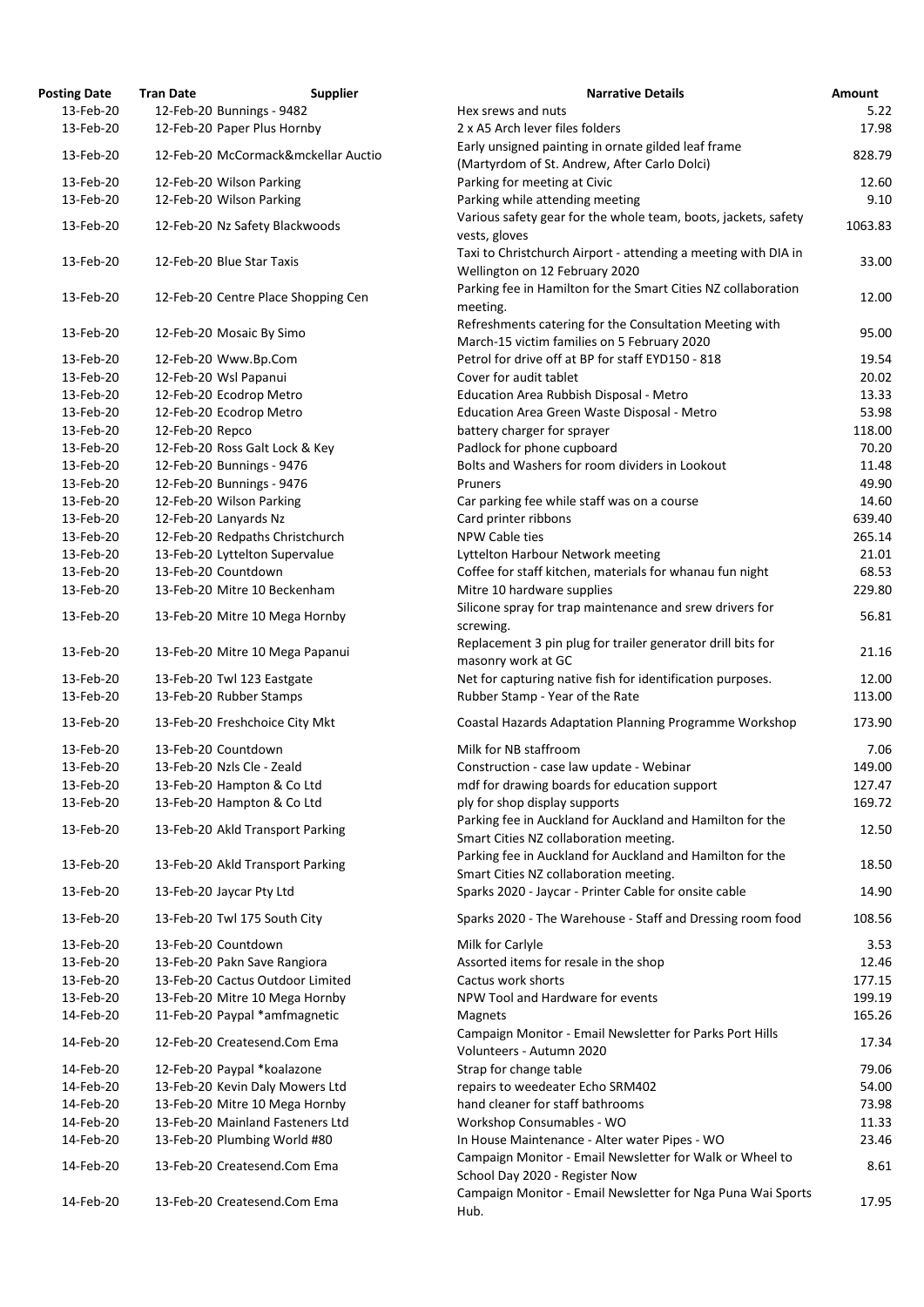| <b>Posting Date</b> | <b>Tran Date</b>   | <b>Supplier</b>                    | <b>Narrative Details</b>                                                                                | Amount   |
|---------------------|--------------------|------------------------------------|---------------------------------------------------------------------------------------------------------|----------|
| 14-Feb-20           |                    | 13-Feb-20 Nz Safety Blackwoods     | PPE gloves for volunteers                                                                               | 399.34   |
| 14-Feb-20           | 13-Feb-20 Repco    |                                    | Fuel cap for vehicle                                                                                    | 40.99    |
| 14-Feb-20           |                    | 13-Feb-20 Mainland Tanks & Drums   | Water tank                                                                                              | 115.00   |
| 14-Feb-20           | 13-Feb-20 Repco    |                                    | Loading ramp for Pages road parks depot                                                                 | 386.00   |
| 14-Feb-20           |                    | 13-Feb-20 Twl 175 South City       | notebook                                                                                                | 4.00     |
|                     |                    | 13-Feb-20 Z Tom Pearce             | Ground transport fuel between Auckland and Hamilton for the                                             |          |
| 14-Feb-20           |                    |                                    | Smart Cities NZ collaboration meeting                                                                   | 68.53    |
| 14-Feb-20           |                    | 13-Feb-20 Philip Moore & Co (S     | Cleaning cloths and gloves                                                                              | 217.63   |
| 14-Feb-20           |                    | 13-Feb-20 Pulp Kitchen Catering    | Catering meeting - BP Water Management Zone Committee                                                   | 404.97   |
|                     |                    |                                    |                                                                                                         |          |
| 14-Feb-20           | 13-Feb-20 Ipwea Nz |                                    | IPWEA NZ Introduction to AM Digital Badge 101 and IPWEA NZ<br>Asset Management for Parks and Open Space | 908.50   |
| 14-Feb-20           |                    | 13-Feb-20 Engineering New Zealand  | Engineering NZ Institute of Engineering Professionals<br>subscription                                   | 1799.75  |
| 14-Feb-20           |                    | 13-Feb-20 Wilson Parking           | Civic parking                                                                                           | 6.60     |
| 14-Feb-20           |                    | 13-Feb-20 Paknsave Moorhouse       | Sparks 2020 - The Warehouse - Staff food                                                                | 6.94     |
|                     |                    |                                    |                                                                                                         |          |
| 14-Feb-20           |                    | 13-Feb-20 Paknsave Moorhouse       | Sparks 2020 - PaknSave - Dressing rooms food, staff snacks                                              | 133.42   |
| 14-Feb-20           |                    | 13-Feb-20 Countdown                | milk & plastic cups for smoothie bike at Uni Ori market<br>engagement                                   | 25.70    |
| 14-Feb-20           |                    | 13-Feb-20 Gilt Edge Sydenham       | Carpet edging for carpet tiles in Hodgkins exhibition                                                   | 24.40    |
| 14-Feb-20           |                    | 13-Feb-20 Oborns Nautical Rcctn    | stainless steel trace and crimps for hodgkins securing works to                                         | 222.00   |
|                     |                    |                                    | wall                                                                                                    |          |
| 14-Feb-20           |                    | 13-Feb-20 Ideal Electrical         | LED bulbs for Hodgkins exhibition                                                                       | 497.95   |
| 14-Feb-20           |                    | 13-Feb-20 Ross Galt Lock & Key     | Parks padlocks for Groynes                                                                              | 312.00   |
| 14-Feb-20           |                    | 14-Feb-20 Norgren Ltd              | Maintenance Condensation Trap - WO                                                                      | 823.03   |
| 14-Feb-20           |                    | 14-Feb-20 Spotlight Christchurch   | Anthony Harper Summer Theatre - Date Night Competition                                                  | 3.50     |
| 14-Feb-20           |                    | 14-Feb-20 New World Durham Street  | Anthony Harper Summer Theatre - Date Night Competition                                                  | 20.74    |
| 14-Feb-20           |                    | 14-Feb-20 Eb *canterbury Develop   | x2 GA tickets to 'Developing EI in the age of AI' session                                               | 80.00    |
| 14-Feb-20           |                    | 14-Feb-20 Thode Knife & Saw Ltd    | Sharpening Guillotine blade                                                                             | 55.98    |
| 14-Feb-20           |                    | 14-Feb-20 Ccc Parking              | Parking for Supporting the MOTAT Visit to Turanga                                                       | 7.50     |
| 14-Feb-20           |                    | 14-Feb-20 Nzrc Inc Manchester St   | Youth Advisory Hui held 17 February 2020.                                                               | 29.10    |
| 14-Feb-20           |                    | 14-Feb-20 Fresh Choice Parklands   | food for Travis wetland trust work day                                                                  | 24.51    |
| 14-Feb-20           |                    | 14-Feb-20 Nz Candle Supplies       | smells for Kiwiana theme in the Southern Centre                                                         | 44.44    |
| 14-Feb-20           |                    | 14-Feb-20 New World Durham Street  | Catering for spade dating public programme                                                              | 74.40    |
| 14-Feb-20           |                    | 14-Feb-20 Irrigation Warehouse     | Irrigation requirements for section D                                                                   | 187.75   |
| 14-Feb-20           |                    | 14-Feb-20 Wsl Papanui              | Credit Voucher Wsl Papanui                                                                              | $-20.02$ |
| 14-Feb-20           |                    | 14-Feb-20 Wsl Papanui              | Credit Voucher Wsl Papanui                                                                              | $-34.98$ |
| 14-Feb-20           |                    | 14-Feb-20 Noel Leeming 13          | Cover for audit tablet                                                                                  | 89.99    |
| 14-Feb-20           | 14-Feb-20 Youshop  |                                    | Postage for vibrating snakes                                                                            | 67.37    |
| 14-Feb-20           |                    | 14-Feb-20 Resene - Ferrymead       | Paint for removal of graffiti                                                                           | 822.00   |
| 17-Feb-20           |                    | 12-Feb-20 Paypal *cerberus         | <b>ITCS Cerberus FTP for Flood Model Warehouse</b>                                                      | 1225.16  |
| 17-Feb-20           |                    | 13-Feb-20 Paypal *koalazone        | straps for change tables                                                                                | 251.56   |
| 17-Feb-20           |                    | 13-Feb-20 Createsend.Com Ema       | Campaign Monitor - Newsletters for Coastal-Burwood<br>Community News.                                   | 11.25    |
| 17-Feb-20           |                    | 13-Feb-20 Christchurch Airport     | Parking fee at Christchurch airport. Used own car rather than<br>taxi to and from airport               | 60.00    |
| 17-Feb-20           |                    | 13-Feb-20 Amzn Mktp Us*8p53b9hn3   | Logitech Ipad pro keyboard case - IT unable to supply                                                   | 233.11   |
| 17-Feb-20           |                    | 14-Feb-20 Bunnings - 9482          | BATTERIES TURPS ROLLER BLIND MIRRORS POTTING MIX<br><b>HERBS</b>                                        | 602.43   |
| 17-Feb-20           |                    | 14-Feb-20 Drummond & Etheridge Ltd | RIDE ON MOWER SERVICE                                                                                   | 859.68   |
| 17-Feb-20           |                    | 14-Feb-20 Bunnings - 9482          | SHADOWCLAD FOR POWER SHED                                                                               | 1068.40  |
| 17-Feb-20           |                    | 14-Feb-20 Wilson Parking           | Wilson Parking - Meeting Civic                                                                          | 8.60     |
| 17-Feb-20           |                    | 14-Feb-20 Bunnings - 9476          | replacement batteries for garage door opener                                                            | 3.68     |
| 17-Feb-20           |                    | 14-Feb-20 Canvasland Holdings      | Production costs of Elisabeth Pointon's work for<br>Uncomfortable Silence exhibition                    | 2138.40  |
| 17-Feb-20           |                    | 14-Feb-20 Mainland Fasterners      | Workshop Consumables - WO                                                                               | 608.22   |
| 17-Feb-20           |                    | 14-Feb-20 Saecowilson - Christch   | Workshop Supplies - WO                                                                                  | 652.22   |
| 17-Feb-20           |                    | 14-Feb-20 Nz Planning              | <b>NZPI Course</b>                                                                                      | 150.00   |
| 17-Feb-20           |                    | 14-Feb-20 Nz Planning              | <b>NZPI Course</b>                                                                                      | 650.00   |
| 17-Feb-20           |                    | 14-Feb-20 Facebk *22gyssnck2       | Facebook campaigns for Sparks.                                                                          | 150.00   |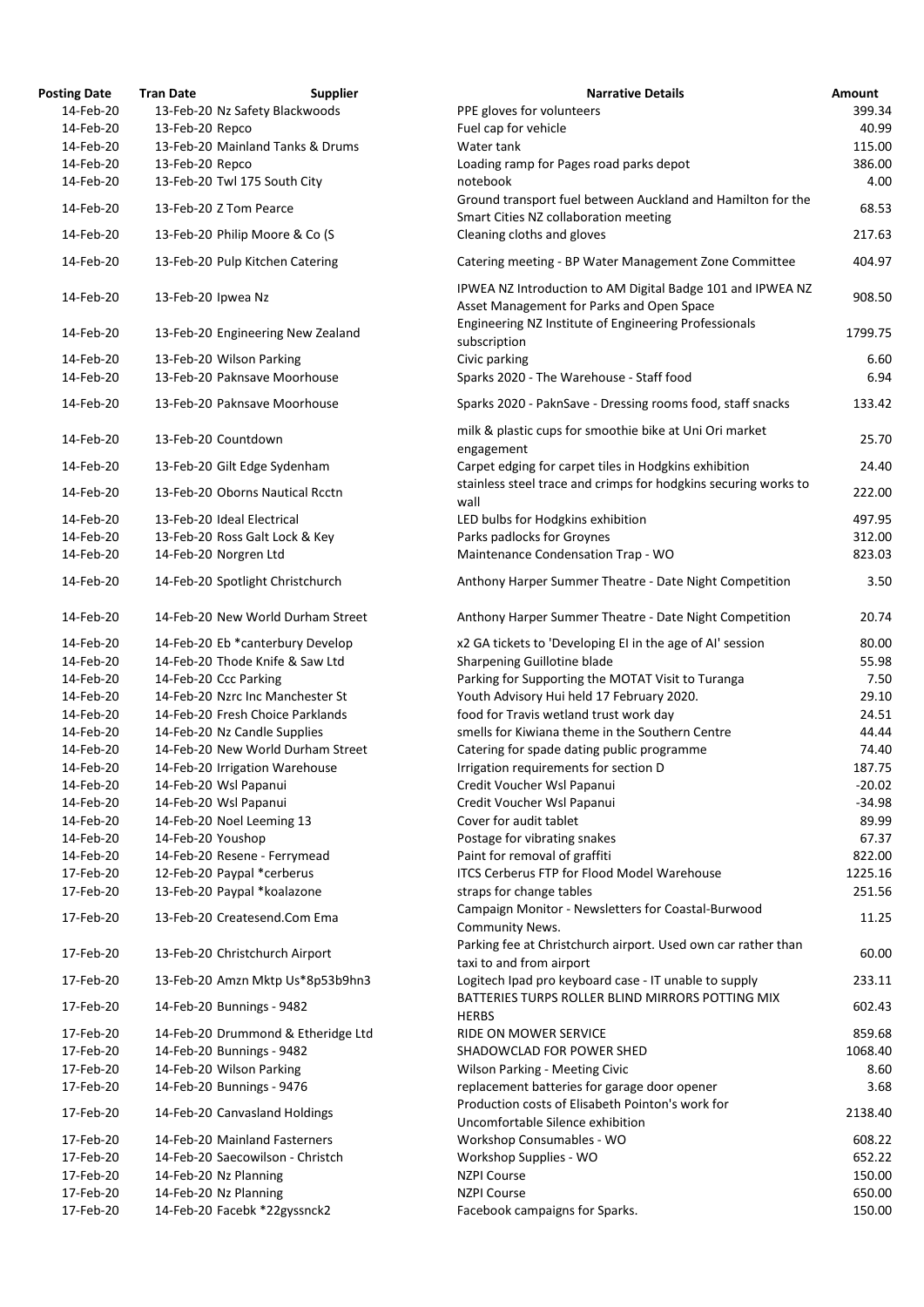| <b>osting Date</b>     | <b>Tran Date</b>  | <b>Supplier</b>                                          |
|------------------------|-------------------|----------------------------------------------------------|
| 17-Feb-20              |                   | 14-Feb-20 The Salvation Army                             |
| 17-Feb-20              |                   | 14-Feb-20 Paknsave Moorhouse                             |
| 17-Feb-20              |                   | 14-Feb-20 Nz Safety Blackwoods                           |
| 17-Feb-20              |                   | 14-Feb-20 Bunnings - 9476                                |
| 17-Feb-20              |                   | 14-Feb-20 Cashel Box Lobby Post Sho                      |
| 17-Feb-20              |                   | 14-Feb-20 Oderings Nurseries                             |
| 17-Feb-20              |                   | 14-Feb-20 Sign Network Ltd                               |
| 17-Feb-20              | 14-Feb-20 Carters |                                                          |
| 17-Feb-20              |                   | 14-Feb-20 Bunnings - 9476                                |
| 17-Feb-20              |                   | 14-Feb-20 New World Durham Street                        |
| 17-Feb-20              |                   | 14-Feb-20 Www.Alibaba.Com                                |
| 17-Feb-20              |                   | 14-Feb-20 Kmart Online                                   |
| 17-Feb-20              |                   | 14-Feb-20 Ullrich Alumnm Co Ltd                          |
| 17-Feb-20              |                   | 14-Feb-20 Ab* Abebooks.Co Gbszgy                         |
| 17-Feb-20              |                   | 15-Feb-20 Bunnings - 9482                                |
| 17-Feb-20              |                   | 15-Feb-20 Z Rangiora                                     |
| 17-Feb-20              |                   | 15-Feb-20 Briscoes Chch Salisbury                        |
| 17-Feb-20              |                   | 15-Feb-20 Mitre 10 Beckenham                             |
| 17-Feb-20              |                   | 15-Feb-20 Secure Parking Nz                              |
| 17-Feb-20              |                   | 15-Feb-20 Countdown                                      |
| 17-Feb-20              |                   | 15-Feb-20 Arty Bees Books                                |
| 17-Feb-20              |                   | 16-Feb-20 Cial Online Parking                            |
| 17-Feb-20              |                   | 16-Feb-20 Ecodrop Metro                                  |
| 17-Feb-20              |                   | 16-Feb-20 Kmart - Riccarton                              |
| 17-Feb-20              |                   | 16-Feb-20 New World Ferry Road                           |
| 17-Feb-20              |                   | 16-Feb-20 New World Rolleston                            |
| 17-Feb-20              | 16-Feb-20 Nzgeo   |                                                          |
| 17-Feb-20              |                   | 16-Feb-20 Bargain Chemist                                |
| 17-Feb-20              |                   | 16-Feb-20 Kmart - Shirley                                |
| 17-Feb-20              |                   | 16-Feb-20 Life Pharmacy The Palms                        |
| 17-Feb-20              |                   | 17-Feb-20 Resene - Northwood 032                         |
| 17-Feb-20              |                   | 17-Feb-20 Mitre 10 Beckenham                             |
| 17-Feb-20              |                   | 17-Feb-20 Ccc Parking                                    |
| 17-Feb-20              |                   | 17-Feb-20 Chch City Council Civic                        |
| 17-Feb-20              |                   |                                                          |
| 17-Feb-20              |                   | 17-Feb-20 Hampton & Co Ltd<br>17-Feb-20 Hampton & Co Ltd |
| 17-Feb-20              |                   | 17-Feb-20 Garden Box                                     |
| 17-Feb-20              |                   | 17-Feb-20 Irrigation Warehouse                           |
| 17-Feb-20              |                   | 17-Feb-20 Mitre 10 Mega Papanui                          |
|                        |                   |                                                          |
| 17-Feb-20              |                   | 17-Feb-20 Pak N Save Northlands                          |
| 17-Feb-20              |                   | 17-Feb-20 Masterpet Corp Ltd                             |
| 17-Feb-20              |                   | 17-Feb-20 Belfast Vet Clinic                             |
| 17-Feb-20              |                   | 17-Feb-20 Xcm Group Limited                              |
| 17-Feb-20              |                   | 17-Feb-20 Permark Industries Ltd                         |
| 17-Feb-20              |                   | 17-Feb-20 Stuff Media (Ps)                               |
| 18-Feb-20              |                   | 16-Feb-20 Fontawesome.Com                                |
| 18-Feb-20              |                   | 16-Feb-20 Axure Software                                 |
| 18-Feb-20              |                   | 16-Feb-20 Swiftype.Com                                   |
| 18-Feb-20              |                   | 17-Feb-20 Wilson Parking                                 |
| 18-Feb-20              |                   | 17-Feb-20 Caltex Hornby                                  |
| 18-Feb-20<br>18-Feb-20 |                   | 17-Feb-20 Bunnings - 9476                                |
| 18-Feb-20              |                   | 17-Feb-20 Bunnings - 9476<br>17-Feb-20 Dyers Road Itm    |
| 18-Feb-20              |                   | 17-Feb-20 Nz Safety Blackwoods                           |
| 18-Feb-20              |                   | 17-Feb-20 The Service Company Ltd C                      |
|                        |                   |                                                          |
| 18-Feb-20              |                   | 17-Feb-20 Createsend.Com Ema                             |

| <b>Posting Date</b> | <b>Tran Date</b>  | <b>Supplier</b>                     | <b>Narrative Details</b>                                                                      | <b>Amount</b> |
|---------------------|-------------------|-------------------------------------|-----------------------------------------------------------------------------------------------|---------------|
| 17-Feb-20           |                   | 14-Feb-20 The Salvation Army        | Youth Advisory Hui held 17 February 2020.                                                     | 8.00          |
| 17-Feb-20           |                   | 14-Feb-20 Paknsave Moorhouse        | Youth Advisory Hui held 17 February 2020.                                                     | 98.99         |
| 17-Feb-20           |                   | 14-Feb-20 Nz Safety Blackwoods      | Replacement Safety Boots and Fluro Vests                                                      | 221.95        |
| 17-Feb-20           |                   | 14-Feb-20 Bunnings - 9476           | light bulbs                                                                                   | 23.70         |
| 17-Feb-20           |                   | 14-Feb-20 Cashel Box Lobby Post Sho | Courier envelope sent to Ashburton for the Mayor                                              | 6.00          |
| 17-Feb-20           |                   | 14-Feb-20 Oderings Nurseries        | Plants EQ memorial garden                                                                     | 71.69         |
| 17-Feb-20           |                   | 14-Feb-20 Sign Network Ltd          | Resources for education programmes                                                            | 788.16        |
| 17-Feb-20           | 14-Feb-20 Carters |                                     | installation requirements for Heartfelt exhibition                                            | 20.43         |
| 17-Feb-20           |                   | 14-Feb-20 Bunnings - 9476           | Irrigation requirements and pots                                                              | 128.44        |
| 17-Feb-20           |                   | 14-Feb-20 New World Durham Street   | Sparks 2020 - New World - Staff food, milk                                                    | 60.53         |
| 17-Feb-20           |                   | 14-Feb-20 Www.Alibaba.Com           | Phone cases for iphone stock                                                                  | 100.02        |
| 17-Feb-20           |                   | 14-Feb-20 Kmart Online              | Screen protectors iphone 8/7                                                                  | 155.00        |
| 17-Feb-20           |                   | 14-Feb-20 Ullrich Alumnm Co Ltd     | Platform Ladder                                                                               | 534.75        |
| 17-Feb-20           |                   | 14-Feb-20 Ab* Abebooks.Co Gbszgy    | Library book                                                                                  | 156.95        |
| 17-Feb-20           |                   | 15-Feb-20 Bunnings - 9482           | ALUMINIUM TAPE POTTING MIX                                                                    | 71.17         |
| 17-Feb-20           |                   | 15-Feb-20 Z Rangiora                | Personal use in error - Paid directly to card as per email<br>28/02/20                        | 37.10         |
| 17-Feb-20           |                   | 15-Feb-20 Briscoes Chch Salisbury   | Forks required for staff tea room                                                             | 28.73         |
| 17-Feb-20           |                   | 15-Feb-20 Mitre 10 Beckenham        | Mitre 10 hardware                                                                             | 5.98          |
| 17-Feb-20           |                   | 15-Feb-20 Secure Parking Nz         | Parking for Meeting with the Minister.                                                        | 3.50          |
|                     |                   |                                     | Confectionery items to take to Japan as gifts - Mayor's Apology                               |               |
| 17-Feb-20           |                   | 15-Feb-20 Countdown                 | visit to Japan 24-28 February                                                                 | 88.47         |
| 17-Feb-20           |                   | 15-Feb-20 Arty Bees Books           | Library book                                                                                  | 49.00         |
| 17-Feb-20           |                   | 16-Feb-20 Cial Online Parking       | Parking, Uncomfortable Silence collection                                                     | 26.40         |
| 17-Feb-20           |                   | 16-Feb-20 Ecodrop Metro             | Dump Fees                                                                                     | 16.19         |
| 17-Feb-20           |                   | 16-Feb-20 Kmart - Riccarton         | 2x lounge chairs for staff kitchen                                                            | 158.00        |
| 17-Feb-20           |                   | 16-Feb-20 New World Ferry Road      | Catering item for meetings                                                                    | 32.93         |
| 17-Feb-20           |                   | 16-Feb-20 New World Rolleston       | cleaning products EQ memorial                                                                 | 67.95         |
| 17-Feb-20           | 16-Feb-20 Nzgeo   |                                     | annual subscription                                                                           | 74.00         |
| 17-Feb-20           |                   | 16-Feb-20 Bargain Chemist           | Bee Sting aftercare cream for first aid                                                       | 21.43         |
| 17-Feb-20           |                   | 16-Feb-20 Kmart - Shirley           | Toddlers pool toys                                                                            | 27.00         |
| 17-Feb-20           |                   | 16-Feb-20 Life Pharmacy The Palms   | Blood pressure monitor for first aid                                                          | 99.00         |
| 17-Feb-20           |                   | 17-Feb-20 Resene - Northwood 032    | Graffiti Shield for Bishopdale Mural - Bishopdale Regeneration<br>Project                     | 516.00        |
| 17-Feb-20           |                   | 17-Feb-20 Mitre 10 Beckenham        | Materials for Mark Schroder installation                                                      | 119.88        |
| 17-Feb-20           |                   | 17-Feb-20 Ccc Parking               | Parking for offsite Meeting                                                                   | 4.50          |
|                     |                   |                                     | Special License for a cash bar at 2 Dr Sketchy events as part of                              |               |
| 17-Feb-20           |                   | 17-Feb-20 Chch City Council Civic   | the public programme                                                                          | 63.25         |
| 17-Feb-20           |                   | 17-Feb-20 Hampton & Co Ltd          | Thinline for shop display supports                                                            | 52.15         |
| 17-Feb-20           |                   | 17-Feb-20 Hampton & Co Ltd          | <b>MDF</b> for Saras office                                                                   | 97.15         |
| 17-Feb-20           |                   | 17-Feb-20 Garden Box                | stone chip EQ memorial                                                                        | 171.00        |
| 17-Feb-20           |                   | 17-Feb-20 Irrigation Warehouse      | Irrigation requirements for Erica border section E                                            | 331.90        |
| 17-Feb-20           |                   | 17-Feb-20 Mitre 10 Mega Papanui     | Shower curtains and rails                                                                     | 67.84         |
| 17-Feb-20           |                   | 17-Feb-20 Pak N Save Northlands     | Papanui-Innes Community Governance team - for the camera<br>to use at events and sound system | 19.95         |
| 17-Feb-20           |                   | 17-Feb-20 Masterpet Corp Ltd        | Dog food for Animal shelter                                                                   | 1050.53       |
| 17-Feb-20           |                   | 17-Feb-20 Belfast Vet Clinic        | animal area rabbit care items                                                                 | 298.85        |
| 17-Feb-20           |                   | 17-Feb-20 Xcm Group Limited         | Blue jackets                                                                                  | 235.98        |
| 17-Feb-20           |                   | 17-Feb-20 Permark Industries Ltd    | Name badges for RSE                                                                           | 52.01         |
| 17-Feb-20           |                   | 17-Feb-20 Stuff Media (Ps)          | The Press                                                                                     | 401.98        |
| 18-Feb-20           |                   | 16-Feb-20 Fontawesome.Com           | Annual fees for icons for design team.                                                        | 95.56         |
| 18-Feb-20           |                   | 16-Feb-20 Axure Software            | <b>ITDPCX Azure mthly sub</b>                                                                 | 156.09        |
| 18-Feb-20           |                   | 16-Feb-20 Swiftype.Com              | <b>ITDPCX Swiftype mthly sub</b>                                                              | 404.56        |
| 18-Feb-20           |                   | 17-Feb-20 Wilson Parking            | <b>Wilson Parking - Meeting Civic</b>                                                         | 8.60          |
| 18-Feb-20           |                   | 17-Feb-20 Caltex Hornby             | Milk order for Hornby                                                                         | 11.80         |
| 18-Feb-20           |                   | 17-Feb-20 Bunnings - 9476           | Credit Voucher Bunnings - 9476                                                                | $-15.00$      |
| 18-Feb-20           |                   | 17-Feb-20 Bunnings - 9476           | replacement 10lt petrol can for small plant                                                   | 34.98         |
| 18-Feb-20           |                   | 17-Feb-20 Dyers Road Itm            | H&S Renewals - Asbestos Timber                                                                | 233.67        |
| 18-Feb-20           |                   | 17-Feb-20 Nz Safety Blackwoods      | NZ safety loctite                                                                             | 45.99         |
| 18-Feb-20           |                   | 17-Feb-20 The Service Company Ltd C | Hand sanitiser                                                                                | 89.33         |
| 18-Feb-20           |                   | 17-Feb-20 Createsend.Com Ema        | Campaign Monitor - Newsletters for Fendalton-Waimairi-<br>Harwood Community.                  | 10.00         |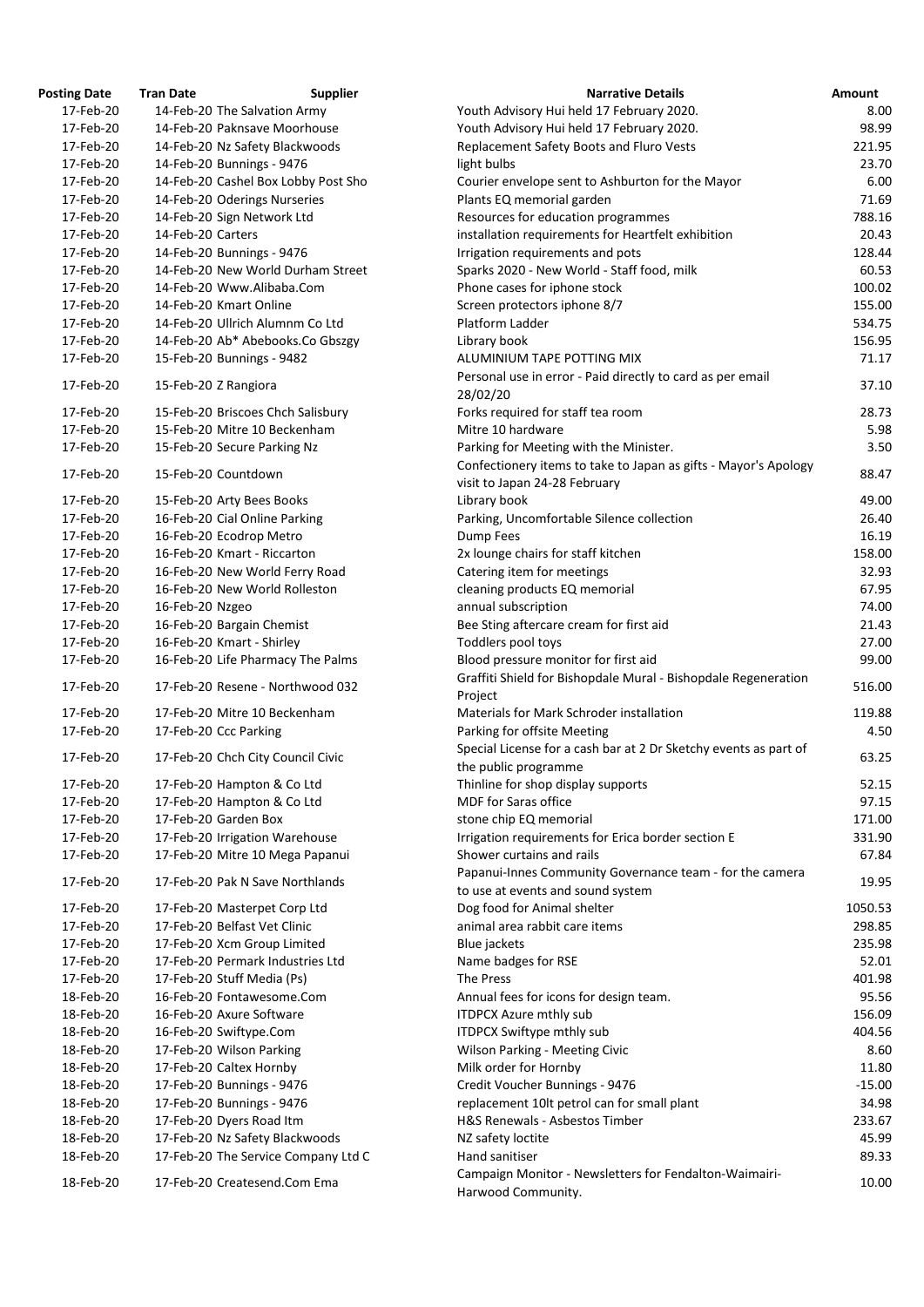| <b>Posting Date</b> | <b>Tran Date</b> | <b>Supplier</b>                     | <b>Narrative Details</b>                                                                              | <b>Amount</b> |
|---------------------|------------------|-------------------------------------|-------------------------------------------------------------------------------------------------------|---------------|
| 18-Feb-20           |                  | 17-Feb-20 Createsend.Com Ema        | Campaign Monitor - Newsletters for HalswellHornbyRiccarton<br>Community.                              | 10.89         |
| 18-Feb-20           |                  | 17-Feb-20 Createsend.Com Ema        | Campaign Monitor - Newsletters for Linwood-Central-<br>Heathcote Community.                           | 17.73         |
| 18-Feb-20           |                  | 17-Feb-20 Z Tom Pearce              | Rental car, fuel, Uncomfortable Silence collection                                                    | 20.27         |
| 18-Feb-20           |                  | 17-Feb-20 Mitre 10 Mega Manukau     | Packing materials                                                                                     | 42.37         |
| 18-Feb-20           |                  | 17-Feb-20 Irrigation Warehouse      | 4mm pot stakes                                                                                        | 36.00         |
| 18-Feb-20           |                  | 17-Feb-20 Wilson Parking            | parking costs for meeting attendance                                                                  | 14.60         |
| 18-Feb-20           |                  | 17-Feb-20 Ccc Art Gallery Car Prk   | Parking for Interviewing at Civic most of the day.                                                    | 12.00         |
| 18-Feb-20           |                  | 17-Feb-20 Bunnings - 9476           | Hardware material tosupport weekly event in library                                                   | 14.45         |
| 18-Feb-20           |                  | 17-Feb-20 Wilson Parking            | Parking for meeting at Turanga                                                                        | 12.60         |
| 18-Feb-20           |                  | 17-Feb-20 Pb Tech Online 09 5269200 | 16GB USBMem Sticks for Survey team field equipment                                                    | 37.49         |
| 18-Feb-20           |                  | 17-Feb-20 Pb Tech Online 09 5269200 | WD Elements SE Portable External HDD for all teams to share.                                          | 185.06        |
| 18-Feb-20           |                  | 17-Feb-20 Pulp Kitchen Catering     | Catering for x2 meetings with external participants -<br>Canterbury Regional Landfill Joint Committee | 671.88        |
| 18-Feb-20           |                  | 17-Feb-20 Bunnings - 9476           | Terracotta pots for alpine house rowing of bulbs                                                      | 35.96         |
| 18-Feb-20           |                  | 17-Feb-20 Liquor King Carlton       | Credit Voucher Liquor King Carlton - Cooler Rental                                                    | $-200.00$     |
| 18-Feb-20           |                  | 17-Feb-20 New World Prestons        | Grocery items for re sale in the shop                                                                 | 20.65         |
|                     |                  |                                     | New World Halswell - Catering for Spreydon-Cashmere                                                   |               |
| 18-Feb-20           |                  | 17-Feb-20 New World Halswell        | Community Board meeting, 18 February 2020                                                             | 13.98         |
| 18-Feb-20           |                  | 17-Feb-20 Sign Of The Takahe        | Sign of the Takahe, Refreshments for Spreydon-Cashmere                                                | 47.70         |
|                     |                  |                                     | Community Board and staff during orientation                                                          |               |
| 18-Feb-20           |                  | 18-Feb-20 Mitre 10 Mega Ferrymead   | Grounds Maintenance - WO                                                                              | 30.00         |
| 18-Feb-20           |                  | 18-Feb-20 Mitre 10 Mega Ferrymead   | Grounds Maintenance - WO                                                                              | 44.95         |
| 18-Feb-20           |                  | 18-Feb-20 Wgtn Combined Taxis       | LGFA Shareholders Council - Wellington Taxi \$39.10<br>(Recoverable)                                  | 39.10         |
| 18-Feb-20           |                  | 18-Feb-20 Freshchoice City Mkt      | Chocolates for customers for programming                                                              | 12.69         |
| 18-Feb-20           |                  | 18-Feb-20 Countdown                 | Tissues for office use and biscuits for meetings with<br>community groups.                            | 45.40         |
| 18-Feb-20           |                  | 18-Feb-20 Ccc Art Gallery Car Prk   | Parking - recruitment at Civic                                                                        | 10.00         |
| 18-Feb-20           |                  | 18-Feb-20 Photo Warehouse           | SD camera card                                                                                        | 29.95         |
| 18-Feb-20           |                  | 18-Feb-20 Waterforce Christchurch   | Water sprinklers for lawns and gardens & water fittings                                               | 302.34        |
| 18-Feb-20           |                  | 18-Feb-20 Mitre 10 Beckenham        | New latches for briford trailer                                                                       | 29.75         |
| 18-Feb-20           |                  | 18-Feb-20 Countdown                 | Coffee for Linwood Library                                                                            | 14.00         |
| 18-Feb-20           |                  | 18-Feb-20 New World Halswell        | Stationary and supplies for leadership forum                                                          | 14.55         |
| 18-Feb-20           |                  | 18-Feb-20 Countdown                 | Stationary and supplies for leadership forum                                                          | 16.50         |
| 18-Feb-20           |                  | 18-Feb-20 Kilmarnock Enterprises    | Skype Headset refurbishment<br>Campaign Monitor - Newsletters for Banks Peninsula                     | 85.56         |
| 19-Feb-20           |                  | 17-Feb-20 Createsend.Com Ema        | Community.                                                                                            | 9.79          |
| 19-Feb-20           |                  | 17-Feb-20 Little Bird Organics      | Per diem expenses, Uncomfortable Silence collection                                                   | 19.50         |
| 19-Feb-20           |                  | 17-Feb-20 Aliexpress.Com            | Snapbands for use as prizes in programme delivery                                                     | 161.91        |
| 19-Feb-20           |                  | 18-Feb-20 Tyre General Rangiora     | tractor tyre repair                                                                                   | 100.00        |
| 19-Feb-20           |                  | 18-Feb-20 Wilson Parking            | Wilson Parking - Meeting Civic                                                                        | 8.60          |
| 19-Feb-20           |                  | 18-Feb-20 Sp * Shop.Placemakers     | replacement hose for water blaster                                                                    | 60.98         |
| 19-Feb-20           |                  | 18-Feb-20 Bunnings - 9476           | Materials for Mark Schroder Installation                                                              | 73.71         |
| 19-Feb-20           |                  | 18-Feb-20 Mighty Ape Limited        | Summertime Reading Competition Gear                                                                   | 36.00         |
| 19-Feb-20           |                  | 18-Feb-20 Wilson Parking            | Parking for meeting at Civic                                                                          | 14.60         |
| 19-Feb-20           |                  | 18-Feb-20 Mitre 10 Beckenham        | Mitre10 hardware supplies and BBQ gas                                                                 | 74.49         |
| 19-Feb-20           |                  | 18-Feb-20 Shipleys Audiovisual      | Photography equipment hire                                                                            | 86.25         |
| 19-Feb-20           |                  | 18-Feb-20 Object Support Ltd        | Assistance packing Pule crate                                                                         | 322.00        |
| 19-Feb-20           |                  | 18-Feb-20 Object Support Ltd        | Install of Simon Denny                                                                                | 402.50        |
| 19-Feb-20           |                  | 18-Feb-20 Tower Junction            | plant postage cost                                                                                    | 33.90         |
| 19-Feb-20           |                  | 18-Feb-20 Oderings Nurseries        | 2 x glasshouse plants<br>Clipboards purchased for upcoming consultations with the                     | 43.98         |
| 19-Feb-20           |                  | 18-Feb-20 Whitcoulls Thepalms 47    | community                                                                                             | 24.97         |
| 19-Feb-20           |                  | 18-Feb-20 Sign Network Ltd          | CCC wildlife identification signs for pest fishing nets                                               | 71.88         |
| 19-Feb-20           |                  | 18-Feb-20 Bunnings - 9482           | 2x garden rakes 9x plastic garden stakes                                                              | 87.76         |
| 19-Feb-20           |                  | 18-Feb-20 Z Addington               | car wash for fleet car                                                                                | 12.00         |
| 19-Feb-20           |                  | 18-Feb-20 Bunnings - 9476           | hand sander and sandpaper                                                                             | 70.38         |
| 19-Feb-20           |                  | 18-Feb-20 Resene Tower Junction34   | paint for temp gallery                                                                                | 106.43        |
| 19-Feb-20           |                  | 18-Feb-20 New World St Martins      | Catering - 17/02/20 Transport Unit, all day meeting                                                   | 146.00        |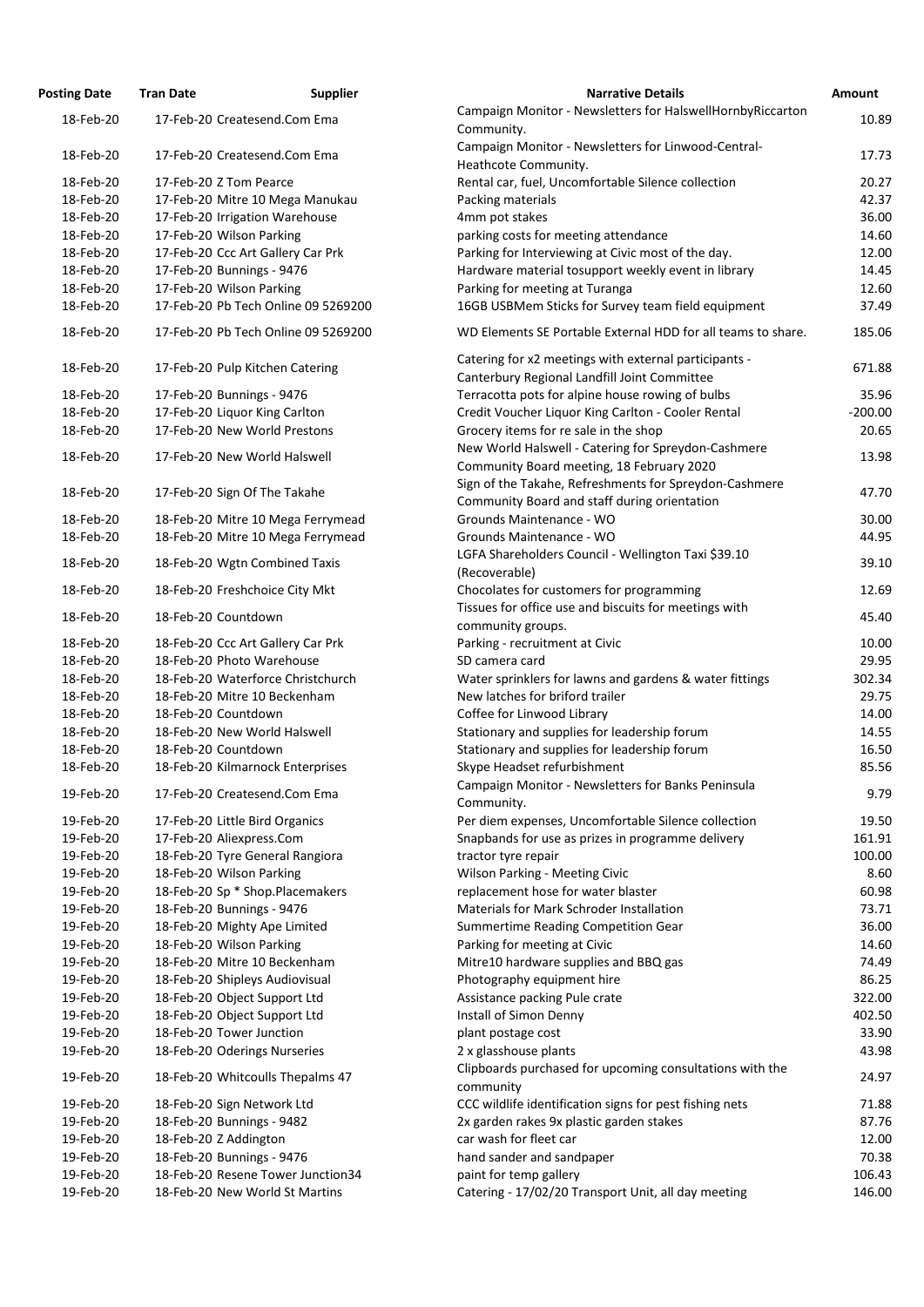| <b>osting Date</b> | <b>Tran Date</b>                  | <b>Supplier</b>                     | <b>Narrative Details</b>                                            |
|--------------------|-----------------------------------|-------------------------------------|---------------------------------------------------------------------|
| 19-Feb-20          | 18-Feb-20 St Pierres              |                                     | For Papanui Inter-Agency Community Network meetir                   |
|                    |                                   |                                     | on 18 February 2020.                                                |
| 19-Feb-20          | 18-Feb-20 Crisp                   |                                     | Animal area greens                                                  |
| 19-Feb-20          | 19-Feb-20 Weld Worx Ltd           |                                     | Workshop - WO                                                       |
| 19-Feb-20          |                                   | 19-Feb-20 Briscoes Chch Salisbury   | Photo frames and picture hooks purchase for Coastal-                |
|                    |                                   |                                     | Community Boardroom photo display                                   |
| 19-Feb-20          | 19-Feb-20 Twl 178 Barrington      |                                     | Hooks, party items for birthday party theme and hang<br>decorations |
| 19-Feb-20          | 19-Feb-20 Countdown               |                                     | cleaning products EQ memorial                                       |
| 19-Feb-20          | 19-Feb-20 Ccc Art Gallery Car Prk |                                     | Parking for meetings at Civic                                       |
| 19-Feb-20          | 19-Feb-20 Noel Leeming 12         |                                     | Hard drive for coastal drone footage                                |
| 19-Feb-20          | 19-Feb-20 Mitre 10 Beckenham      |                                     | Misc garden requirements for BG                                     |
| 19-Feb-20          | 19-Feb-20 Twl 123 Eastgate        |                                     | Lock box for bus lane equipment                                     |
|                    |                                   |                                     | LGFA Shareholders Council Meeting Wellington - Chris                |
| 20-Feb-20          | 18-Feb-20 Christchurch Airport    |                                     | Airport Parking (recoverable)                                       |
|                    |                                   |                                     | Campaign Monitor - Newsletter Campaign for St Albar                 |
| 20-Feb-20          | 18-Feb-20 Createsend.Com Ema      |                                     | Edgeware and Mairehau.                                              |
| 20-Feb-20          |                                   | 18-Feb-20 Egoditor Ug Haftungsbesc  | Typeface for Uncomfortable Silence exhibition                       |
| 20-Feb-20          | 18-Feb-20 Ab* Abebooks Gc39qx     |                                     | Library book                                                        |
| 20-Feb-20          | 19-Feb-20 Nz Safety Blackwoods    |                                     | PPE                                                                 |
| 20-Feb-20          |                                   | 19-Feb-20 Para Rubber Christchur    | Chlorination                                                        |
| 20-Feb-20          |                                   | 19-Feb-20 Resene Lichfield St 031   | Materials for Mark Schroder installation                            |
| 20-Feb-20          | 19-Feb-20 Mitre 10 Beckenham      |                                     | Shee Acrylic Clear x1                                               |
| 20-Feb-20          | 19-Feb-20 Ross Galt Lock & Key    |                                     | Indoor pool clock keys                                              |
| 20-Feb-20          | 19-Feb-20 Nz Safety Blackwoods    |                                     | high viz vest, Safety Jacket                                        |
|                    |                                   |                                     | Campaign Monitor - Send Newsletters to Papanui-Inne                 |
| 20-Feb-20          | 19-Feb-20 Createsend.Com Ema      |                                     | <b>Community Board</b>                                              |
| 20-Feb-20          | 19-Feb-20 Tower Junction          |                                     | Plant delivery                                                      |
| 20-Feb-20          | 19-Feb-20 Ccc Art Gallery Car Prk |                                     | Parking all day for Recruitment                                     |
| 20-Feb-20          | 19-Feb-20 Ccc Art Gallery Car Prk |                                     | Parking for Fingertip Recruitment                                   |
| 20-Feb-20          | 19-Feb-20 Bunnings - 9482         |                                     | 1 x pkt cable ties for Travis pest fishing                          |
| 20-Feb-20          | 19-Feb-20 Anglers Warehouse       |                                     | 12 floats for pest fishing at Travis                                |
| 20-Feb-20          | 19-Feb-20 Dyers Rd Landscape      |                                     | Mulch for a corporate volunteer group at Te Oranga V                |
|                    |                                   |                                     | (off Ferry Road).                                                   |
| 20-Feb-20          | 19-Feb-20 Wsl Hornby              |                                     | 2x printer ink, Timesheet pad, memo cube refill, hook               |
| 20-Feb-20          | 19-Feb-20 Wilson Parking          |                                     | Parking for meeting at Civic                                        |
| 20-Feb-20          |                                   | 19-Feb-20 Sifco Fastening Solutions | repairs to nail gun                                                 |
| 20-Feb-20          |                                   | 19-Feb-20 Bunnings - 9532 Chch Arpt | crate handles for Reg painting bins                                 |
| 20-Feb-20          | 19-Feb-20 A & E Karsten           |                                     | foam for Reg paintings bins                                         |
| 20-Feb-20          | 19-Feb-20 Rcs Industrial          |                                     | EQ memorial wall cleaning products                                  |
|                    |                                   |                                     | 2 No. 15mm ballcocks for Spencer Park and Abberley I                |
| 20-Feb-20          |                                   | 19-Feb-20 Mico Montreal Street 7080 | pools                                                               |
| 20-Feb-20          | 19-Feb-20 Intelligro              |                                     | Alpine potting mix                                                  |
| 20-Feb-20          | 19-Feb-20 Bunnings - 9482         |                                     | Measuring wheel and dazzle spray                                    |
| 20-Feb-20          | 19-Feb-20 Marine Mail Agencies    |                                     | Spare life rings for Diamond Harbour wharf                          |
| 20-Feb-20          | 19-Feb-20 Ullrich Alumnm Co Ltd   |                                     | Aluminium for replacement frame                                     |
| 20-Feb-20          | 19-Feb-20 Smiths City             |                                     | <b>New Sandwich Press</b>                                           |
| 20-Feb-20          |                                   | 19-Feb-20 The Service Company Ltd C | <b>Bio-Zyme Cleaning Products</b>                                   |
| 20-Feb-20          | 19-Feb-20 Drummers Homestore      |                                     | New Table/ bed for first aid room                                   |
| 20-Feb-20          | 19-Feb-20 Nationwide Books        |                                     | books                                                               |
| 20-Feb-20          | 19-Feb-20 Eb *agile Christchurch  |                                     | To attend Agile Christchurch training day                           |
| 20-Feb-20          | 19-Feb-20 Rfa Ivr Head Office     |                                     | Images for Dan Smith movie                                          |
| 20-Feb-20          | 20-Feb-20 Sydenham Bakery         |                                     | Catering for Regional Managers Meeting hosted at                    |
|                    |                                   |                                     | Christchurch City Council                                           |
| 20-Feb-20          |                                   | 20-Feb-20 Mitre 10 Mega Papanui     | Coaxial cable for GC and safety gloves                              |
| 20-Feb-20          | 20-Feb-20 Stuff Ps Recurring      |                                     | Monthly Press Subscription                                          |
| 20-Feb-20          | 20-Feb-20 Stuff Ps Recurring      |                                     | Monthly Press Subscription                                          |
| 20-Feb-20          | 20-Feb-20 Stuff Ps Recurring      |                                     | Monthly Press Subscription                                          |
| 20-Feb-20          | 20-Feb-20 Stuff Ps Recurring      |                                     | Monthly Press Subscription                                          |
| 20-Feb-20          | 20-Feb-20 Noel Leeming 13         |                                     | coaxual cable for staffroom tv at graham condon                     |
| 20-Feb-20          | 20-Feb-20 Ccc Parking             |                                     | Parking for Selection Meeting at Turanga                            |
| 20-Feb-20          |                                   | 20-Feb-20 Southern Woods Nursery    | Plants for park                                                     |

| <b>Posting Date</b> | <b>Tran Date</b>      | <b>Supplier</b>                     | <b>Narrative Details</b>                                    | <b>Amount</b> |
|---------------------|-----------------------|-------------------------------------|-------------------------------------------------------------|---------------|
| 19-Feb-20           | 18-Feb-20 St Pierres  |                                     | For Papanui Inter-Agency Community Network meeting held     | 22.00         |
|                     |                       |                                     | on 18 February 2020.                                        |               |
| 19-Feb-20           | 18-Feb-20 Crisp       |                                     | Animal area greens                                          | 37.05         |
| 19-Feb-20           |                       | 19-Feb-20 Weld Worx Ltd             | Workshop - WO                                               | 56.70         |
| 19-Feb-20           |                       | 19-Feb-20 Briscoes Chch Salisbury   | Photo frames and picture hooks purchase for Coastal-Burwood | 11.48         |
|                     |                       |                                     | Community Boardroom photo display                           |               |
| 19-Feb-20           |                       | 19-Feb-20 Twl 178 Barrington        | Hooks, party items for birthday party theme and hang        | 32.00         |
|                     |                       |                                     | decorations                                                 |               |
| 19-Feb-20           | 19-Feb-20 Countdown   |                                     | cleaning products EQ memorial                               | 28.00         |
| 19-Feb-20           |                       | 19-Feb-20 Ccc Art Gallery Car Prk   | Parking for meetings at Civic                               | 11.00         |
| 19-Feb-20           |                       | 19-Feb-20 Noel Leeming 12           | Hard drive for coastal drone footage                        | 99.99         |
| 19-Feb-20           |                       | 19-Feb-20 Mitre 10 Beckenham        | Misc garden requirements for BG                             | 157.69        |
| 19-Feb-20           |                       | 19-Feb-20 Twl 123 Eastgate          | Lock box for bus lane equipment                             | 25.00         |
| 20-Feb-20           |                       | 18-Feb-20 Christchurch Airport      | LGFA Shareholders Council Meeting Wellington - Christchurch | 30.00         |
|                     |                       |                                     | Airport Parking (recoverable)                               |               |
| 20-Feb-20           |                       | 18-Feb-20 Createsend.Com Ema        | Campaign Monitor - Newsletter Campaign for St Albans,       | 16.81         |
|                     |                       |                                     | Edgeware and Mairehau.                                      |               |
| 20-Feb-20           |                       | 18-Feb-20 Egoditor Ug Haftungsbesc  | Typeface for Uncomfortable Silence exhibition               | 104.23        |
| 20-Feb-20           |                       | 18-Feb-20 Ab* Abebooks Gc39qx       | Library book                                                | 53.53         |
| 20-Feb-20           |                       | 19-Feb-20 Nz Safety Blackwoods      | <b>PPE</b>                                                  | 298.53        |
| 20-Feb-20           |                       | 19-Feb-20 Para Rubber Christchur    | Chlorination                                                | 127.98        |
| 20-Feb-20           |                       | 19-Feb-20 Resene Lichfield St 031   | Materials for Mark Schroder installation                    | 111.13        |
| 20-Feb-20           |                       | 19-Feb-20 Mitre 10 Beckenham        | Shee Acrylic Clear x1                                       | 59.98         |
| 20-Feb-20           |                       | 19-Feb-20 Ross Galt Lock & Key      | Indoor pool clock keys                                      | 16.00         |
| 20-Feb-20           |                       | 19-Feb-20 Nz Safety Blackwoods      | high viz vest, Safety Jacket                                | 240.24        |
|                     |                       |                                     | Campaign Monitor - Send Newsletters to Papanui-Innes        |               |
| 20-Feb-20           |                       | 19-Feb-20 Createsend.Com Ema        | <b>Community Board</b>                                      | 8.26          |
| 20-Feb-20           |                       | 19-Feb-20 Tower Junction            | Plant delivery                                              | 35.20         |
| 20-Feb-20           |                       | 19-Feb-20 Ccc Art Gallery Car Prk   | Parking all day for Recruitment                             | 17.00         |
| 20-Feb-20           |                       | 19-Feb-20 Ccc Art Gallery Car Prk   | Parking for Fingertip Recruitment                           | 17.00         |
| 20-Feb-20           |                       | 19-Feb-20 Bunnings - 9482           | 1 x pkt cable ties for Travis pest fishing                  | 2.50          |
| 20-Feb-20           |                       | 19-Feb-20 Anglers Warehouse         | 12 floats for pest fishing at Travis                        | 30.00         |
|                     |                       |                                     | Mulch for a corporate volunteer group at Te Oranga Waikura  |               |
| 20-Feb-20           |                       | 19-Feb-20 Dyers Rd Landscape        | (off Ferry Road).                                           | 137.70        |
| 20-Feb-20           | 19-Feb-20 Wsl Hornby  |                                     | 2x printer ink, Timesheet pad, memo cube refill, hook dots  | 341.70        |
|                     |                       |                                     |                                                             |               |
| 20-Feb-20           |                       | 19-Feb-20 Wilson Parking            | Parking for meeting at Civic                                | 18.60         |
| 20-Feb-20           |                       | 19-Feb-20 Sifco Fastening Solutions | repairs to nail gun                                         | 80.73         |
| 20-Feb-20           |                       | 19-Feb-20 Bunnings - 9532 Chch Arpt | crate handles for Reg painting bins                         | 82.80         |
| 20-Feb-20           |                       | 19-Feb-20 A & E Karsten             | foam for Reg paintings bins                                 | 1033.16       |
| 20-Feb-20           |                       | 19-Feb-20 Rcs Industrial            | EQ memorial wall cleaning products                          | 153.41        |
| 20-Feb-20           |                       | 19-Feb-20 Mico Montreal Street 7080 | 2 No. 15mm ballcocks for Spencer Park and Abberley Park     | 142.32        |
|                     |                       |                                     | pools                                                       |               |
| 20-Feb-20           | 19-Feb-20 Intelligro  |                                     | Alpine potting mix                                          | 277.61        |
| 20-Feb-20           |                       | 19-Feb-20 Bunnings - 9482           | Measuring wheel and dazzle spray                            | 168.95        |
| 20-Feb-20           |                       | 19-Feb-20 Marine Mail Agencies      | Spare life rings for Diamond Harbour wharf                  | 436.56        |
| 20-Feb-20           |                       | 19-Feb-20 Ullrich Alumnm Co Ltd     | Aluminium for replacement frame                             | 174.08        |
| 20-Feb-20           | 19-Feb-20 Smiths City |                                     | <b>New Sandwich Press</b>                                   | 99.00         |
| 20-Feb-20           |                       | 19-Feb-20 The Service Company Ltd C | <b>Bio-Zyme Cleaning Products</b>                           | 457.70        |
| 20-Feb-20           |                       | 19-Feb-20 Drummers Homestore        | New Table/ bed for first aid room                           | 944.27        |
| 20-Feb-20           |                       | 19-Feb-20 Nationwide Books          | books                                                       | 181.98        |
| 20-Feb-20           |                       | 19-Feb-20 Eb *agile Christchurch    | To attend Agile Christchurch training day                   | 250.00        |
| 20-Feb-20           |                       | 19-Feb-20 Rfa Ivr Head Office       | Images for Dan Smith movie                                  | 90.00         |
|                     |                       |                                     | Catering for Regional Managers Meeting hosted at            |               |
| 20-Feb-20           |                       | 20-Feb-20 Sydenham Bakery           | Christchurch City Council                                   | 62.40         |
| 20-Feb-20           |                       | 20-Feb-20 Mitre 10 Mega Papanui     | Coaxial cable for GC and safety gloves                      | 36.90         |
| 20-Feb-20           |                       | 20-Feb-20 Stuff Ps Recurring        | Monthly Press Subscription                                  | 48.12         |
| 20-Feb-20           |                       | 20-Feb-20 Stuff Ps Recurring        | Monthly Press Subscription                                  | 53.15         |
| 20-Feb-20           |                       | 20-Feb-20 Stuff Ps Recurring        | Monthly Press Subscription                                  | 69.33         |
| 20-Feb-20           |                       | 20-Feb-20 Stuff Ps Recurring        | Monthly Press Subscription                                  | 71.07         |
| 20-Feb-20           |                       | 20-Feb-20 Noel Leeming 13           | coaxual cable for staffroom tv at graham condon             | 29.99         |
| 20-Feb-20           | 20-Feb-20 Ccc Parking |                                     | Parking for Selection Meeting at Turanga                    | 10.50         |
| 20-Feb-20           |                       | 20-Feb-20 Southern Woods Nursery    | Plants for park                                             | 135.11        |
|                     |                       |                                     |                                                             |               |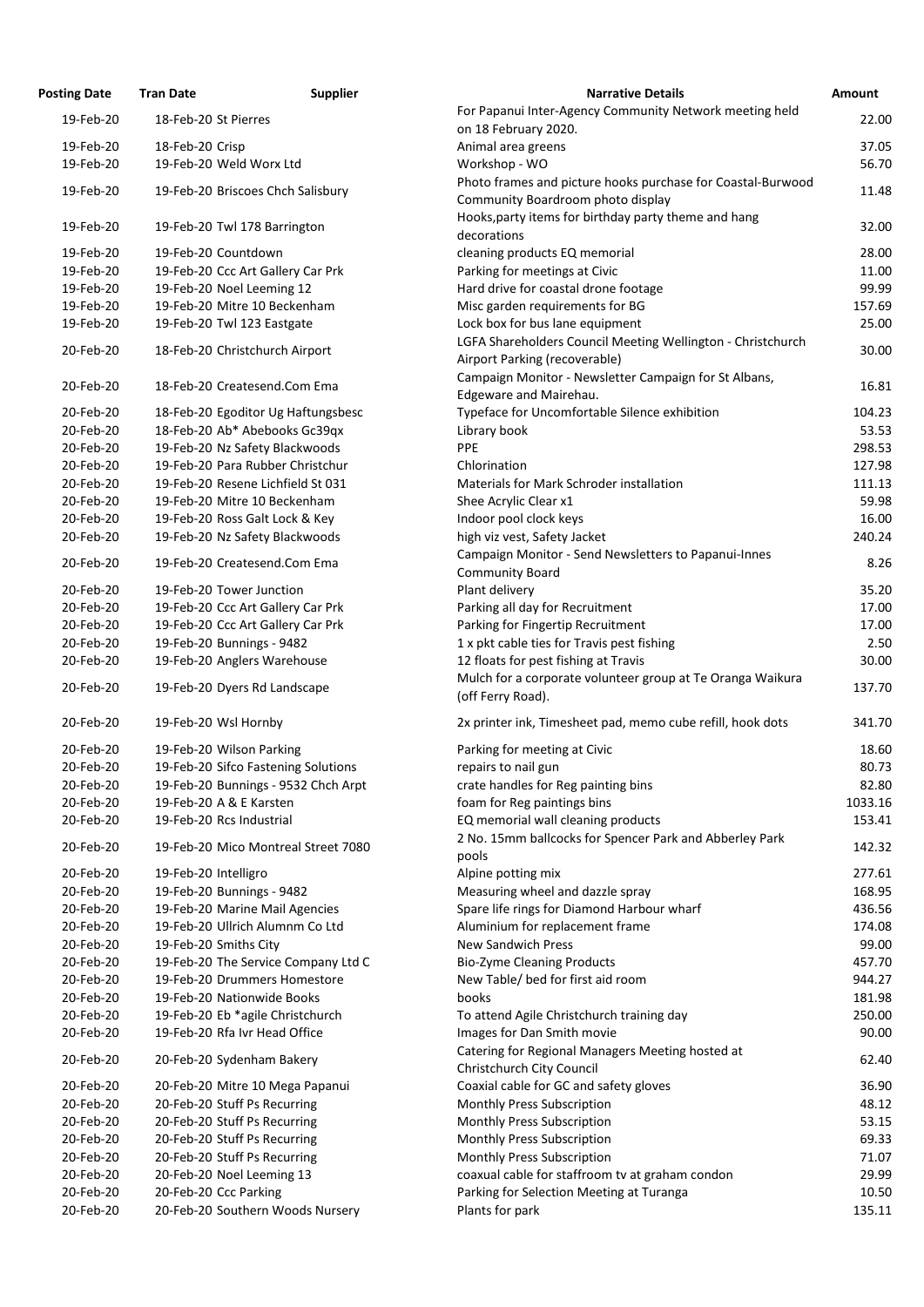| <b>Posting Date</b> | <b>Tran Date</b>                  | <b>Supplier</b> | <b>Narrative Details</b>                                                                                  | <b>Amount</b> |
|---------------------|-----------------------------------|-----------------|-----------------------------------------------------------------------------------------------------------|---------------|
| 20-Feb-20           | 20-Feb-20 Stuff Ps Recurring      |                 | The Press subscription for CAG library                                                                    | 62.40         |
| 20-Feb-20           | 20-Feb-20 Mitre 10 Beckenham      |                 | Stock trough replacement ballcocks and fittings                                                           | 102.80        |
| 20-Feb-20           | 20-Feb-20 Norgren Ltd             |                 | Air fittings for DE slurry tank at Pioneer Pool                                                           | 115.51        |
| 20-Feb-20           | 20-Feb-20 Mitre 10 Mega Papanui   |                 | Installation requirements Labyrinth in the Library                                                        | 4.99          |
| 20-Feb-20           | 20-Feb-20 Texture Plants Lt       |                 | Plants for section C                                                                                      | 40.00         |
| 20-Feb-20           | 20-Feb-20 Texture Plants Lt       |                 | Plants for section E                                                                                      | 56.77         |
| 20-Feb-20           | 20-Feb-20 Mitre 10 Mega Hornby    |                 | Irrigation requirements for section c                                                                     | 144.65        |
| 20-Feb-20           | 20-Feb-20 Noel Leeming 13         |                 | New TV and bracket for Graham Condon                                                                      | 493.99        |
| 20-Feb-20           | 20-Feb-20 Wgtn Combined Taxis     |                 | Taxi Fare - meeting in Wellington                                                                         | 48.70         |
| 20-Feb-20           | 20-Feb-20 Mitre 10 Mega Papanui   |                 | Nuts and bolts for Uncomfortable silence                                                                  | 13.27         |
| 20-Feb-20           | 20-Feb-20 Npd Moorhouse           |                 | Milk for Carlyle                                                                                          | 3.99          |
| 20-Feb-20           | 20-Feb-20 James Bull & Co         |                 | Padlock                                                                                                   | 38.36         |
|                     |                                   |                 |                                                                                                           |               |
| 20-Feb-20           | 20-Feb-20 Cashmere Hills Presb    |                 | Cashmere Presbyterian Church - Venue hire for Spreydon-<br>Cashmere Community Board meeting on 3 March 20 | 71.00         |
| 21-Feb-20           | 18-Feb-20 Justins Active Managem  |                 | active management staff attendance                                                                        | 214.73        |
| 21-Feb-20           | 19-Feb-20 Sentry                  |                 | SmartView web-app error logging software license fee                                                      | 505.32        |
| 21-Feb-20           | 19-Feb-20 Jotform Inc.            |                 | H&S Reporting Tool for Contractors                                                                        | 30.50         |
| 21-Feb-20           | 19-Feb-20 Paypal *smithsbooks     |                 | <b>Books</b>                                                                                              | 255.00        |
| 21-Feb-20           | 20-Feb-20 Bunnings - 9476         |                 | cleaning cloths, wipes for cleaning Big Belly rubbish bins                                                | 26.01         |
| 21-Feb-20           | 20-Feb-20 Oderings Nurseries      |                 | veg plants for curators house garden                                                                      | 51.89         |
| 21-Feb-20           | 20-Feb-20 Dyers Road Itm          |                 | Grounds Maintenance - WO                                                                                  | 26.67         |
| 21-Feb-20           | 20-Feb-20 Hcd Christchurch        |                 |                                                                                                           | 185.74        |
|                     |                                   |                 | Hose Fittings - WO                                                                                        |               |
| 21-Feb-20           | 20-Feb-20 Briscoes Chch Salisbury |                 | Pot for cooking wheat starch                                                                              | 94.98         |
| 21-Feb-20           | 20-Feb-20 Bunnings - 9476         |                 | Bunnings hardware supplies                                                                                | 232.98        |
| 21-Feb-20           | 20-Feb-20 Voyager Internet Ltd    |                 | <b>Bulletin messaging</b>                                                                                 | 50.00         |
| 21-Feb-20           | 20-Feb-20 Countdown               |                 | Milk for staffroom as have no deliveries at present                                                       | 6.39          |
| 21-Feb-20           | 20-Feb-20 Wilson Parking          |                 | <b>Wilson Parking - Meeting Civic</b>                                                                     | 12.60         |
| 21-Feb-20           | 20-Feb-20 Bunnings - 9482         |                 | Cleaning materials                                                                                        | 59.80         |
| 21-Feb-20           | 20-Feb-20 Freshchoice City Mkt    |                 | Morning tea for In safe Hands training for volunteer planting<br>groups                                   | 51.35         |
| 21-Feb-20           | 20-Feb-20 Rex Wheels & Castors    |                 | castors for Reg paintings bins                                                                            | 538.20        |
| 21-Feb-20           | 20-Feb-20 Nz Safety Blackwoods    |                 | Health and Safety materials                                                                               | 192.20        |
|                     |                                   |                 |                                                                                                           |               |
| 21-Feb-20           | 20-Feb-20 Wgtn Combined Taxis     |                 | Taxi Fare - meeting in Wellington                                                                         | 48.80         |
| 21-Feb-20           | 20-Feb-20 St Pierres              |                 | For Shirley Inter-Agency Community Network meeting held on                                                | 22.00         |
|                     |                                   |                 | 20 February 2020.                                                                                         |               |
| 21-Feb-20           | 20-Feb-20 New World Bishopdale    |                 | For Papanui-Innes Community Board meeting on 21 February<br>2020.                                         | 27.73         |
| 21-Feb-20           | 20-Feb-20 Nz Safety Blackwoods    |                 | 10 pairs of sun glasses for staff                                                                         | 57.31         |
| 21-Feb-20           | 20-Feb-20 Scorpio Books           |                 | <b>Books</b>                                                                                              | 130.00        |
| 21-Feb-20           | 21-Feb-20 James Bull & Co         |                 | New padlocks & shackles for BG gates                                                                      | 102.27        |
| 21-Feb-20           | 21-Feb-20 Wintec -International S |                 | Arboricultural course costs                                                                               | 602.40        |
|                     | 21-Feb-20 The Chain Man Ltd       |                 |                                                                                                           |               |
| 21-Feb-20           |                                   |                 | <b>PPE Harness</b>                                                                                        | 420.16        |
| 21-Feb-20           | 21-Feb-20 Lyttelton Picture Frame |                 | Framing of Colin McCahon print for display                                                                | 570.00        |
| 21-Feb-20           | 21-Feb-20 James Bull & Co         |                 | Aranui master key for PBSL                                                                                | 20.70         |
| 21-Feb-20           | 21-Feb-20 Jaycar Pty Ltd          |                 | People counter for The Gaiety                                                                             | 59.90         |
| 21-Feb-20           | 21-Feb-20 Fab Plastics Limited    |                 | Annual plan wall holders for Riccarton Centre                                                             | 262.80        |
| 21-Feb-20           | 21-Feb-20 Mitre 10 Mega Ferrymead |                 | Workshop Consumables - WO                                                                                 | 61.26         |
| 21-Feb-20           | 21-Feb-20 Photogear               |                 | Lighting Equipment for Photoshoots                                                                        | 960.81        |
| 21-Feb-20           | 21-Feb-20 Freshchoice City Mkt    |                 | <b>Culture Galore event</b>                                                                               | 6.82          |
| 21-Feb-20           | 21-Feb-20 Freshchoice City Mkt    |                 | <b>Biscuits for workshops</b>                                                                             | 24.26         |
| 21-Feb-20           | 21-Feb-20 Mitre 10 Mega Papanui   |                 | Tape reel for events                                                                                      | 19.77         |
| 21-Feb-20           | 21-Feb-20 Harbar                  |                 | Personal Use in Error - Repaid at Service Desk 25/02/20                                                   | 41.00         |
|                     |                                   |                 | Lunch catering for councillors, external members and staff for                                            |               |
| 21-Feb-20           | 21-Feb-20 Parsley And Sage        |                 | 3 Waters Section 17A review external                                                                      | 177.11        |
| 21-Feb-20           | 21-Feb-20 Hampton & Co Ltd        |                 | Plywood for Reg painting bins                                                                             | 509.14        |
| 21-Feb-20           | 21-Feb-20 Unichem Cashel Pharmacy |                 | Travel medicine to take to Japan - Mayor's Apology visit to<br>Japan 24-28 Feb                            | 14.99         |
| 21-Feb-20           | 21-Feb-20 Pgg Wrightson Chch      |                 | Stock trough replacement ballcocks and fittings                                                           | 235.39        |
| 21-Feb-20           | 21-Feb-20 Solgm                   |                 | Gala dinner ticket for SOLGM. An award entry was put in by<br><b>Smart Christchurch</b>                   | 224.25        |
| 21-Feb-20           | 21-Feb-20 Unichem Cashel Pharmacy |                 | 2 bottles of hand sanitiser for Earthquake Memorial and<br>Apology events on 22 and 23 February.          | 37.00         |
| 21-Feb-20           | 21-Feb-20 Garden Box              |                 | Stone chip for landscaping at Halswell Quarry                                                             | 26.50         |
|                     |                                   |                 |                                                                                                           |               |

51.35

27.73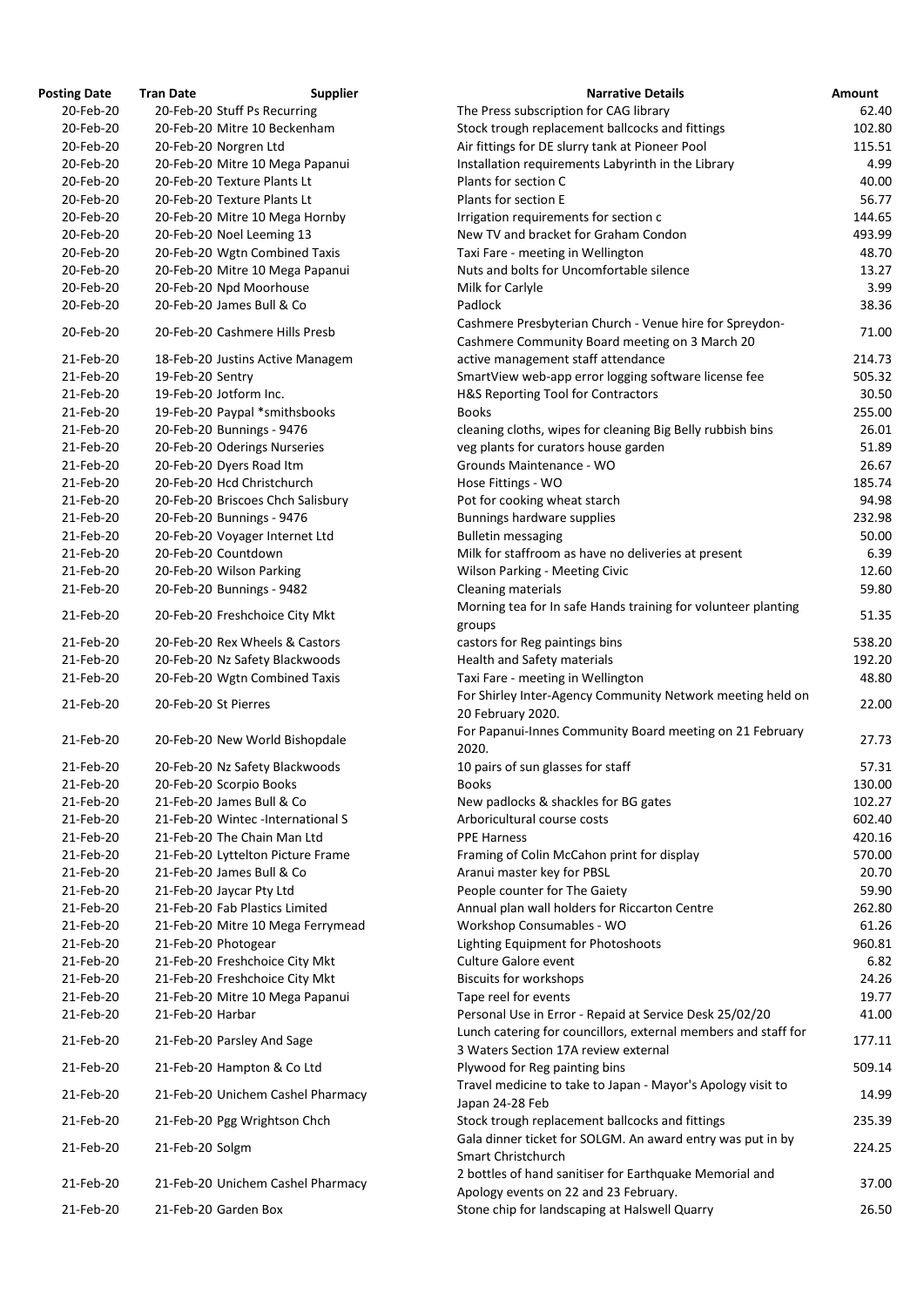| <b>osting Date</b>     | <b>Tran Date</b> | <b>Supplier</b>                                              |
|------------------------|------------------|--------------------------------------------------------------|
| 21-Feb-20              |                  | 21-Feb-20 Garden Box                                         |
| 21-Feb-20              |                  | 21-Feb-20 Parsley And Sage                                   |
| 21-Feb-20              |                  | 21-Feb-20 New World Northwood                                |
| 21-Feb-20              |                  | 21-Feb-20 Taurus Leather Company                             |
| 24-Feb-20              |                  | 20-Feb-20 The Trinity Rj Pty Ltd                             |
| 24-Feb-20              |                  | 20-Feb-20 Gm Cabs Pty Ltd                                    |
| 24-Feb-20              |                  | 20-Feb-20 Easymapmaker.Com                                   |
| 24-Feb-20              |                  | 20-Feb-20 B&h Photo 800-606-6969                             |
| 24-Feb-20              |                  | 20-Feb-20 Spagalimis Pizza                                   |
| 24-Feb-20              |                  | 20-Feb-20 Ab* Abebooks Gc6asq                                |
| 24-Feb-20              |                  | 20-Feb-20 Catch.Co.Nz                                        |
| 24-Feb-20              |                  | 21-Feb-20 Deans Auto Electric                                |
| 24-Feb-20              |                  | 21-Feb-20 Wilson Parking                                     |
| 24-Feb-20              |                  | 21-Feb-20 The Trinity Rj Pty Ltd                             |
| 24-Feb-20              |                  | 21-Feb-20 Hirepool Dryers Rd                                 |
| 24-Feb-20              |                  | 21-Feb-20 Mad Butcher Ferry Road                             |
| 24-Feb-20              |                  | 21-Feb-20 Claudes Kitchen Limited                            |
| 24-Feb-20              |                  | 21-Feb-20 Countdown                                          |
| 24-Feb-20              |                  | 21-Feb-20 Avonside Wainoni Vet                               |
| 24-Feb-20              |                  | 21-Feb-20 Wsl South City                                     |
| 24-Feb-20              |                  | 21-Feb-20 Bunnings - 9476                                    |
| 24-Feb-20              |                  | 21-Feb-20 Bp Connect Dallington                              |
| 24-Feb-20              |                  | 21-Feb-20 Kolorful Kanvas Ltd                                |
| 24-Feb-20              |                  | 21-Feb-20 Pb Tech Online 09 5269200                          |
| 24-Feb-20              |                  | 21-Feb-20 Pb Tech Online 09 5269200                          |
| 24-Feb-20              |                  | 21-Feb-20 Pb Tech Online 09 5269200                          |
| 24-Feb-20              |                  | 21-Feb-20 Amzn Mktp Us*x66zf8wa3                             |
| 24-Feb-20              |                  | 21-Feb-20 Jaycar Pty Ltd                                     |
| 24-Feb-20              |                  | 21-Feb-20 Ab* Abebooks Gc6jkw                                |
| 24-Feb-20              |                  | 21-Feb-20 Ab* Abebooks Gc6jgh                                |
| 24-Feb-20              |                  | 21-Feb-20 Ross Galt Lock & Key                               |
| 24-Feb-20              |                  | 21-Feb-20 Bunnings - 9476                                    |
| 24-Feb-20              |                  | 22-Feb-20 Mitre 10 Beckenham                                 |
| 24-Feb-20              |                  | 22-Feb-20 New World Prestons                                 |
| 24-Feb-20              |                  | 23-Feb-20 The National Business                              |
| 24-Feb-20              |                  | 23-Feb-20 The Bakehouse Cashmere                             |
| 24-Feb-20              |                  | 23-Feb-20 Countdown                                          |
| 24-Feb-20              |                  | 24-Feb-20 Eb *rma-What Elected M                             |
| 24-Feb-20              |                  | 24-Feb-20 Mitre 10 Beckenham                                 |
| 24-Feb-20              |                  | 24-Feb-20 Twl 220 Riccarton                                  |
| 24-Feb-20              |                  | 24-Feb-20 Blue Star Taxis                                    |
| 24-Feb-20              |                  | 24-Feb-20 Freshchoice Barrington                             |
| 24-Feb-20              |                  | 24-Feb-20 Mitre 10 Mega Hornby                               |
| 24-Feb-20              |                  | 24-Feb-20 Mitre 10 Mega Ferrymead                            |
| 24-Feb-20              |                  | 24-Feb-20 Jaycar Pty Ltd                                     |
| 24-Feb-20              |                  | 24-Feb-20 Xcm Group Limited                                  |
| 24-Feb-20              |                  | 24-Feb-20 Chch City Council Civic                            |
| 25-Feb-20              |                  | 21-Feb-20 Pigeonhole                                         |
| 25-Feb-20              |                  | 24-Feb-20 Wilson Parking                                     |
| 25-Feb-20              |                  | 24-Feb-20 Caltex Hornby                                      |
| 25-Feb-20              |                  | 24-Feb-20 Bunnings - 9476                                    |
| 25-Feb-20              |                  | 24-Feb-20 Nz Safety Blackwoods                               |
| 25-Feb-20<br>25-Feb-20 |                  | 24-Feb-20 Jaycar Pty Ltd                                     |
|                        |                  | 24-Feb-20 Nz Planning                                        |
| 25-Feb-20<br>25-Feb-20 |                  | 24-Feb-20 Bunnings - 9476<br>24-Feb-20 Ullrich Alumnm Co Ltd |
| 25-Feb-20              |                  | 24-Feb-20 Ccc Parking                                        |
| 25-Feb-20              |                  | 24-Feb-20 Pak N Save Northlands                              |
| 25-Feb-20              |                  | 24-Feb-20 Createsend.Com Ema                                 |
|                        |                  |                                                              |

| <b>Posting Date</b>    | <b>Tran Date</b> | <b>Supplier</b>                                             | <b>Narrative Details</b>                                                         | <b>Amount</b>  |
|------------------------|------------------|-------------------------------------------------------------|----------------------------------------------------------------------------------|----------------|
| 21-Feb-20              |                  | 21-Feb-20 Garden Box                                        | Stone chip for landscaping at Halswell Quarry                                    | 53.00          |
| 21-Feb-20              |                  | 21-Feb-20 Parsley And Sage                                  | Catering Banks Peninsula Community Board meeting                                 | 185.47         |
| 21-Feb-20              |                  | 21-Feb-20 New World Northwood                               | milk for Redwood staff                                                           | 5.70           |
| 21-Feb-20              |                  | 21-Feb-20 Taurus Leather Company                            | Dog collar restock - for CCC Service Desks to sell                               | 451.95         |
| 24-Feb-20              |                  | 20-Feb-20 The Trinity Rj Pty Ltd                            | Dinner and lunch for the next day                                                | 27.87          |
| 24-Feb-20              |                  | 20-Feb-20 Gm Cabs Pty Ltd                                   | Taxi from airport to hotel                                                       | 72.99          |
| 24-Feb-20              |                  | 20-Feb-20 Easymapmaker.Com                                  | Easy Map Maker Subscription Feb/March                                            | 46.89          |
| 24-Feb-20              |                  | 20-Feb-20 B&h Photo 800-606-6969                            | Lighting Equipment for Photoshoots                                               | 324.44         |
| 24-Feb-20              |                  | 20-Feb-20 Spagalimis Pizza                                  | Leave morning tea                                                                | 71.30          |
| 24-Feb-20              |                  | 20-Feb-20 Ab* Abebooks Gc6asq                               | Library book                                                                     | 136.98         |
| 24-Feb-20              |                  | 20-Feb-20 Catch.Co.Nz                                       | Binder and sleeves for volunteer handbook                                        | 239.99         |
| 24-Feb-20              |                  | 21-Feb-20 Deans Auto Electric                               | Sprayer connection to Gator                                                      | 193.20         |
| 24-Feb-20              |                  | 21-Feb-20 Wilson Parking                                    | <b>Wilson Parking - Meeting Civic</b>                                            | 14.60          |
| 24-Feb-20              |                  | 21-Feb-20 The Trinity Rj Pty Ltd                            | Dinner and lunch for the next day                                                | 27.88          |
| 24-Feb-20              |                  | 21-Feb-20 Hirepool Dryers Rd                                | Auger and Gear for QE2 bollards                                                  | 401.67         |
| 24-Feb-20              |                  | 21-Feb-20 Mad Butcher Ferry Road                            | Fruit for the Community Board meeting on 21 February.                            | 6.99           |
| 24-Feb-20              |                  | 21-Feb-20 Claudes Kitchen Limited                           | Catering for the Community Board meeting on 21/02/20                             | 50.00          |
| 24-Feb-20              |                  | 21-Feb-20 Countdown                                         | Refreshments for event staff and volunteeers                                     | 55.03          |
| 24-Feb-20              |                  | 21-Feb-20 Avonside Wainoni Vet                              | Vaccination for education dog (Jock)                                             | 80.80          |
| 24-Feb-20              |                  | 21-Feb-20 Wsl South City                                    | Supplies for noho marae stay Healthy opawaho project                             | 40.41          |
| 24-Feb-20              |                  |                                                             | Tools for urgent repair to pneumatic controls to pool filters                    | 33.62          |
|                        |                  | 21-Feb-20 Bunnings - 9476                                   | that failed                                                                      |                |
| 24-Feb-20              |                  | 21-Feb-20 Bp Connect Dallington                             | Petrol at BP Dallington                                                          | 103.22         |
| 24-Feb-20              |                  | 21-Feb-20 Kolorful Kanvas Ltd                               | Repairs to easy cover                                                            | 671.00         |
| 24-Feb-20              |                  | 21-Feb-20 Pb Tech Online 09 5269200                         | Logitech wireless mouse and keyboard task 750196                                 | 40.00          |
| 24-Feb-20              |                  | 21-Feb-20 Pb Tech Online 09 5269200                         | Logitech Wireless Keyboard/Mouse Task 2357375                                    | 40.00          |
| 24-Feb-20              |                  | 21-Feb-20 Pb Tech Online 09 5269200                         | Logittech K400 wireless touch keyboardTask 2353281                               | 68.08          |
| 24-Feb-20              |                  | 21-Feb-20 Amzn Mktp Us*x66zf8wa3                            | Headset foam                                                                     | 32.03          |
| 24-Feb-20              |                  | 21-Feb-20 Jaycar Pty Ltd                                    | UPS - Battery Back up for Mobile Phone, Travel and emergency<br>BCP requirement. | 69.90          |
| 24-Feb-20              |                  | 21-Feb-20 Ab* Abebooks Gc6jkw                               | Library book                                                                     | 49.77          |
| 24-Feb-20              |                  | 21-Feb-20 Ab* Abebooks Gc6jgh                               | Library book                                                                     | 89.85          |
| 24-Feb-20              |                  | 21-Feb-20 Ross Galt Lock & Key                              | QEII Park Keys for No2 Ground Lights                                             | 82.00          |
| 24-Feb-20              |                  | 21-Feb-20 Bunnings - 9476                                   | NPW Steam Cleaner and 4 wheel bins                                               | 635.35         |
| 24-Feb-20              |                  | 22-Feb-20 Mitre 10 Beckenham                                | Screws for timber work                                                           | 14.78          |
| 24-Feb-20              |                  | 22-Feb-20 New World Prestons                                | Bread and milk for re sale in the shop                                           | 33.51          |
| 24-Feb-20              |                  | 23-Feb-20 The National Business                             | Monthly NBR Subscription.                                                        | 35.00          |
| 24-Feb-20              |                  | 23-Feb-20 The Bakehouse Cashmere                            | x2 2L milk for ranger tearoom                                                    | 10.00          |
| 24-Feb-20              |                  | 23-Feb-20 Countdown                                         | <b>Biscuits for Sister City and IR meetings</b>                                  | 16.00          |
| 24-Feb-20              |                  | 24-Feb-20 Eb *rma-What Elected M                            | Booked the LGNZ RMA conference in Wellington on 13 March<br>2020                 | 1265.00        |
| 24-Feb-20              |                  | 24-Feb-20 Mitre 10 Beckenham                                | Materials for Mark Schroder installation                                         | 19.95          |
| 24-Feb-20              |                  | 24-Feb-20 Twl 220 Riccarton                                 | Thankyou gifts for volunteers                                                    | 32.88          |
|                        |                  |                                                             | Taxi to go to Christchurch Airport on 24 February - Mayor's                      |                |
| 24-Feb-20              |                  | 24-Feb-20 Blue Star Taxis                                   | Apology visit to Japan from 24 Feb to 28 Feb                                     | 52.80          |
| 24-Feb-20              |                  | 24-Feb-20 Freshchoice Barrington                            | Morning tea supplies-coffee                                                      | 27.60          |
| 24-Feb-20              |                  | 24-Feb-20 Mitre 10 Mega Hornby                              | Irrigation requirements and marker spray                                         | 149.46         |
| 24-Feb-20              |                  | 24-Feb-20 Mitre 10 Mega Ferrymead                           | High vis tape for tripping hazard in library                                     | 28.02          |
| 24-Feb-20              |                  | 24-Feb-20 Jaycar Pty Ltd                                    | <b>Audio Leads</b>                                                               | 30.90          |
| 24-Feb-20              |                  | 24-Feb-20 Xcm Group Limited                                 | Jerseys                                                                          | 195.50         |
| 24-Feb-20              |                  | 24-Feb-20 Chch City Council Civic                           | Parking coupons for team                                                         | 62.00          |
| 25-Feb-20              |                  | 21-Feb-20 Pigeonhole                                        | Goods for resale                                                                 | 573.83         |
| 25-Feb-20              |                  | 24-Feb-20 Wilson Parking                                    | <b>Wilson Parking - Meeting Civic</b>                                            | 10.60          |
| 25-Feb-20<br>25-Feb-20 |                  | 24-Feb-20 Caltex Hornby                                     | Milk order for Hornby<br>Batteries for noise meters                              | 12.19          |
| 25-Feb-20              |                  | 24-Feb-20 Bunnings - 9476<br>24-Feb-20 Nz Safety Blackwoods |                                                                                  | 59.90<br>65.50 |
| 25-Feb-20              |                  |                                                             | Health and Safety Gear                                                           | 94.90          |
| 25-Feb-20              |                  | 24-Feb-20 Jaycar Pty Ltd<br>24-Feb-20 Nz Planning           | Doorway beam for the Gaiety<br>NZPI membership renewal                           | 425.00         |
| 25-Feb-20              |                  | 24-Feb-20 Bunnings - 9476                                   | Gear for GC bollards                                                             | 45.88          |
| 25-Feb-20              |                  | 24-Feb-20 Ullrich Alumnm Co Ltd                             | <b>GC Counter base</b>                                                           | 210.10         |
| 25-Feb-20              |                  | 24-Feb-20 Ccc Parking                                       | Parking for External Meeting                                                     | 4.50           |
| 25-Feb-20              |                  | 24-Feb-20 Pak N Save Northlands                             | Dishwashing Tablets for Taiora QEII Staff Room                                   | 17.58          |
| 25-Feb-20              |                  | 24-Feb-20 Createsend.Com Ema                                | Art Gallery February eNewsletter                                                 | 147.29         |
|                        |                  |                                                             |                                                                                  |                |